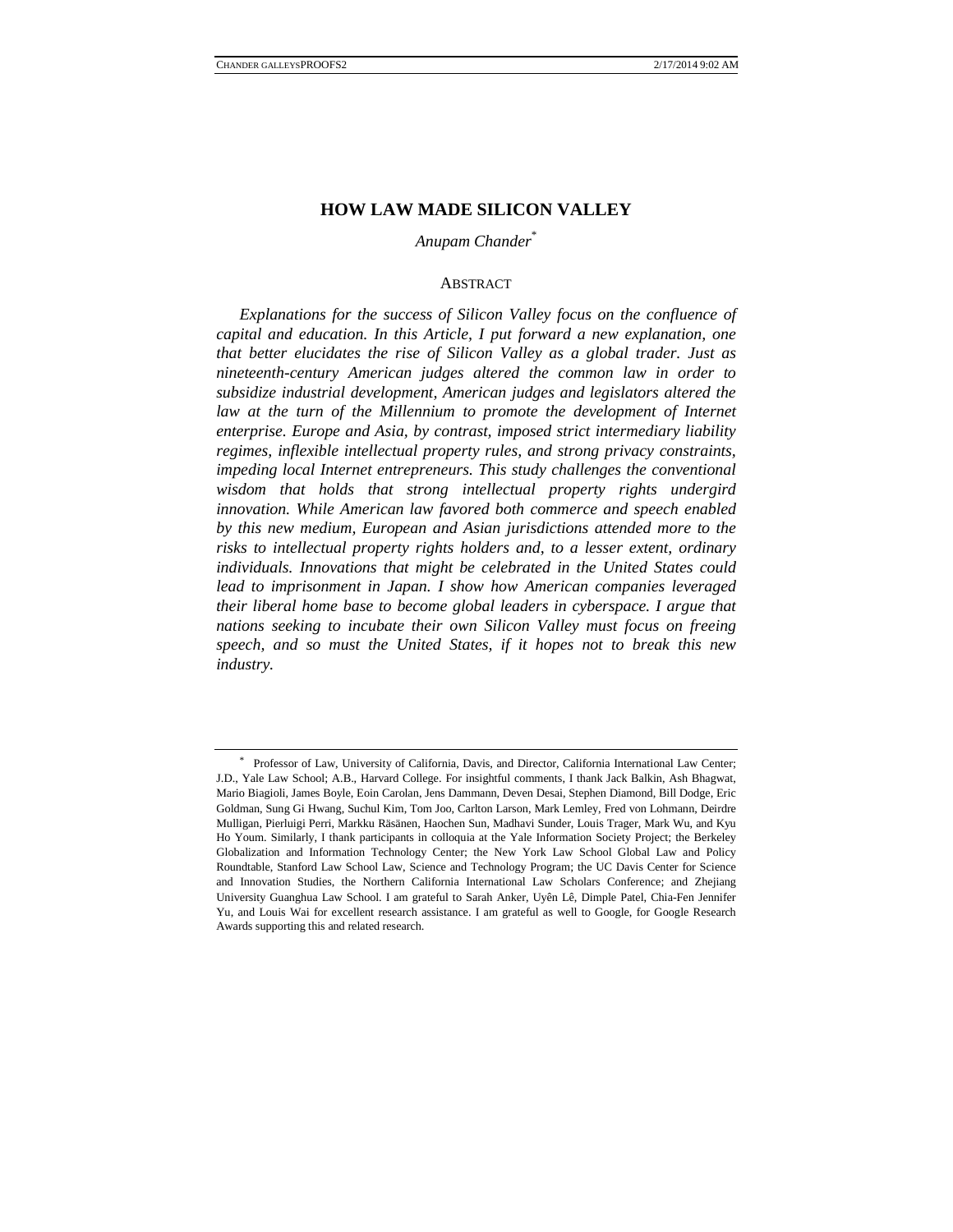| <b>INTRODUCTION</b> |             |    |  |
|---------------------|-------------|----|--|
|                     |             |    |  |
|                     | A.          |    |  |
|                     | $B_{\cdot}$ |    |  |
|                     | C.          |    |  |
|                     |             |    |  |
|                     | A.          |    |  |
|                     |             |    |  |
|                     |             | 2. |  |
|                     |             |    |  |
|                     | <i>B</i> .  |    |  |
|                     |             |    |  |
|                     |             | 2. |  |
|                     |             |    |  |
|                     | $C_{\cdot}$ |    |  |
|                     |             |    |  |
|                     |             | 2. |  |
|                     |             | 3. |  |
|                     |             |    |  |
| Ш                   |             |    |  |
|                     |             |    |  |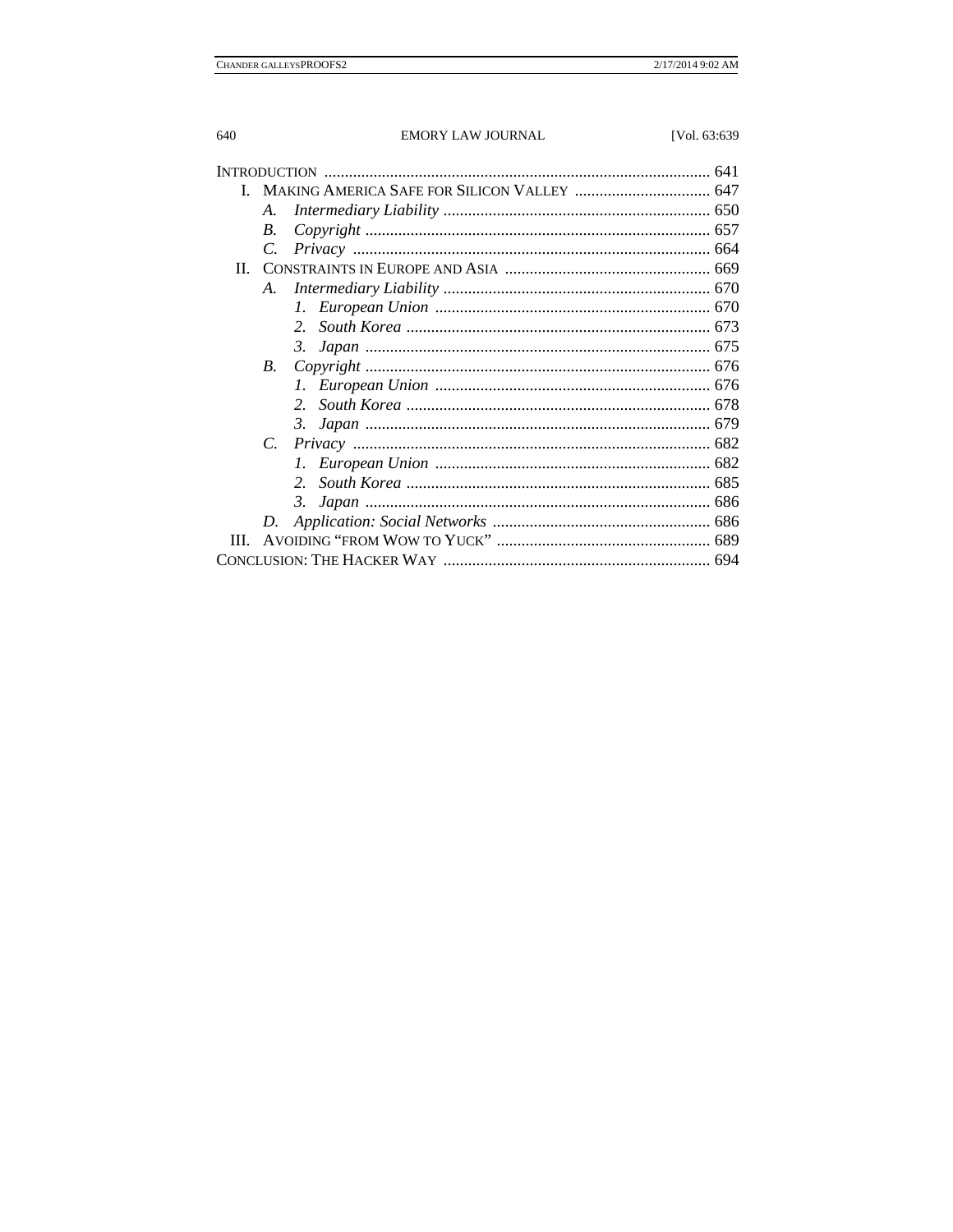## INTRODUCTION<sup>1</sup>

Nearly every company set up in a garage in Silicon Valley hopes to take over the world. There is reason for such optimism. Again and again, Silicon Valley firms have become the world's leading providers of Internet services. How did Silicon Valley become the world's leading supplier of Internet services?

Popular explanations for Silicon Valley's recent success revolve around two features. First, Silicon Valley bestrides the great academic centers of Stanford University and the University of California, Berkeley, and sits near the artistic and intellectual hub of San Francisco. Second, the center of venture capital in the United States also happens to be in Menlo Park, California, allowing both industries to profit from each other in a symbiotic relationship. But education and money coincide in other parts of the United States as well. Why did those parts not prosper in the manner of Silicon Valley? More fundamentally, did not the Internet make geography irrelevant? Scholars answer that Silicon Valley's advantage lies in the economies of agglomeration.<sup>2</sup> Ronald Gilson argued that California's advantage was its labor law, which he believes encourages "knowledge spillovers" and agglomeration economies by facilitating employee mobility. $3$  While these standard accounts do much to explain the dynamism of Silicon Valley relative to other parts of the United States, they do not explain the relative absence of such Internet

<sup>&</sup>lt;sup>1</sup> This Article was inspired by the research and writing of a subsection, also called "How Law Made Silicon Valley," in a recent book by the author. *See* ANUPAM CHANDER, THE ELECTRONIC SILK ROAD: HOW THE WEB BINDS THE WORLD IN COMMERCE 55–58 (2013). Some portions of this Article's introduction were previously published in that book. *See id.* 2

 $^2$  ANNALEE SAXENIAN, REGIONAL ADVANTAGE: CULTURE AND COMPETITION IN SILICON VALLEY AND ROUTE 128, at 6, 8 (1994) ("Dense networks of social relations play an important role in integrating the firms in Silicon Valley's fragmented industrial structure."). In more recent work, Saxenian describes how diasporas help power innovation across the world. ANNALEE SAXENIAN, THE NEW ARGONAUTS: REGIONAL ADVANTAGE IN A GLOBAL ECONOMY (2006).

Ronald J. Gilson, *The Legal Infrastructure of High Technology Industrial Districts: Silicon Valley, Route 128, and Covenants Not to Compete*, 74 N.Y.U. L. REV. 575, 578 (1999) ("Postemployment covenants not to compete have the potential to restrict seriously the movement of employees between existing firms and to start-ups and, hence, to restrict seriously employee-transmitted knowledge spillovers."); *see also* James Pooley & Mark Lemley, *California Restrictive Employee Covenants After* Edwards, 23 CAL. LAB. & EMP. L. REV., Jan. 2009, at 3, 29 ("California's long-standing ban on employee covenants not to compete is a centerpiece of state innovation policy, and it is perhaps the most important reason why California has enjoyed its leading position in the technology industries over the past twenty-five years."); Daniel B. Rodriguez & David Schleicher, *The Location Market*, 19 GEO. MASON L. REV. 637, 640–47 (2012) (describing "agglomeration economies").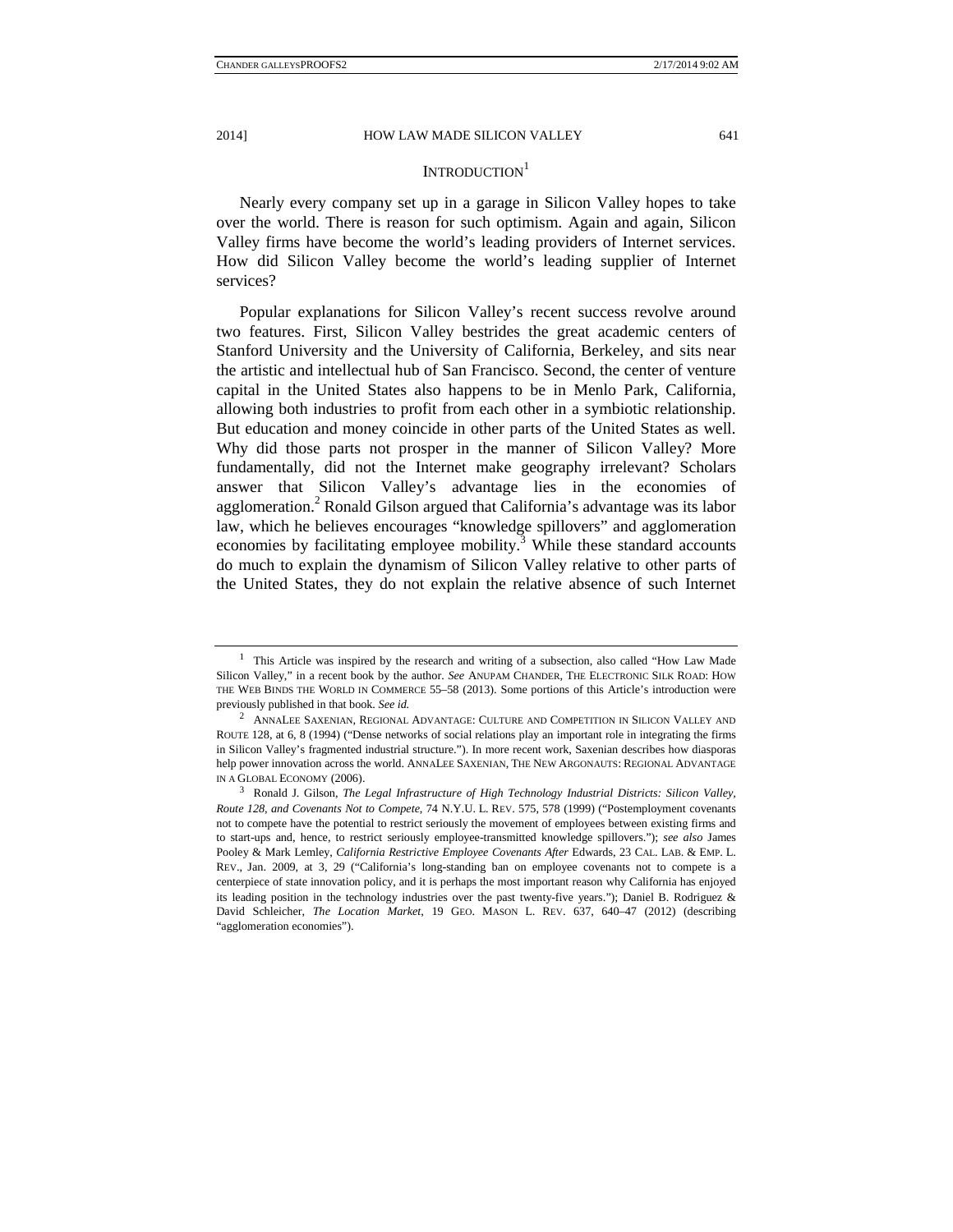innovation hubs outside the United States, or the success of Silicon Valley enterprises across the world.<sup>4</sup>

Law played a far more significant role in Silicon Valley's rise and its global success than has been previously understood. It enabled the rise of Silicon Valley while simultaneously disabling the rise of competitors across the world. In this Article, I will argue that Silicon Valley's success in the Internet era has been due to key substantive reforms to American copyright and tort law that dramatically reduced the risks faced by Silicon Valley's new breed of global traders.<sup>5</sup> Specifically, legal innovations in the 1990s that reduced liability concerns for Internet intermediaries, coupled with low privacy protections, created a legal ecosystem that proved fertile for the new enterprises of what came to be known as Web 2.0. I will argue that this solicitude was not accidental—but rather a kind of cobbled industrial policy favoring Internet entrepreneurs. In a companion paper, Uyên Lê and I show that these aspects of copyright and tort law were not driven by commercial considerations alone, but were undergirded in large part by a constitutional commitment to free speech.<sup>6</sup> As we argue there, a First Amendment-infused legal culture that prizes speech offered an ideal environment in which to build the speech platforms that make up Web 2.0.

I will compare the legal regimes not between Silicon Valley and Boston's Route 128, but between the United States and key technological competitors across the globe. The indulgence of American law for Internet enterprise appears in sharper relief when contrasted with the legal regimes faced by web entrepreneurs elsewhere. In Europe, concerns about copyright violations and strict privacy protections hobbled Internet startups. Asian web enterprises faced not only copyright and privacy constraints, but also strict intermediary liability rules. I will contrast the leading cyberlaw statutes and cases in the United States, with their explicit embrace of commerce and speech, with those

<sup>4</sup> Tim Devaney & Tom Stein, *Can Ireland Offer Startups Something Silicon Valley Can't?*, READWRITE (Dec. 24, 2012), http://readwrite.com/2012/12/24/can-ireland-offer-startups-something-silicon-valley-cant (Even though "just about every country with a high-speed network and a national budget has hatched a 'startup ecosystem[,]' . . . [n]one has succeeded. The Dropboxes and Instagrams of the world still flock to the original Silicon Valley.").

<sup>&</sup>lt;sup>5</sup> My focus here is on Silicon Valley in its current non-silicon-based-life form, not its previous incarnations. For an account of the rise of early industry in the region, see CHRISTOPHE LÉCUYER, MAKING SILICON VALLEY: INNOVATION AND THE GROWTH OF HIGH TECH, 1930-1970 (2006).

Anupam Chander & Uyên Lê, *The Free Speech Foundations of Cyberlaw* (UC Davis Legal Studies Research Paper Series, Research Paper No. 351, 2013), *available at* http://papers.ssrn.com/sol3/papers. cfm?abstract\_id=2320124.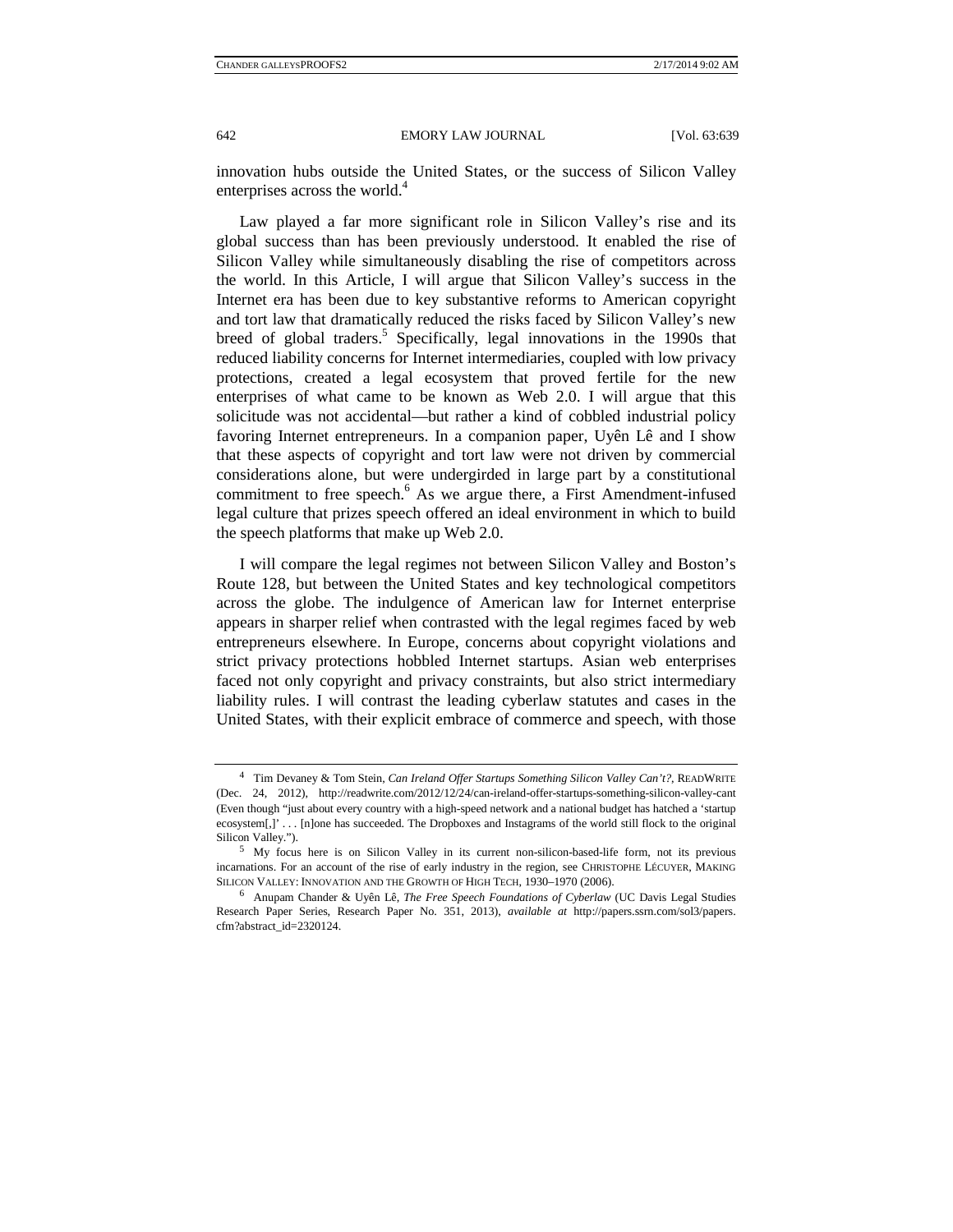from Europe and Asia, which are more attendant to the risks of this new medium for existing interests. I will show that Google and Yahoo were so worried that Japanese copyright law would make search engines illegal that they placed their search servers offshore.<sup>7</sup> A Japanese computer science professor advised his students to publish their software outside Japan.<sup>8</sup> British Prime Minister David Cameron suggested that Google's search engine might have been illegal under English copyright law.<sup>9</sup>

This Article upends the conventional wisdom, which sees strong intellectual property protections as the key to innovation—what the World Intellectual Property Organization calls a "power tool" for growth.<sup>10</sup> Understanding the reasons for Silicon Valley's global success is of more than historical interest. Governments across the world, from Chile to Kenya to Russia, seek to incubate the next Silicon Valley.<sup>11</sup> My review suggests that overly rigid intellectual property laws can prove a major hurdle to Internet innovations, which rely fundamentally on empowering individuals to share with each other. This study helps make clear what is at stake in debates over new laws such as the Stop Online Piracy Act (SOPA) and its relatives, highlighting the effect of these laws on Silicon Valley's capacity for

<sup>&</sup>lt;sup>7</sup> See infra notes 202–04 and accompanying text.<br>
<sup>8</sup> See infra notes 205–06 and accompanying text.<br>
<sup>9</sup> See infra notes 123–25 and accompanying text.<br>
<sup>10</sup> See, e.g., KAMIL IDRIS, INTELLECTUAL PROPERTY: A POWER TOOL FOR 2003), *available at* http://www.wipo.int/export/sites/www/freepublications/en/intproperty/888/wipo\_pub\_888\_

<sup>1.</sup>pdf. 11 Ryan Underwood, *The Silicon Valley of South America?*, INC., Apr. 2011, at 96; Katrina Manson, *Kenya Breaks Ground on Africa's Silicon Savannah*, FIN. TIMES (Jan. 23, 2013, 6:26 PM), http://blogs.ft.com/ beyond-brics/2013/01/23/kenya-breaks-ground-on-africas-silicon-savannah/; Simon Shuster, *Russia Plans a Silicon Valley*, TIME, Apr. 19, 2010, http://content.time.com/time/magazine/article/0,9171,1978772,00.html; *see also* John Boudreau, *China Strives to Create Its Own Silicon Valley*, SAN JOSE MERCURY NEWS, June 7, 2012, at A1; Alexandra A. Seno, *Is Silicon Asia Sprouting?*, NEWSWEEK, Dec. 16, 2002, at E10 ("Would-be Silicon Valleys are springing up throughout the region, from the \$1.7 billion Cyberport in Hong Kong to the \$5 million Greater Phuket Digital Paradise in Thailand, several mini-valleys in Vietnam, Indonesia's Bandung High-Technology Valley and, of course, the \$20 billion Malaysian mother of all these clones, the Multimedia Super Corridor."); *Cameron Reveals Silicon Valley Vision for East London*, BBC (Nov. 3, 2010, 8:37 PM), http://www.bbc.co.uk/news/uk-england-london-11689437.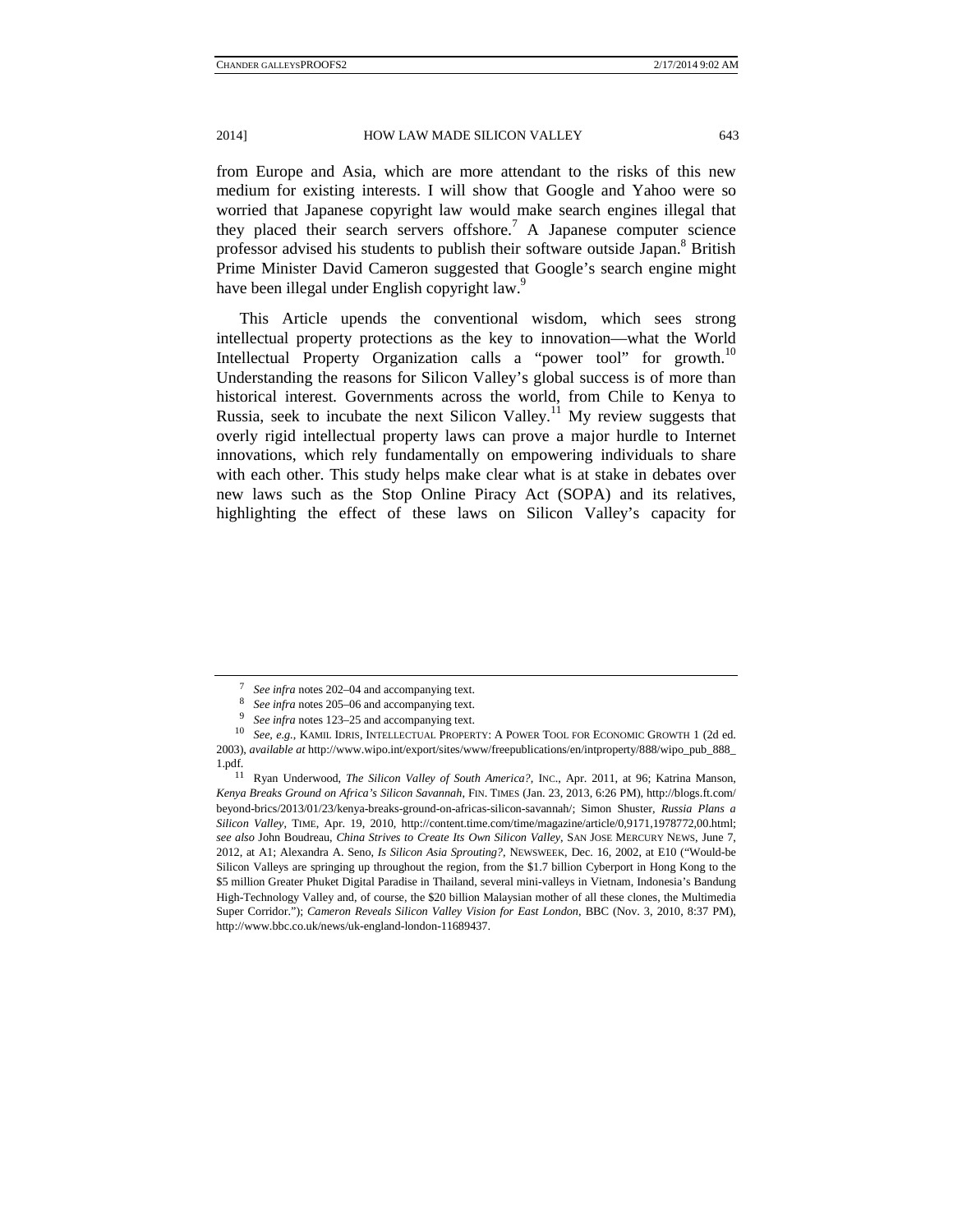innovation.<sup>12</sup> I show that government has the power to enable, or disable, a new industry. The power to make in this case implies the power to break.<sup>13</sup>

Innovation scholars worry about the "valley of death," the stage between start-up idea and successful commercialization, in which most start-up enterprises founder.<sup>14</sup> Cyber scholars fond of citing Joseph Schumpeter's "creative destruction" need to attend to his focus as well on the finance needed by innovators.<sup>15</sup> Imagine the boardroom in a Silicon Valley venture capital firm, circa 2005. A start-up less than a year old has already attracted millions of users. Now that start-up, which is bleeding money, needs an infusion of cash to survive and scale up. The start-up lets people share text, photos, and videos, and includes the ability to readily share text, pictures, and videos posted by one's friends. If that start-up can be accused of abetting copyright infringement on a massive scale, or must police its content like a traditional publishing house lest it face damages claims or an injunction, your hundred-million-dollar investment might simply vanish to plaintiffs' lawyers in damages and fees.<sup>16</sup>

<sup>&</sup>lt;sup>12</sup> Moves that might further hamstring Internet enterprises are under consideration elsewhere as well. For example, a draft communiqué from the Organization for Economic Cooperation and Development proposes to take away some of the liability protections that intermediaries have for copyright infringement. Rick Mitchell*, OECD Says Net Policy Should Protect IP Rights, but Limit Provider Liability*, 16 ELECTRONIC COM. & L. REP.

<sup>1168 (2011). 13</sup> Indeed, legal scholars concerned about SOPA warned Congress not to "break the Internet." Mark Lemley et al., *Don't Break the Internet*, 64 STAN. L. REV. ONLINE 34 (2011), http://www.stanfordlawreview. org/sites/default/files/online/articles/64-SLRO-34\_0.pdf. Many have raised similar alarms about the Anti-Counterfeiting Trade Agreement, the Trans-Pacific Partnership Agreement, and patent law. *See, e.g.*, JAMES BESSEN & MICHAEL J. MEURER, PATENT FAILURE: HOW JUDGES, BUREAUCRATS, AND LAWYERS PUT INNOVATORS AT RISK (2008); DAN L. BURK & MARK A. LEMLEY, THE PATENT CRISIS AND HOW THE COURTS CAN SOLVE IT (2009); Peter K. Yu, *Six Secret (and Now Open) Fears of ACTA*, 64 SMU L. REV. 975, 1044–46 (2011) (describing the "ACTA Boomerang" harming domestic industry); Jessica E. Vascellaro, *The Valley: Firms Fear Patent War*, WALL ST. J., Nov. 10, 2011, at A16A; Margot Kaminski, *Plurilateral Trade Agreements Lack Protections for Users, Intermediaries*, INTELL. PROP. WATCH (Oct. 27, 2011, 11:47 PM), http://www.ip-watch.org/weblog/2011/10/27/plurilateral-trade-agreements-lack-protections-for-users-

intermediaries/. Considering the late opposition that ended SOPA, Google's Larry Page suggests, "10 or 20 years from now, we'll look back and say we were a millimeter away from regulating [the Internet] out of existence." Steven Levy, *Google's Larry Page on Why Moon Shots Matter*, WIRED (Jan. 17, 2013, 6:30 AM), http://www.wired.com/business/2013/01/ff-qa-larry-page/all/. 14 Vicki Loise & Ashley J. Stevens, *The Bayh-Dole Act Turns 30*, 45 LES NOUVELLES 185, 192 & n.35

<sup>(2010) (</sup>noting that the phrase was "popularized by Congressman Vernon Ehlers, himself a Ph.D. physicist when the term was used in a Report to Congress by the Science Committee, of which he was Vice-Chair in 1998").

<sup>&</sup>lt;sup>15</sup> Schumpeter, who served as Finance Minister of Austria in 1919, described the banker as "the ephor of the exchange economy." JOSEPH A. SCHUMPETER, THE THEORY OF ECONOMIC DEVELOPMENT 74 (Redvers Opie trans., 1934). 16 This hypothetical finds real-world inspiration in a recent story. Matt Lynley, *Pinterest: We're Not* 

*Going to Be Sued into Oblivion, and Here's Why*, BUSINESS INSIDER (Mar. 9, 2012, 3:01 PM), http://www. businessinsider.com/pinterest-were-not-going-to-be-sued-into-oblivion-and-heres-why-2012-3; Hayley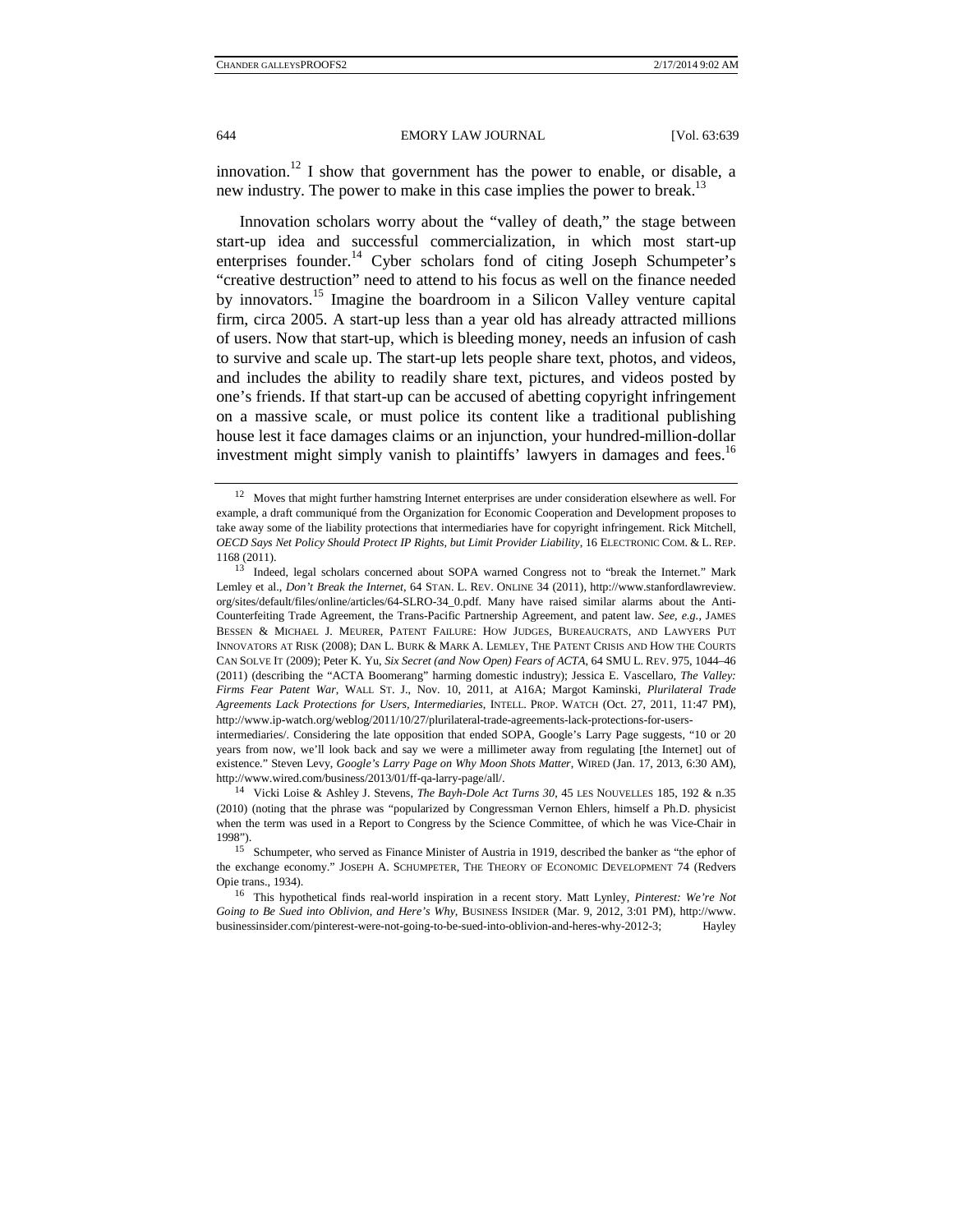An injunction might stop the site from continuing without extensive human monitoring that could not be justified by potential revenues. Because of the insulation brought by U.S. law reforms in the 1990s, American start-ups did not fear a mortal legal blow. The legal privileges granted to Internet enterprises in the United States helped start-ups bridge the valley of death.

Let me anticipate criticism. First, legal realists might object that I have spoken about law on the books. What about law in action? I demonstrate through actual cases the practical importance of the liberal American law and the strict European and Asian laws. Second, some might seek to trivialize my thesis: law always matters to the success of an enterprise because it could have made that enterprise illegal, but did not. That is not my claim; rather, my claim is that U.S. authorities (but not those in other technologically advanced states) acted with deliberation to encourage new Internet enterprises by both reducing the legal risks they faced and largely refraining from regulating the new risks they introduced. Third, some will insist that if law was relevant, it was only because it got out of the way. After all, the last person hired at a Silicon Valley start-up is the lawyer. The story of Silicon Valley is not only a story of brilliant programmers in their garages, but also a legal environment specifically shaped to accommodate their creations.

My claim may resonate with students of American legal history. Morton Horwitz famously argued that nineteenth-century American courts modified liability rules to favor the coming of industrialization.<sup>17</sup> I suggest an even more widespread effort, with the Executive, Congress, and the Courts, each in their own way promoting Internet enterprise. Horwitz decried the nineteenthcentury's laws' implicit subsidy to industrialists, which he saw as being borne on the backs of society's least fortunate.18 The limitations on Internet intermediary liability and the lack of omnibus privacy protections beyond those that are promised contractually by websites mean that there is a price to be paid for the amazing innovation of the past two decades. Even while we celebrate innovation, we must recognize its costs.

Tsukayama, *Pinterest Addresses Copyright Concerns*, WASH. POST (Mar. 15, 2012), http://articles. washingtonpost.com/2012-03-15/business/35447213\_1\_ben-silbermann-pinterest-content; *see also infra* note 292 and accompanying text.<br><sup>17</sup> MORTON J. HORWITZ, THE TRANSFORMATION OF AMERICAN LAW 1780–1860 (1977). This thesis has

its critics. *See* Gary T. Schwartz, *Tort Law and the Economy in Nineteenth-Century America: A Reinterpretation*, 90 YALE L.J. 1717, 1720 (1981); Grant Gilmore, *From Tort to Contract: Industrialization and the Law*, 86 YALE L.J. 788, 794 (1977) (book review); Eben Moglen, *The Transformation of Morton Horwitz*, 93 COLUM. L. REV. 1042, 1042 n.2 (1993) (book review) (collecting criticism). <sup>18</sup> *See infra* notes 274–75 and accompanying text.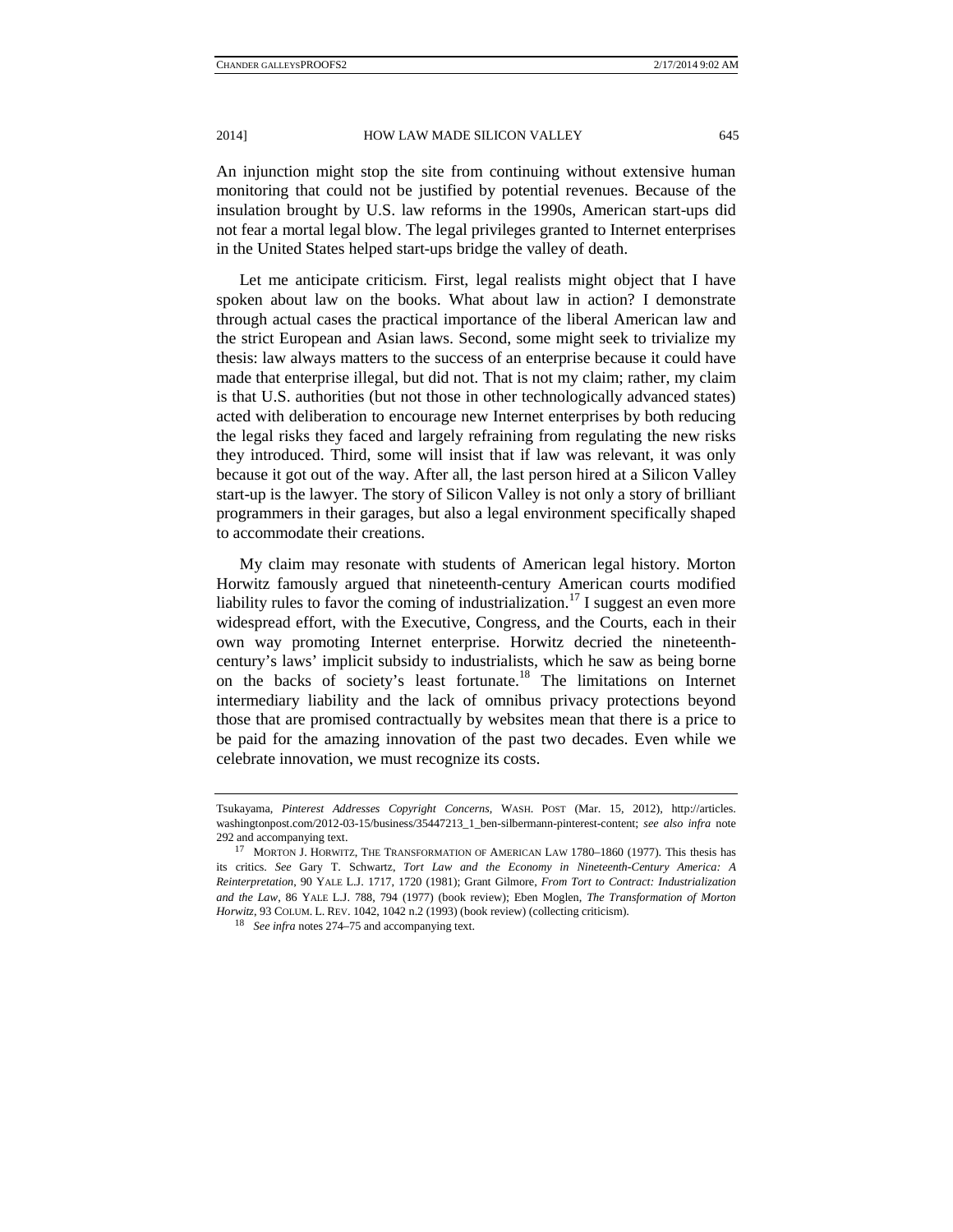I do not allege the discovery of the DNA for economic development in the Information Age. The cyberlaw I describe here must be understood against the broader legal, cultural, and economic background in particular societies. What works in one jurisdiction might not work elsewhere because of differences in the role of law, the role of norms, enforcement, and other features.<sup>19</sup> At the same time, a comparative exercise is highly instructive, offering experience with different methods of achieving a desired result.<sup>20</sup> It also helps us recognize the impact of differing legal cultures (including what James Whitman has called "the two Western cultures of privacy"<sup>21</sup>) on such values as speech and enterprise.

This Article proceeds as follows. Part I reveals how American legislators and courts altered the law to accommodate new Internet enterprises. Part II shows that European and Asian nations offered relatively stricter intermediary liability regimes and privacy protections, making illegal the new business model embraced by their American counterparts.<sup>22</sup> Part III calls for due attention to the hidden price of innovation in order to avoid the "wow" to "yuck" curve—the move from dazzlement to disgust that scholars have identified for other new technologies. $^{23}$ 

<sup>&</sup>lt;sup>19</sup> Law and development scholar Kevin Davis observes two significant reasons why universal claims are likely to fail:

First, the law may not be necessary to induce the outcome in question because the presence of certain other factors is sufficient; in other words, there may be *substitutes* for the law. A second possibility is that the law is not sufficient to generate the outcome in question; in other words, there may be *complements* for the law, in the absence of which it has no impact.

Kevin E. Davis, *Legal Universalism: Persistent Objections*, 60 U. TORONTO L.J. 537, 540 (2010). 20 Ralf Michaels, *The Functional Method of Comparative Law*, *in* THE OXFORD HANDBOOK OF COMPARATIVE LAW 339, 351 (Mathias Reimann & Reinhard Zimmermann eds., 2006) ("If law fulfils functions and meets societal needs, then the lawyer's job is to develop laws that perform these tasks ('social engineering'), and comparative law can help compare the ability of different solutions to solve similar problems, and spur similar degrees of progress."). 21 James Q. Whitman, *The Two Western Cultures of Privacy: Dignity Versus Liberty*, 113 YALE L.J.

<sup>1151 (2004).</sup> Whitman distinguishes cultures focused on dignity and liberty, drawing upon Robert Post's conceptualization of privacy. *Id.* at 1167; *see also* Robert C. Post, *Three Concepts of Privacy*, 89 GEO. L.J. 2087 (2001).

<sup>&</sup>lt;sup>22</sup> In another paper, yet a work in progress, I will show how Silicon Valley firms leveraged their liberal home jurisdiction to conquer the world. 23 *The Societal Implications of Nanotechnology: Hearing Before the H. Comm. on Sci.*, 108th Cong. 49,

<sup>51–52 (2003) [</sup>hereinafter *Hearings*] (statement of Vicki L. Colvin, Executive Director, Center for Biological and Environmental Nanotechnology) (observing a "wow" to "yuck" trajectory in genetically modified organisms, and seeking to avoid it for nanotechnology).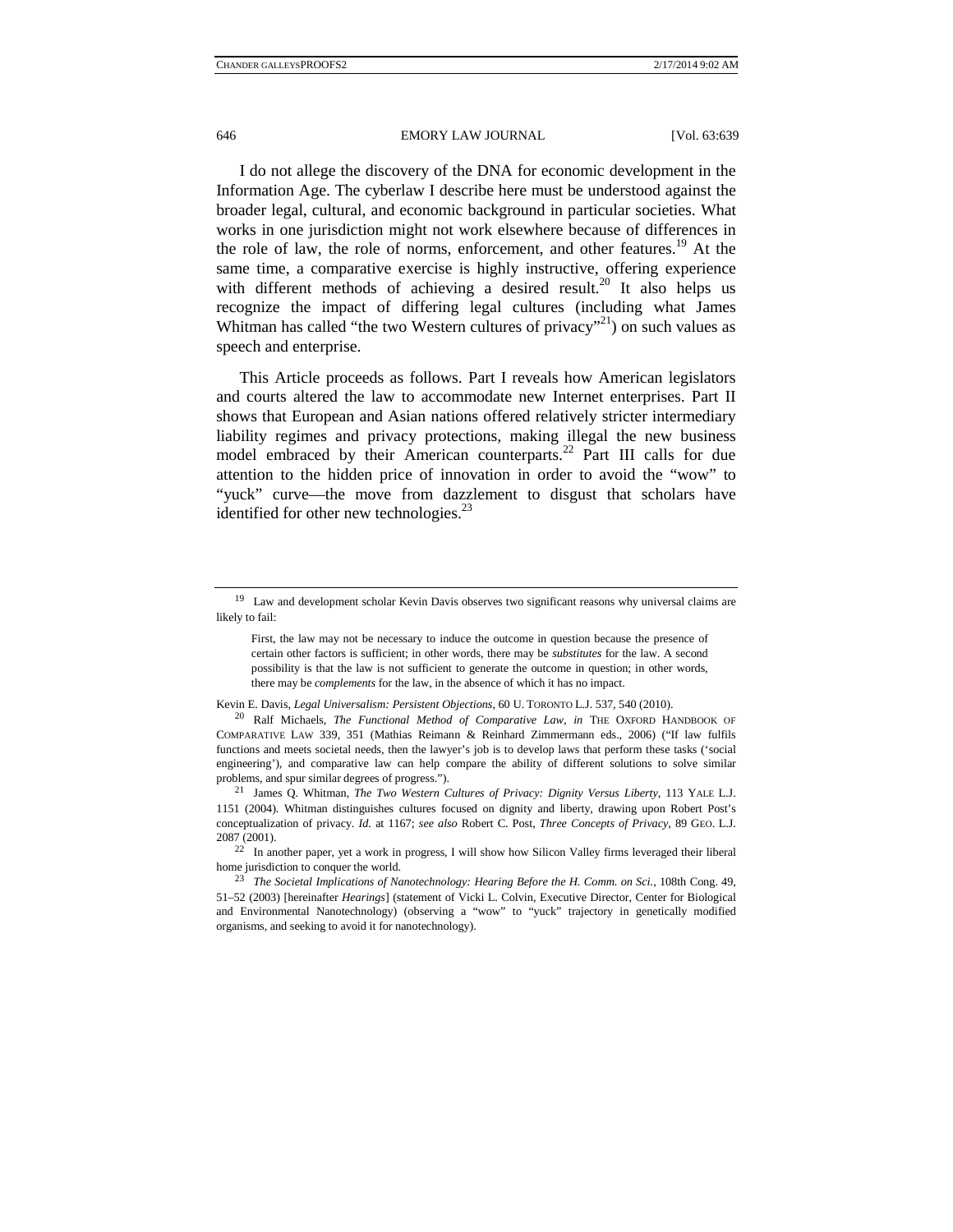## I. MAKING AMERICA SAFE FOR SILICON VALLEY

I review here key legal developments that enabled the rise of Web 2.0. Each of the individual stories I tell in this Part may seem familiar.<sup>24</sup> Yet, by weaving these stories together, one begins to see a stunning pattern in the larger narrative. The pattern appears even sharper when contrasted with my survey of Europe and Asia in Part II.

In the last decade of the Millennium, the infant industry spawned by the invention of the World Wide Web posed pressing challenges. How could we protect children from being awash in pornography?<sup>25</sup> Would early Internet pioneers such as AOL and Yahoo fail in the face of claims that they abetted defamation and other wrongs?<sup>26</sup> Would Hollywood disappear in the face of easy and perfect digital copying through services such as Napster? Could we protect children from communicating with dangerous adults?<sup>27</sup> Would companies be at the mercy of individuals who were quicker to register corporate trademarks as domain names?<sup>28</sup> Would contracts entered into online,

"These two protections for intermediaries have been absolutely crucial for giving us the internet today," says Fred von Lohmann, an internet attorney with the Electronic Frontier Foundation . . . . "You could not run a blog without these. You couldn't run MySpace, AOL without these two things."

David Kravets, *10 Years Later, Misunderstood DMCA Is the Law That Saved the Web*, WIRED (Oct. 27, 2008, 3:01 PM), http://www.wired.com/threatlevel/2008/10/ten-years-later/. 25 James Coates & Graeme Zielinski, *Internet: Bigger Audiences, Wider Access, Less Control*, CHI.

TRIB., July 4, 1997, at 1.

<sup>26</sup> *See AOL Again Involved in Complex Speech Issue*, COMM. DAILY, Sept. 30, 1997, *available at* 1997 WLNR 3620335 ("Governor [Jim Geringer] also said that if AOL didn't change its policy, 'parents in Wyoming who are using AOL should discuss whether they can support a company that allows the promotion of torture, rape and murder.'"). 27 Robert Coles, *Safety Lessons for the Internet*, N.Y. TIMES, Oct. 11, 1997, at A11 ("The Internet can

bring into a home not only passive entertainment, like television images, but also the interactive presence of other voices, ready to engage in conversation."). 28 *See* Joshua Quittner, *Billions Registered*, WIRED, Oct. 1994, at 50 (discussing the speculative practice

of domain name purchases in the early 1990s).

<sup>24</sup> *See, e.g*., Brief of Amici Curiae Center for Democracy & Technology and Electronic Frontier Foundation Supporting Appellees and Urging Affirmance at 4, Doe v. SexSearch.com, 551 F.3d 412 (6th Cir. 2008) (No. 07-4182) ("With this broad immunity against all civil claims, Section 230 has successfully promoted free speech and innovations on the Internet."); Cecilia Ziniti, Note, *The Optimal Liability System for Online Service Providers: How* Zeran v. America Online *Got It Right and Web 2.0 Proves It*, 23 BERKELEY TECH. L.J. 583 (2008). One *Wired* news piece even observes the connection between the CDA and the DMCA:

Paired with the 1996 Communications Decency Act, which provides similar immunity against noncopyright claims like defamation, the DMCA made it possible for everyone from Digg to WordPress to provide forums for users without constant fear of being sued out of existence.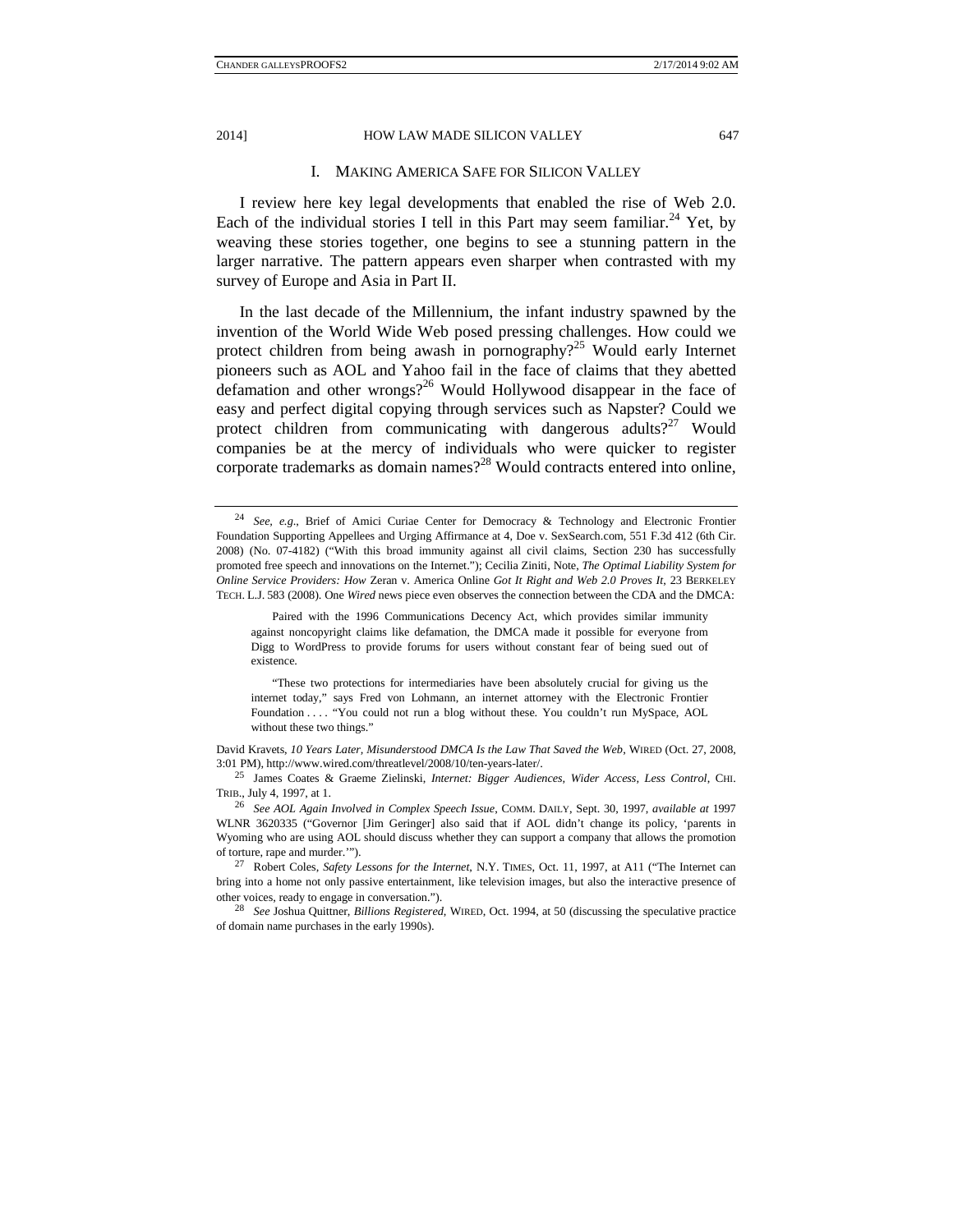lacking an ink signature, prove unenforceable? $2^9$  Would e-commerce be saddled with multiple tax obligations from the thousands of taxing jurisdictions across the country? $30$ 

The Clinton Administration published a white paper outlining its vision for "Global Electronic Commerce."<sup>31</sup> Announcing the report, President Clinton presciently observed, "Governments can have a profound effect on the growth of electronic commerce. By their actions, they can facilitate electronic trade or inhibit it."<sup>32</sup> The report concluded that "[e]xisting laws and regulations that may hinder electronic commerce should be reviewed and revised or eliminated to reflect the needs of the new electronic age."33 Most importantly, it declared the Administration's commitment to self-regulation: the first principle announced that "[t]he private sector should lead," and the second principle that "[g]overnments should avoid undue restrictions on electronic commerce."<sup>34</sup> That preference for self-regulation over governmental intrusions would mark congressional activity during this period. This meant even carving out Internet enterprises from the reach of existing law. The Administration's simple mandate: "Let a thousand Web sites bloom."35

Congress responded to the rise of the Internet with a flurry of laws. These are the laws of this fruitful period, in chronological order: the Communications Decency Act of 1996 (CDA),<sup>36</sup> the Internet Tax Freedom Act,<sup>37</sup> the Children's Online Privacy Protection Act of 1998 (COPPA),<sup>38</sup> the Digital Millennium Copyright Act (DMCA),<sup>39</sup> the Anticybersquatting Consumer Protection Act

- published in 1996.<br><sup>32</sup> Message to Internet Users on Electronic Commerce, 2 PUB. PAPERS 901, 902 (July 1, 1997).<br><sup>33</sup> CLINTON & GORE, *supra* note 31.<br><sup>34</sup> *Id* 
	-

<sup>&</sup>lt;sup>29</sup> Geanne Rosenberg, *Legal Uncertainty Clouds Status of Contracts on Internet*, N.Y. TIMES, July 7, 1997, at D3 ("[B]usiness managers, corporate lawyers and legal scholars [are] uncertain about the enforceability of electronic agreements. The uncertainty has had a chilling effect, even at computer-astute places .... Lawmakers are scrambling to fill the gap between technology and the law.").<br>
<sup>30</sup> S. REP. NO. 105-276, at 4 (1998) (citing 6,600 potential taxing jurisdictions within the United States).<br>
<sup>31</sup> WILLIAM J. CLINT

<sup>(1997),</sup> *available at* http://clinton4.nara.gov/WH/New/Commerce/read.html. A draft of the white paper was

<sup>35</sup> John M. Broder, *Let It Be: Ira Magaziner Argues for Minimal Internet Regulation*, N.Y. TIMES, June 30, 1997, at D1. 36 Communications Decency Act of 1996, Pub. L. No. 104-104, tit. V, 110 Stat. 56, 133–43 (codified as

amended in scattered sections of 18 and 47 U.S.C.).<br><sup>37</sup> Internet Tax Freedom Act, Pub. L. No. 105-277, tit. XI, 112 Stat. 2681, 2681-719 to -726 (1998).

<sup>38</sup> Children's Online Privacy Protection Act of 1998, Pub. L. No. 105-277, tit. XIII, 112 Stat. 2681, 2681- 728 to -735 (codified at 15 U.S.C. §§6501–6506 (2012)). 39 Digital Millennium Copyright Act, Pub. L. No. 105-304, 112 Stat. 2860 (1998) (codified as amended

in scattered sections of 5, 17, 28, and 35 U.S.C.).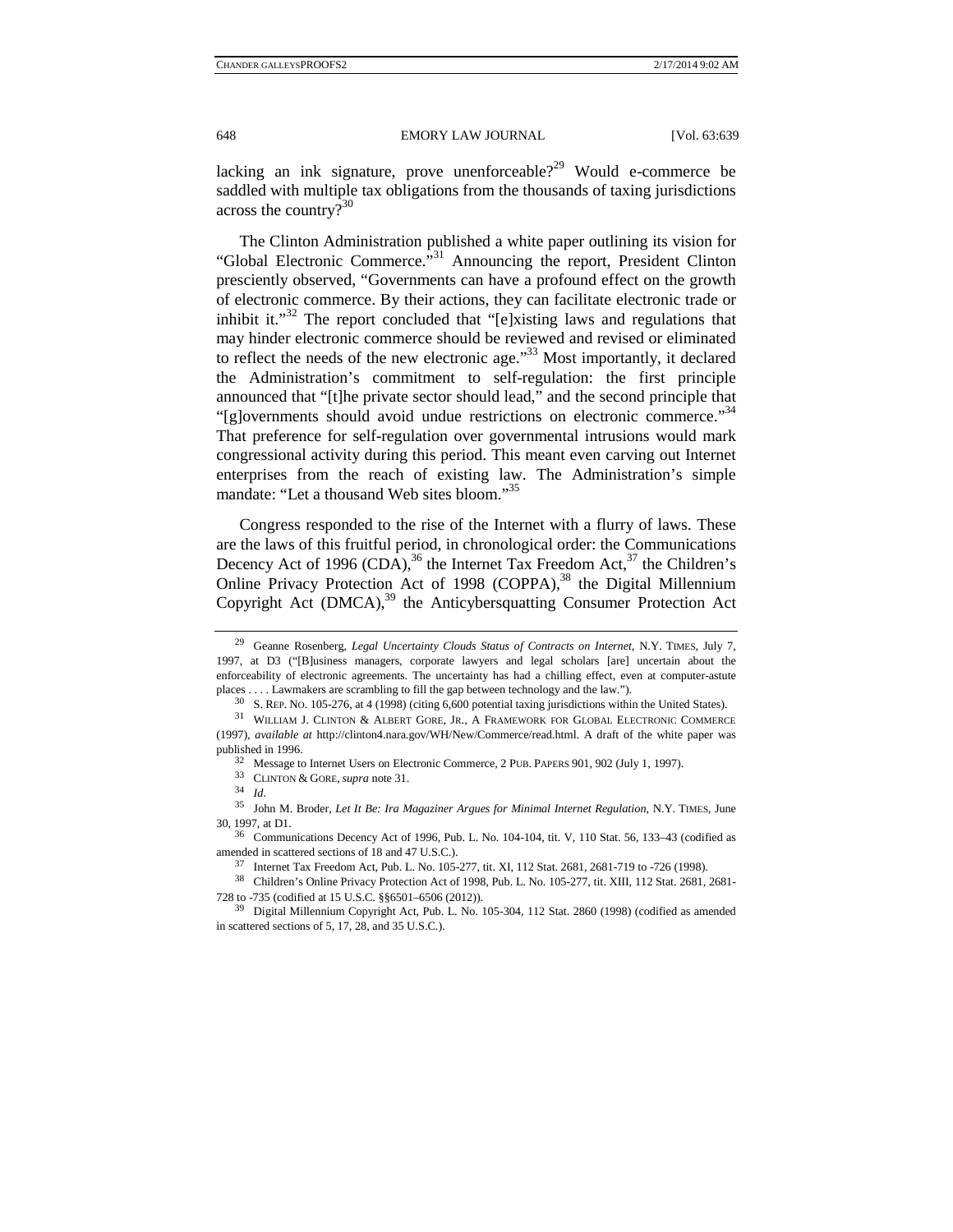(ACPA),<sup>40</sup> and the Electronic Signatures in Global and National Commerce Act  $(E-Sign).$ <sup>41</sup>

Taken together, these statutes helped undergird a legal framework that proved conducive to the development of Internet-based services. While the titles of these statutes often professed consumer-oriented goals—a remarkable list including decency, tax freedom, privacy, and consumer protection commercial concerns were never far from the table, as we will see. I review below the CDA and the DMCA, statutes that proved especially significant for Silicon Valley enterprises over the course of the following decade.<sup>42</sup> I also consider the crucial judicial interpretations that bent the law to foster web innovation.

We see that each of the branches of government played an integral part in this endeavor. In the face of calls for legal protections, the Clinton Administration promoted self-regulation by the Internet industry. Congress wrote a set of statutes that dealt with some of the principal concerns of both the content industry and the public, without placing too much in the way of burdensome constraints on Silicon Valley enterprise. The Courts, for their part, sought to protect speech and promote innovation by reading immunity statutes broadly and striking down statutes that might chill speech. At the same time, each of the branches checked the others when they proved less than friendly to Internet innovation. Congress embraced the DMCA's Title II, even where the Clinton Administration was initially inclined to favor copyright holders; the

<sup>40</sup> Anticybersquatting Consumer Protection Act, Pub. L. No. 106-113, 113 Stat. 1501, 1501A-545 to -552

<sup>(1999) (</sup>codified as amended in scattered sections of 15, 16, and 28 U.S.C.). 41 Electronic Signatures in Global and National Commerce Act, Pub. L. No. 106-229, 114 Stat. 464 (2000) (codified at 15 U.S.C. §§ 7001–7031). Another statute, the Child Online Protection Act, a successor to the Communications Decency Act, never took effect, having been enjoined in *ACLU v. Reno*, 31 F. Supp. 2d 473 (E.D. Pa. 1999), and permanently enjoined in *ACLU v. Gonzales*, 478 F. Supp. 2d 775 (E.D. Pa. 2007), *aff'd sub nom.* ACLU v. Mukasey, 534 F.3d 181 (3d Cir. 2008). 42 The other statutes proved useful, each in its own way. The Internet Tax Freedom Act helped inform

the widespread (if erroneous) view that Internet commerce was a tax-free zone. Rather than a tax holiday for transactions conducted via the Internet, the statute simply banned special taxes that discriminated against the Internet or taxes on obtaining Internet service to one's home or business. By banning taxes on Internet access, the statute made Internet access itself cheaper. The perception that Internet-mediated transactions were tax-free likely contributed to the willingness of many individuals to buy goods from unseen and often unfamiliar online merchants, helping companies like eBay and Amazon. The Anticybersquatting Consumer Protection Act helped alleviate the concerns of trademark holders during the rapid development of cyberspace. E-Sign helped assure the acceptance of painless electronic contracting, imposing no formal requirements on contracts executed via the Internet. E-Sign overrode efforts such as those in Utah to require a particular technology for clearly enforceable contracts—an approach that might have created a cumbersome obstacle to widespread adoption of Internet contracting. Jane K. Winn & Robert A. Witte, *E-Sign of the Times*, E-COMMERCE L. REP., July 2000, at 2, 8.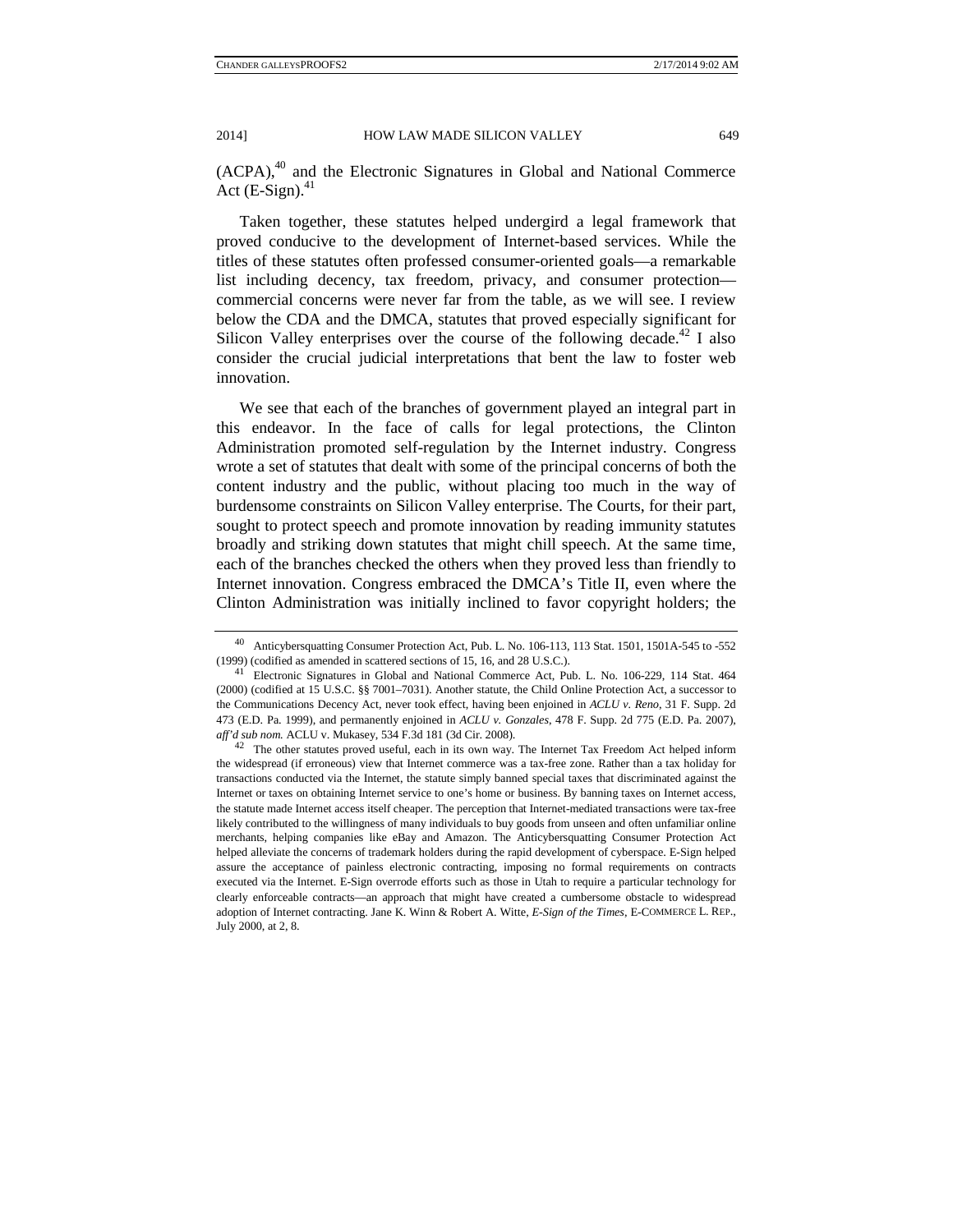Courts declared unconstitutional the anti-pornography restrictions imposed by Congress; and Congress offered safe harbors for intermediary liability even where courts were sometimes inclined to impose broader liability. Thus, this was a cobbled industrial policy, halting and inconsistent, yet ultimately adding up to a powerful set of pro-Internet laws.

## *A. Intermediary Liability*

The first of this series of statutes, the Communications Decency Act, proved central to the rise of the new breed of Silicon Valley enterprise. This hardly seemed likely for a statute directed against indecent speech. The CDA made it a crime to display obscene or indecent material to persons who were less than eighteen years of age, unless the site had taken appropriate measures such as an age-verified credit card to restrict access to adults. $43$  Hidden within the statute was a small fateful section,  $\S 230<sup>44</sup>$  that would save many corporations—most of them not even dreamed of when the Act was passed from potentially ruinous legal challenges.

What risks did such firms face? By offering platforms for users across the world, Internet enterprises faced the hazard that some users would use these platforms in ways that violated the law, bringing with it the possibility of liability for aiding and abetting that illegal activity. Consider a sampling of the array of claims that might lie against these platforms for the behavior of their users. Yahoo might be liable if someone uses Yahoo Finance to circulate a false rumor about a public company. Match.com could face liability if a conniving user posted defamatory information about another individual. Craigslist might be liable under fair housing statutes if a landlord put up a listing stating that he preferred to rent to people of a particular race. Amazon and Yelp might be liable for defamatory comments written by a few of their legions of reviewers.

The risks were made apparent in 1995 in the case of *Stratton Oakmont, Inc. v. Prodigy Services Co*. 45 There, an investment firm, allegedly defamed on an Internet bulletin board, sued that board's owner, Prodigy. The New York trial court held that Prodigy could be liable as a publisher because it had advertised

<sup>43</sup> Communications Decency Act of 1996, Pub. L. No. 104-104, sec 502, § 223(a), (e)(5), 110 Stat. 56, 133–34 (1996) (codified as amended at 47 U.S.C. § 223 (2006)).<br><sup>44</sup> *Id.* at sec 509, § 230, 110 Stat. at 137 (codified as amended at 47 U.S.C. § 230).<br><sup>45</sup> 1995 WL 323710 (N.Y. Sup. Ct. May 24, 1995), *superseded by stat* 

of 1996, Pub. L. No. 104-104, sec. 509, § 230, 110 Stat. 56, 137, *as recognized in* Shiamili v. Real Estate Grp. of N.Y., Inc., 952 N.E.2d. 1011 (N.Y. 2011).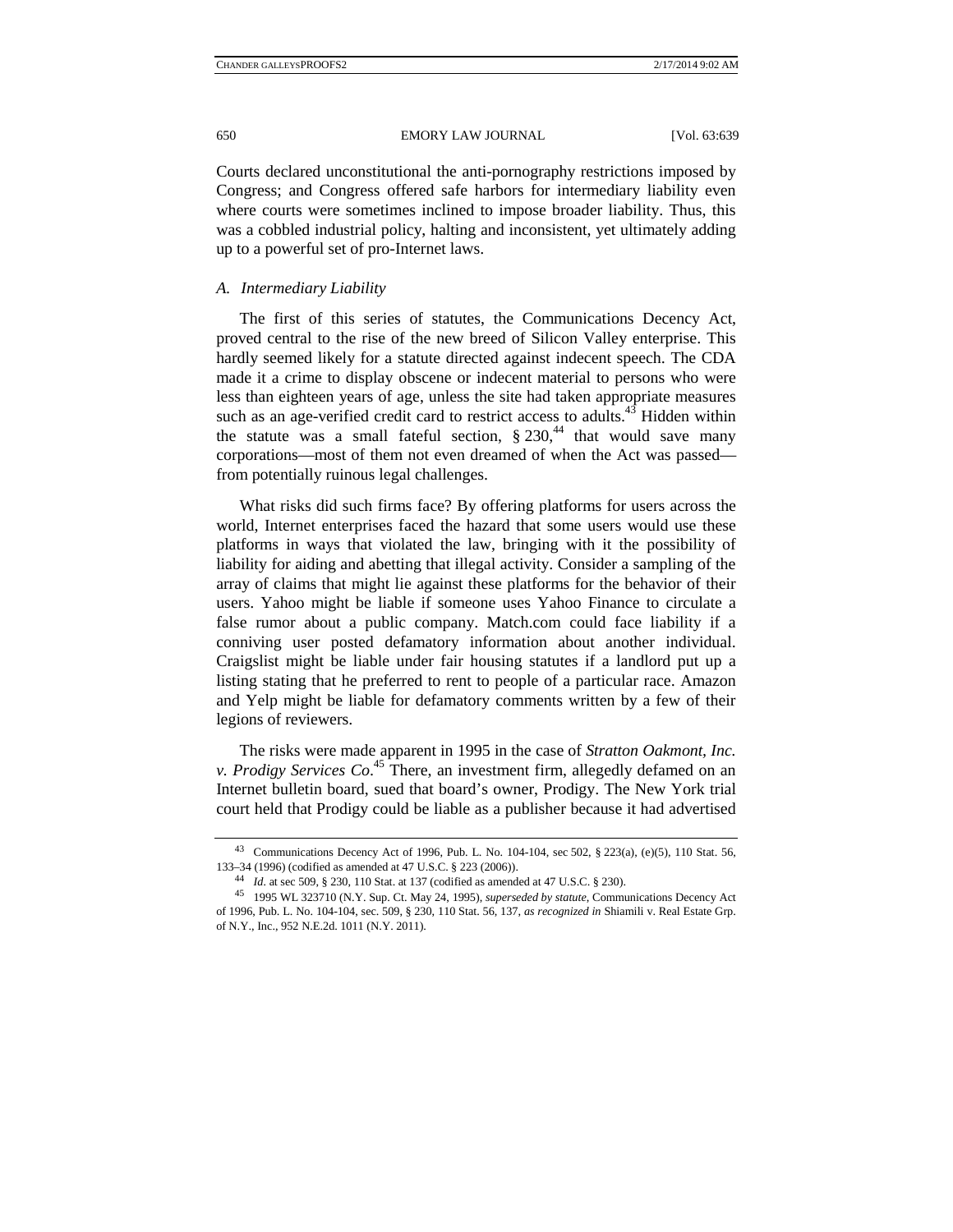its editorial control over the site.<sup>46</sup> Even in this decision, marking a high point of liability concerns, the court was mindful of the impact on new Internet enterprises, which might follow the decision's logic and simply disavow any editorial control and thereby avoid any liability. The court argued that "the market will ... compensate a network for its increased control and the resulting increased exposure."<sup>47</sup> There is economic logic to this, but it may be that the costs of monitoring are so high as to create a service that is too expensive to attract sufficient buyers. While it might be relatively cheap to monitor for pornography or indecent words, it is far more difficult to evaluate factual claims made in the thousands of posts on a particular site. More importantly, the court's vision of the metered website is quite different than the cyberspace that actually flourished after *Stratton Oakmont* was undone by statute the following year.

Despite the trial court's assurances of market compensation to come, the industry was understandably alarmed at the ruling. It turned to Congress to fashion a remedy. In a short section embedded within the Communications Decency Act, Congress undid *Stratton Oakmont*. Under the subsection heading "Protection for 'Good Samaritan' blocking and screening of offensive material" (no Good Samaritan behavior was actually required for the main § 230 immunity to attach), Congress declared that online service providers could never be treated as publishers for material they did not develop.<sup>48</sup> As interpreted by courts, the section largely immunized online service providers from secondary liability for most torts committed through their service.<sup>49</sup> The section offered online publishers an immunity that their offline compatriots never enjoyed. One student commentator compares the treatment of *Soldier of Fortune* magazine, held liable in 1992 for millions of dollars in damages for permitting an advertisement that led, tragically, to an actual murder-for-hire, to an online newspaper that would avoid similar liability because of  $\S 230$ .<sup>50</sup>

<sup>46</sup> *Id.* at \*5. The plaintiffs initially claimed an astonishing \$200 million in damages. Peter H. Lewis, *After Apology from Prodigy, Firm Drops Suit*, N.Y. TIMES, Oct. 25, 1995, at D1 (noting that the firm ultimately agreed to drop its \$200 million libel lawsuit against Prodigy in return for Prodigy saying sorry). 47 *Stratton Oakmont*, 1995 WL 323710, at \*5. 48 47 U.S.C. § 230(c)(1) (2006).

<sup>&</sup>lt;sup>49</sup> One need only consider an alternative suggestion by Missouri Congresswoman Danner to sense the array of paths not taken: "Mr. Chairman, . . . . [t]elephone companies must inform us as to whom our long distance calls are made*. I believe that if computer online services were to include itemized billing, it would be a practical solution which would inform parents as to what materials their children are accessing on the Internet*." 141 CONG. REC. 22,046 (1995) (emphasis added) (statement of Rep. Pat Danner). 50 Ryan French, Comment, *Picking up the Pieces: Finding Unity After the Communications Decency Act* 

*Section 230 Jurisprudential Clash*, 72 LA. L. REV. 443, 443–44 (2012).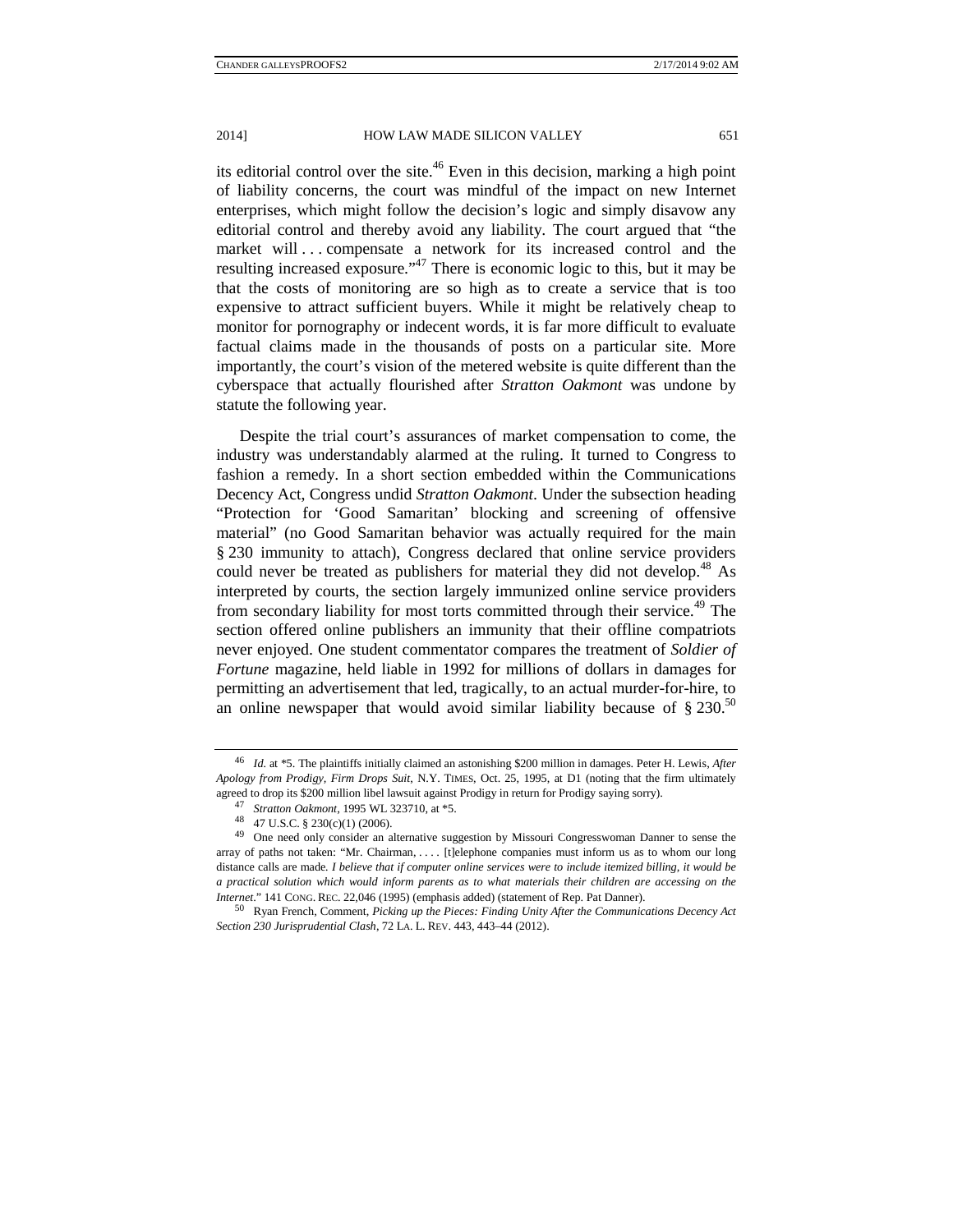Congress justified this differential treatment on the ground that "[t]he Internet and other interactive computer services offer a forum for a true diversity of political discourse, unique opportunities for cultural development, and myriad avenues for intellectual activity."51 Furthermore, Congress sought "to preserve the vibrant and competitive free market that presently exists for the Internet and other interactive computer services, unfettered by Federal or State regulation."52 Congress thus sought to simultaneously promote the speech potential of a largely self-regulated Internet, while fostering the rise of Internet enterprises.53 Indeed, though largely unheralded at the time, the section proved a lifeline to Web 2.0 enterprises.

For their part, courts read the mandate in § 230 broadly, defining "interactive computer service" broadly, and as covering a large array of claims, both state and federal (but excluding intellectual property claims, as per the statute's directions). Most importantly, they not only eliminated a website's liability as a publisher, but also as a distributor. Where publishers typically faced strict liability, distributors such as a library or bookstore would be liable if they had knowledge of the wrongdoing and still refused to act.<sup>54</sup> In *Zeran v*. *America Online, Inc.*, the Fourth Circuit held that § 230 must be read to eliminate distributor liability, as well as publisher liability, for web services.<sup>55</sup> The court reasoned that a contrary holding would chill speech because it would create a natural incentive for service providers to take down information that some user found offensive for fear of liability for letting it remain: "Because service providers would be subject to liability only for the publication of information, and not for its removal, they would have a natural incentive simply to remove messages upon notification, whether the contents were defamatory or not."56 Other circuits followed *Zeran*'s broad reading, eliminating distributor liability as an incident of the defense against publisher liability.<sup>57</sup>

 $^{51}$  47 U.S.C § 230(a)(3).<br>  $^{52}$  *Id.* § 230(b)(2).

<sup>53</sup> *See id.* § 230(a). 54 *See id.* § 230(a). 54 *See RESTATEMENT* (SECOND) OF TORTS § 578 (1977); W. PAGE KEETON ET AL., PROSSER AND KEETON ON THE LAW OF TORTS § 113, at 799, 803–04, 810–12 (5th ed. 1984); Raymond Shih Ray Ku, *Irreconcilable Differences? Congressional Treatment of Internet Service Providers as Speakers*, 3 VAND. J. ENT. L. & PRAC. 70, 73–74 (2001).<br>  $^{55}$  129 F.3d 327, 332–33 (4th Cir. 1997).<br>  $^{56}$  *Id at* 333.

<sup>&</sup>lt;sup>57</sup> Ben Ezra, Weinstein, & Co., v. Am. Online Inc., 206 F.3d 980, 986 (10th Cir. 2000); Doe v. Am. Online, Inc., 783 So. 2d 1010, 1013 (Fla. 2001).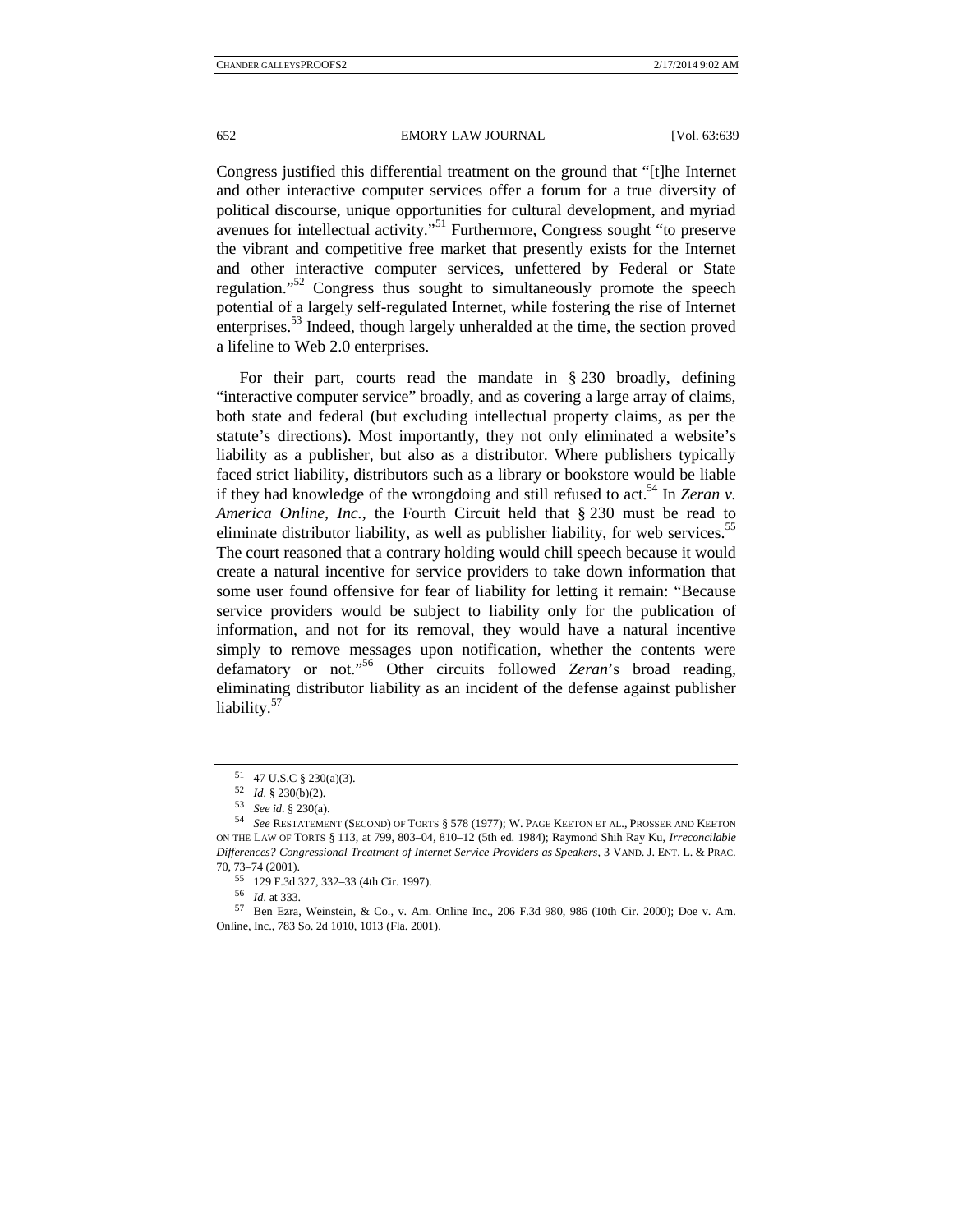Again and again, § 230 proved invaluable to shield web enterprises from lawsuits, as demonstrated by a plethora of cases.<sup>58</sup> Perhaps every major

<sup>58</sup> *See, e.g.*, Shrader v. Beann, 503 F. App'x 650 (10th Cir. 2012) (relying on § 230 to immunize the operators of an online messaging board against defamatory contents posted by third-party users), *cert. denied*, 134 S. Ct. 102 (2013); Getachew v. Google, Inc., 491 F. App'x 923 (10th Cir. 2012) (relying on § 230 to immunize Google against negative information about Plaintiff found with Google's search engine); Simmons v. Danhauer & Assocs., 477 F. App'x 53 (4th Cir. 2012) (relying on § 230 to immunize an online auction service against error committed by a user); Black v. Google, Inc., 457 F. App'x 622 (9th Cir. 2011) (relying on § 230 to immunize Google against defamatory comments posted by a user); Johnson v. Arden, 614 F.3d 785 (8th Cir. 2010) (relying on § 230 to immunize an Internet service provider against allegedly defamatory statements posted on Defendant's website); Nemet Chevrolet, Ltd. v. Consumeraffairs.com, Inc., 591 F.3d 250 (4th Cir. 2009) (relying on § 230 to immunize a website operator against allegedly defamatory comments posted by users); Doe v. MySpace, Inc., 528 F.3d 413 (5th Cir. 2008) (relying on § 230 to immunize MySpace from a negligence claim arising from the sexual assault on a fourteen-year-old girl who was assaulted after meeting the assailant through the service); DiMeo v. Max, 248 F. App'x 280 (3d Cir. 2007) (relying on § 230 to immunize an online bulletin board service for claims arising out of a user's allegedly defamatory postings); Parker v. Google, Inc., 242 F. App'x 833 (3d Cir. 2007) (relying on § 230 to immunize Google against claims for defamation, invasion of privacy, and negligence arising out of Google's automatic website archiving service); Universal Commc'n Sys., Inc. v. Lycos, Inc., 478 F.3d 413 (1st Cir. 2007) (relying on § 230 to immunize a web hosting service, Lycos, from claims arising out of cyber-stalking and Florida securities and antidilution claims); Almeida v. Amazon.com, Inc., 456 F.3d 1316 (11th Cir. 2006) (relying on § 230 to immunize Amazon.com for the display of a photograph of a book cover that included a photograph of Plaintiff); Doe v. GTE Corp., 347 F.3d 655 (7th Cir. 2003) (relying on § 230 to immunize a provider of web hosting services for the sale of illegal tapes through its services); Carafano v. Metrosplash.com, Inc., 339 F.3d 1119 (9th Cir. 2003) (relying on § 230 to immunize a matchmaking website for false content about Plaintiff); *Ben Ezra, Weinstein, & Co.*, 206 F.3d 980 (relying on § 230 to immunize an Internet service provider that provided stock quotation information, and finding that the Internet service provider was not responsible for wrong stock information because it was not the information content provider under the CDA); *Zeran*, 129 F.3d 327 (relying on § 230 to immunize a bulletin board service provider for its failure to remove allegedly defamatory notices); Klayman v. Zuckerberg, 910 F. Supp. 2d 314 (D.D.C. 2012) (relying on § 230 to immunize Facebook against harmful pages created by third-party users); Xcentric Ventures, L.L.C. v. Borodkin, 908 F. Supp. 2d 1040 (D. Ariz. 2012) (relying on § 230 to immunize www.ripoffreport.com against postings by users); Merritt v. Lexis Nexis, No. 12-CV-12903, 2012 WL 6725882 (E.D. Mich. Oct. 23, 2012) (relying on § 230 to immunize Lexis Nexis against false statements disseminated online), *report and recommendation adopted*, No. 12-12903, 2012 WL 6725881 (E.D. Mich. Dec. 12, 2012); AF Holdings, LLC v. Doe, No. 5:12-CV-02048-EJD, 2012 WL 4747170 (N.D. Cal. Oct. 3, 2012) (relying on § 230 to immunize a provider of Internet connection against the third-party posting of pirated videos on the Internet); Shah v. MyLife.com, Inc., No. 3:12-cv-1592-ST, 2012 WL 4863696 (D. Or. Sept. 21, 2012) (stating that § 230 would immunize interactive computer service providers against the online publication of private information provided by third parties, but dismissing for lack of jurisdiction), *report and recommendation adopted*, No. 3:12-cv-1592-ST, 2012 WL 4863271 (D. Or. Oct. 11, 2012); Backpage.com, LLC v. McKenna, 881 F. Supp. 2d 1262 (W.D. Wash. 2012) (granting an online-advertising-service company's motion for preliminary injunction because § 230 likely preempts state law punishing anyone who directly or indirectly causes explicit content to be published); Hadley v. Gatehouse Media Freeport Holdings, Inc., No. 12 C 1548, 2012 WL 2866463 (N.D. Ill. July 10, 2012) (relying on § 230 to immunize a website operator against a user's allegedly defamatory comments); Seldon v. Magedson, No. 11 Civ. 6218(PAC)(MHD), 2012 WL 4475274 (S.D.N.Y. July 10, 2012) (relying on § 230 to immunize a website operator against users' defamatory posts ), *report and recommendation adopted*, No. 11 Civ. 6218(PAC)(MHD), 2012 WL 4475020 (S.D.N.Y. Sept. 28, 2012); Echenique v. Google, Inc., No. 12-cv-00883-BNB, 2012 U.S. Dist. LEXIS 92729 (D. Colo. July 5, 2012)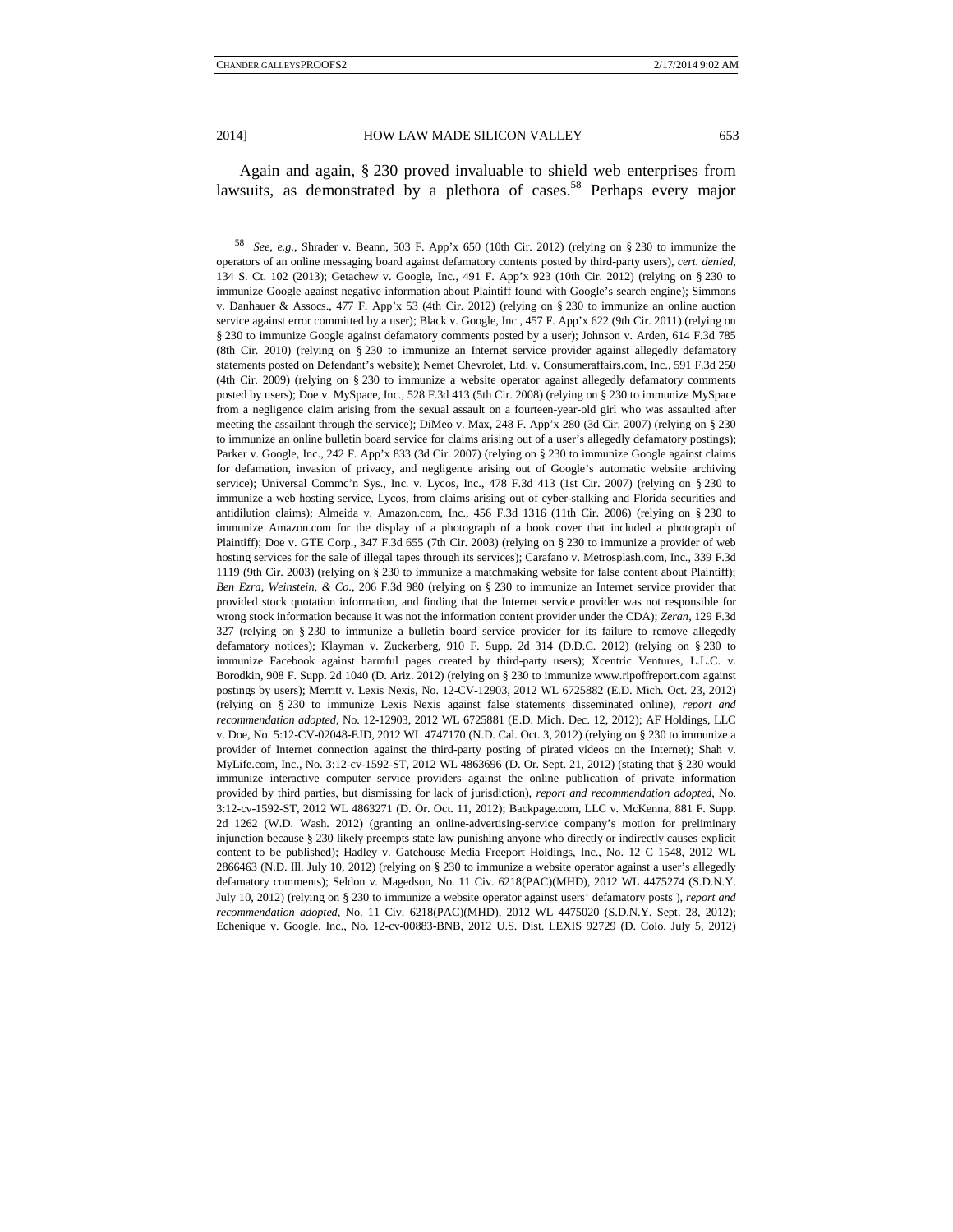(relying on § 230 to immunize Google against search results that allegedly defamed Plaintiff and violated Plaintiff's privacy rights); Courtney v. Vereb, No. 12-655, 2012 WL 2405313 (E.D. La. June 25, 2012) (relying on § 230 to immunize an online-forum provider from defamatory comments posted by a user); Nieman v. Versuslaw, Inc., No. 12-3104, 2012 WL 3201935 (C.D. Ill. June 13, 2012) (relying on § 230 to immunize search engine companies against online searches that allegedly defame Plaintiff and violate Plaintiff's privacy rights), *report and recommendation adopted*, No. 12-3104, 2012 WL 3201931 (C.D. Ill. Aug. 3, 2012), *aff'd*, 512 F. App'x 635 (7th Cir. 2013); Price v. Gannett Co., No. 2:11-cv-00628, 2012 WL 1570972 (S.D. W. Va. May 1, 2012) (relying on § 230 to immunize operators of an online forum against defamatory posts by unknown users on Defendants' forum webpages); S.C. v. Dirty World, LLC, No. 11-CV-00392-DW, 2012 WL 3335284 (W.D. Mo. Mar. 12, 2012) (relying on § 230 to immunize the operator of a website against third-party user posts that allegedly defame Plaintiff and violate Plaintiff's privacy rights); Ascentive, LLC v. Op. Corp., 842 F. Supp. 2d 450 (E.D.N.Y. 2011) (denying Plaintiff's motion for preliminary injunction because § 230 will likely immunize the website, PissedConsumer.com, even though the website invited third parties to submit negative reviews); Hopkins v. Doe, No. 2:11-CV-100-RWS, 2011 WL 5921446 (N.D. Ga. Nov. 28, 2011) (relying on § 230 to immunize a website for allegedly defamatory statements posted to the website); Inman v. Technicolor USA, Inc., No. 11-666, 2011 WL 5829024 (W.D. Pa. Nov. 18, 2011) (relying on § 230 to immunize eBay for allegedly defective vacuum tubes sold through the site); Levitt v. Yelp! Inc., Nos. C-10-1321 EMC, C-10-2351 EMC, 2011 WL 5079526 (N.D. Cal. Oct. 26, 2011) (relying on § 230 to immunize Yelp for allegedly manipulating user comments); Holomaxx Techs. Corp. v. Microsoft Corp., No. 10-cv-04924 JF (HRL), 2011 WL 3740813 (N.D. Cal. Aug. 23, 2011) (relying on § 230 to immunize Microsoft for computer fraud and intentional interference with contract when Microsoft's spam blocker blocked Plaintiff's advertising e-mail); M.A. *ex rel* P.K. v. Vill. Voice Media Holdings, LLC, 809 F. Supp. 2d 1041 (E.D. Mo. 2011) (relying on § 230 to immunize the publisher of a website against a claim that the website was used by a convicted child trafficker); Asia Econ. Inst. v. Xcentric Ventures LLC, No. CV 10-01360 SVW (PJWx), 2011 WL 2469822 (C.D. Cal. May 4, 2011) (relying on § 230 to immunize a consumer complaint website from liability for allegedly defamatory statements posted to the site by users); Collins v. Purdue Univ., 703 F. Supp. 2d 862 (N.D. Ind. 2010) (relying on § 230 to immunize a newspaper website against tort claims arising out of allegedly defamatory remarks posted by third parties); Dart v. Craigslist, Inc., 665 F. Supp. 2d 961 (N.D. Ill. 2009) (relying on § 230 to immunize Craigslist against claims that it facilitated prostitution); Goddard v. Google, Inc., 640 F. Supp. 2d 1193 (N.D. Cal. 2009) (relying on § 230 to immunize Google for providing tools to advertisers when advertisers use the tools to post allegedly fraudulent content); e360Insight, LLC v. Comcast Corp., 546 F. Supp. 2d 605 (N.D. Ill. 2008) (relying on § 230 to immunize an Internet service provider for filtering or blocking e-mails the provider believes to be objectionable in good faith); Langdon v. Google, Inc., 474 F. Supp. 2d 622 (D. Del. 2007) (relying on § 230 to immunize Internet service providers from claims arising from their monitoring, screening, and deleting of content from their network); Prickett v. InfoUSA, Inc., 561 F. Supp. 2d 646 (E.D. Tex. 2006) (relying on § 230 to immunize an online-data-gathering company that collected information from third parties about individuals and businesses for distributing false information); Beyond Sys., Inc. v. Keynetics, Inc., 422 F. Supp. 2d 523 (D. Md. 2006) (relying on § 230 to immunize an Internet service provider despite allegations that it knew of its customers' potentially illegal activities); Whitney Info. Network, Inc. v. Verio, Inc., No. 2:04CV462FTM29SPC, 2006 WL 66724 (M.D. Fla. Jan. 11, 2006) (relying on § 230 to immunize a web hosting service for defamation claims arising from statements on a website hosted by the service); Corbis Corp. v. Amazon.com, Inc., 351 F. Supp. 2d 1090 (W.D. Wash. 2004) (relying on § 230 to immunize Amazon.com for state consumer protection claims and for tortious interference with business relationships arising out of the display of content uploaded by third parties); Optinrealbig.com, LLC v. Ironport Sys., Inc., 323 F. Supp. 2d 1037 (N.D. Cal. 2004) (relying on § 230 to immunize a business that reported alleged spam emails against trade, libel, intentional interference with contractual relations, and unfair competition claims brought by a bulk commercial e-mail business); Novak v. Overture Servs., Inc., 309 F. Supp. 2d 446 (E.D.N.Y. 2004) (relying on § 230 to immunize Google for breach of contract and tort claims arising out of its failure to remove material); Noah v. AOL Time Warner Inc., 261 F. Supp. 2d 532 (E.D. Va. 2003) (finding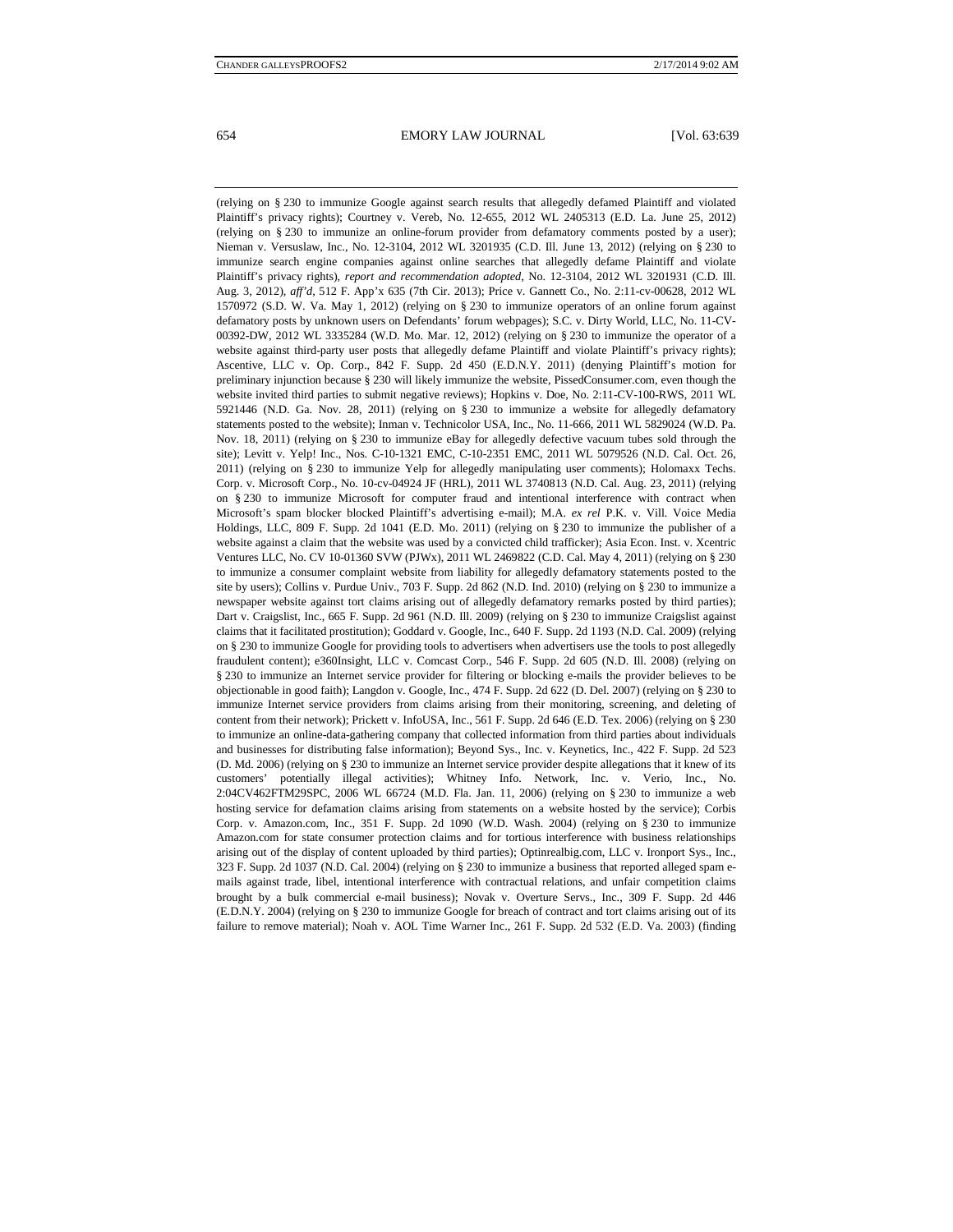Internet enterprise has relied on the statute to defend itself over the years. The CDA insulated web enterprises from the reach of a variety of federal and state causes of action, both statutory and common law.<sup>59</sup> These include, for example, the Federal Fair Housing Act, Title II of the Civil Rights Act of 1964, the Washington State Consumer Protection Act, and common law actions such as invasion of privacy, negligence, and tortious interference with business relations. The CDA's § 230 was no panacea—it failed as a defense a third of the time; it still required the Internet enterprise to engage in expensive litigation; and, even when it proved a successful defense, a year had often passed in the interim. $60$ 

05 (2007). 60 David S. Ardia, *Free Speech Savior or Shield for Scoundrels: An Empirical Study of Intermediary* 

*Immunity Under Section 230 of the Communications Decency Act*, 43 LOY. L.A. L. REV. 373, 493 (2010).

that Defendant, an Internet service provider, is immune under the CDA and, therefore, is not responsible for the anti-Islamic comments submitted onto its online chat rooms by users), *aff'd*, No. 03-1770, 2004 WL 602711 (4th Cir. Mar. 24, 2004); PatentWizard, Inc. v. Kinko's, Inc., 163 F. Supp. 2d 1069 (D.S.D. 2001) (relying on § 230 to immunize a provider of Internet service in a case arising out of a patron's use of Defendant's service in an alleged defamation); Blumenthal v. Drudge, 992 F. Supp. 44 (D.D.C. 1998) (relying on § 230 to immunize AOL against defamation claims arising out of statements by a gossip columnist, even though AOL had contracted with the gossip columnist to provide content); Stoner v. eBay Inc., No. 305666, 2000 WL 1705637 (Cal. Super. Ct. 2000) (relying on § 230 to immunize eBay from claims related to the sale of bootleg and other infringing sound records posted by users); Giordano v. Romeo, 76 So. 3d 1100 (Fla. Dist. Ct. App. 2011) (relying on § 230 to immunize a website operator for alleged defamation by third parties); Delle v. Worcester Telegram & Gazette Corp., No. 11-0810, 2011 Mass. Super. LEXIS 295 (Mass. Super. Ct. 2011) (relying on § 230 to immunize an online news website for comments posted by users); Shiamili v. Real Estate Grp. of N.Y., Inc., 952 N.E.2d 1011 (N.Y. 2011) (relying on § 230 to immunize a website operator for allegedly defamatory statements even though Defendants reposted these statements and added headings to the comments); UMG Recordings, Inc. v. Escape Media Grp., Inc., 948 N.Y.S.2d 881 (Sup. Ct. 2012) (relying on § 230 to immunize an operator of a website against copyright infringement on the operator's website), *rev'd on other grounds*, 964 N.Y.S.2d 106 (App. Div. 2013); Hill v. StubHub, Inc., 727 S.E.2d 550 (N.C. Ct. App. 2012) (relying on § 230 to immunize an online marketplace against the sale of tickets on the marketplace in violation of state law regulating ticket pricing), *review denied*, 736 S.E.2d 757 (N.C. 2013). *But see*  CYBERsitter, LLC v. Google Inc., 905 F. Supp. 2d 1080 (C.D. Cal. 2012) (denying Google's motion to dismiss because § 230 immunity is dependent on whether Google materially contributed to the damaging information on its website and it was too early to make such a determination); Amerigas Propane, L.P. v. Op. Corp., No. 12-713, 2012 WL 2327788 (E.D. Pa. June 19, 2012) (denying a website operator's motion to dismiss under § 230 because Plaintiff alleged that the website operator was the creator of some of the posts that infringed Plaintiff's trademark); Chang v. Wozo LLC, No. 11-10245-DJC, 2012 WL 1067643 (D. Mass. Mar. 28, 2012) (denying Internet advertising companies' motions to dismiss under § 230 because Plaintiff alleged that the Internet advertising companies, at least in part, created the fraudulent Internet advertisements); Lansing v. Sw. Airlines Co., 980 N.E.2d 630 (Ill. App. Ct. 2012) (holding that § 230 does not grant immunity against a claim of negligent supervision when an employee uses Southwest's computer and Internet to send harassing and threatening e-mails because whether Defendant is treated as a publisher or not is irrelevant to Plaintiff's pled claim). 59 Mark A. Lemley, *Rationalizing Internet Safe Harbors*, 6 J. ON TELECOMM. & HIGH TECH. L. 101, 102–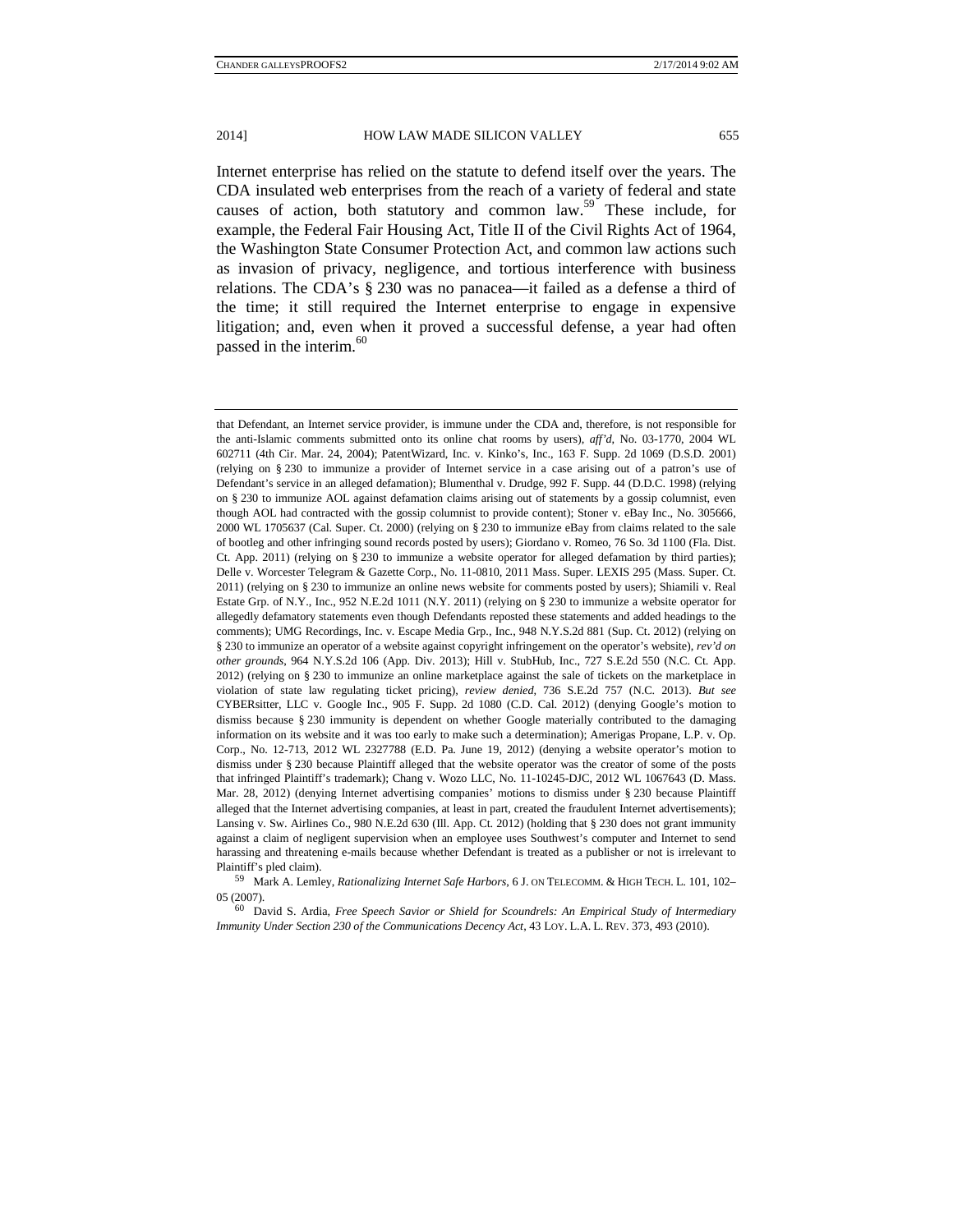Two foundational cases demonstrate the practical value of the CDA to web enterprises. In *Doe v. MySpace, Inc.*, the social networking site faced a claim for liability arising from a heinous act—an assault on a minor by a nineteenyear-old man whom she met through MySpace.<sup>61</sup> The family sued MySpace for negligence in not verifying her age on the ground that verification would have revealed that she was thirteen when she registered, not eighteen as she claimed.<sup>62</sup> The Fifth Circuit Court of Appeals ruled that  $\S 230$  protected MySpace from the suit. $^{63}$  The CDA also protected an Internet dating service from a lawsuit arising from a malicious posting of a false profile on a dating site.<sup>64</sup> Someone using a computer in Berlin posted a profile using photos of the actress Christianne Carafano suggesting that she was interested in meeting men, and made her home address and phone number available.<sup>65</sup> In *Carafano v. Metrosplash.com, Inc.*, the Ninth Circuit Court of Appeals relied on § 230 to deny Carafano's lawsuit against the owner of the dating site for invasion of privacy, misappropriation of the right of publicity, defamation, and negligence.<sup>66</sup> The court ruled that "despite the serious and utterly deplorable consequences that occurred in this case, we conclude that Congress intended that service providers such as Matchmaker be afforded immunity from suit."<sup>67</sup> The court recognized that as a result of the law, "Internet publishers are treated differently from corresponding publishers in print, television and radio."<sup>68</sup>

With CDA § 230, both commercial and speech considerations coincided. As the Fourth Circuit noted in *Zeran*, a notice and takedown system would inevitably lead to firms generally choosing to take down controversial statements, rather than face any specter of liability. $69$  As Neal Katyal writes: "Because an ISP [Internet Service Provider] derives little utility from providing access to a risky subscriber, a legal regime that places liability on an

<sup>61 528</sup> F.3d 413, 416 (5th Cir. 2008).<br>62  $Id.$  at 420-21.

<sup>&</sup>lt;sup>63</sup> *Id.* at 422.<br><sup>64</sup> Carafano v. Metrosplash.com, Inc., 339 F.3d 1119, 1121, 1125 (9th Cir. 2003).<br><sup>65</sup> *Id.* at 1121.

<sup>65</sup> *Id.* at 1121. 66 *Id.* at 1122, 1125. 67 *Id*. at 1125. 68 *Id*. at 1122. 69 Zeran v. Am. Online, Inc., 129 F.3d 327, 331 (4th Cir. 1997); Seth F. Kreimer, *Censorship by Proxy: The First Amendment, Internet Intermediaries, and the Problem of the Weakest Link*, 155 U. PA. L. REV. 11, 28 (2006).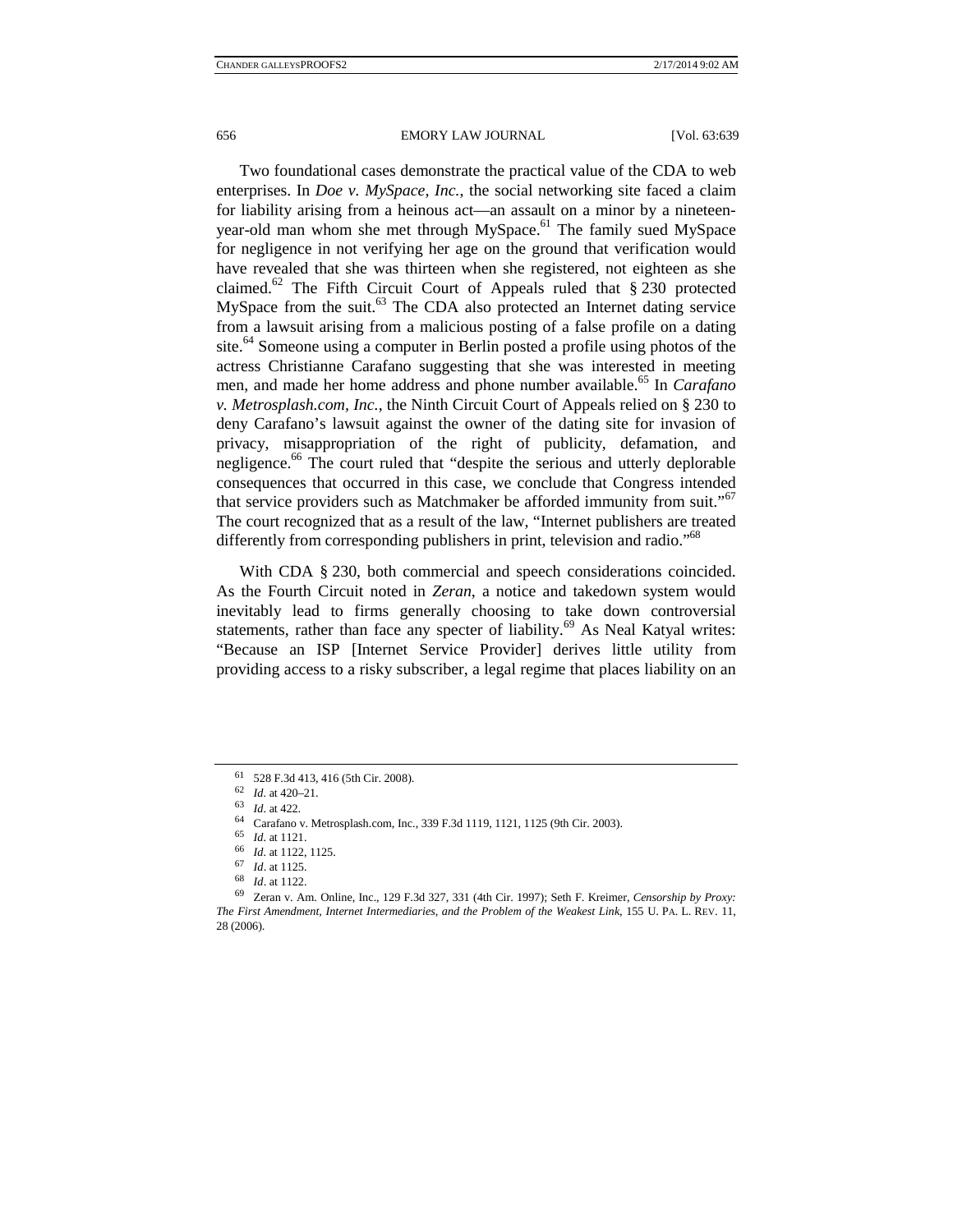ISP for the acts of its subscribers will quickly lead the ISP to purge risky ones from its system."<sup>70</sup>

Even while § 230 offered a lifeline to Internet enterprises, the remainder of the CDA complicated their work tremendously. Core provisions of the CDA sought to make it difficult for children to access material judged indecent by a community. But in *Reno v. ACLU*, the Supreme Court stepped in to strike down those provisions as a violation of the freedom of speech.<sup>71</sup> The CDA's anti-indecency provisions posed a particular challenge to sites that welcomed user content. Unless these sites verified the ages of their users, typically through credit cards, they faced the very real possibility that someone would post indecent material on their pages. The statute covered all "communications," not just images, and thus required a website administrator to actually read through the postings of users to adjudicate decency.<sup>72</sup> In a very real sense then, *Reno v. ACLU* made possible Web 2.0.

The interaction between Congress and the Court expressed through the CDA § 230/*Reno v. ACLU* pairing consisted in a legislature that immunized Internet enterprises from the actions of others, and a court that declared that Internet enterprises could not be made to act as censors for the state, at least under certain terms. Neither Congress nor the Courts were consistently singleminded in their promotion of Internet enterprise, yet their interaction resulted in precisely this. Congress overruled any court that might have sought to hold intermediaries liable for user-generated content (other than for intellectual property-based claims, an area we turn to next). Meanwhile the Courts overturned congressional efforts to require Internet enterprises to censor speech widely. The end result was a legal framework conducive to promoting speech on the Internet through online speech intermediaries.

## *B. Copyright*

Any technology that allows individuals to share information can lend itself to copyright infringement. A company like Yahoo that allows individuals to post whatever they want online faces a high risk that its service will be used for

<sup>70</sup> Neal Kumar Katyal, *Criminal Law in Cyberspace*, 149 U. PA. L. REV. 1003, 1007–08 (2001). Law and economics scholars have argued that the problem was that users were unwilling to pay ISPs for the full social benefit because of positive externalities from their use, and this resulted in a market failure. *See, e.g.*, Doug Lichtman & Eric Posner, *Holding Internet Service Providers Accountable*, 14 SUP. CT. ECON. REV. 221, 225– 26 (2006). 71 521 U.S. 844 (1997).

<sup>72 47</sup> U.S.C. § 231 (2006).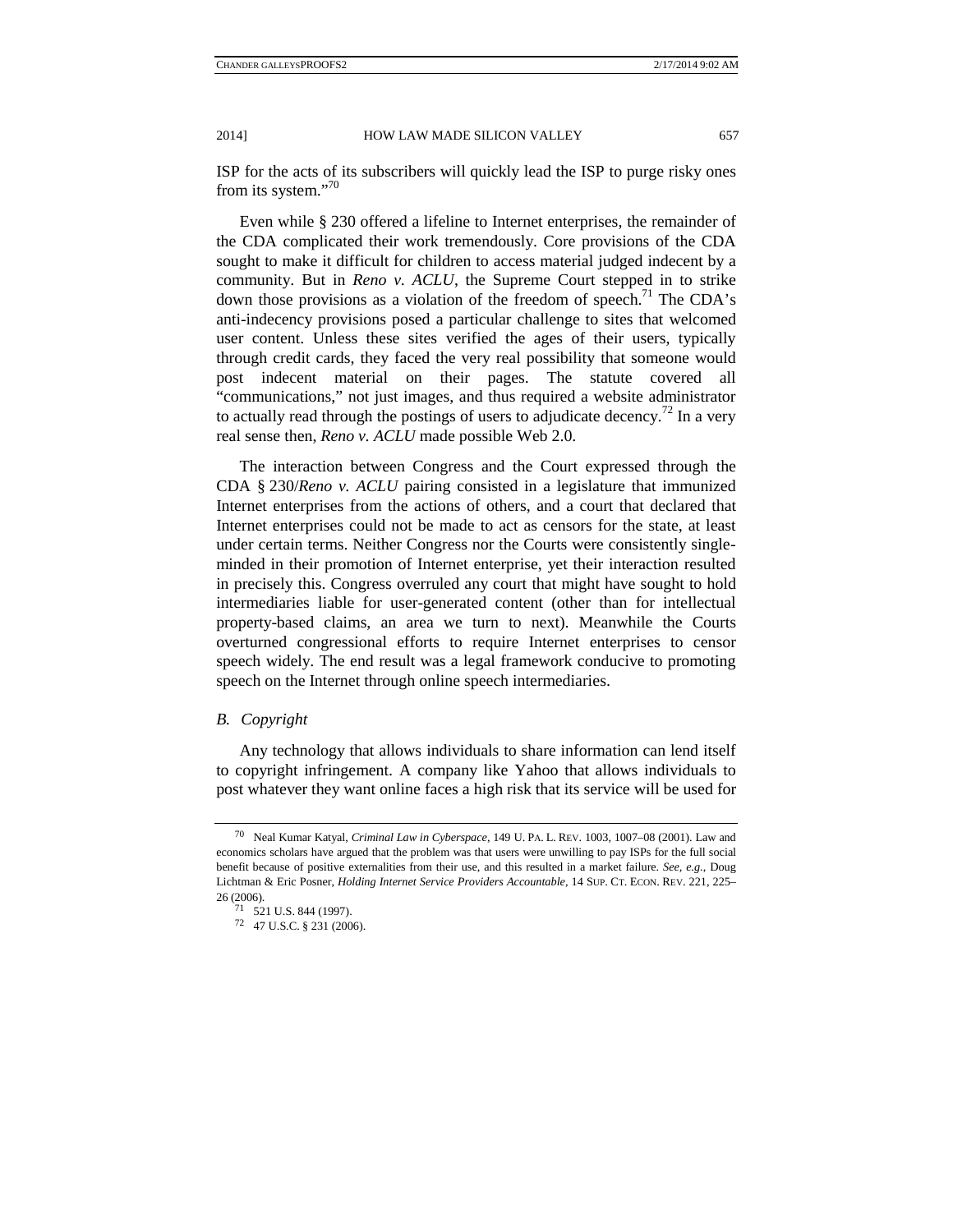extensive copyright infringement. The company might be liable for direct infringement every time it delivers a copy of the copyrighted work (direct infringement being a strict liability offense), for contributory infringement if it has knowledge and makes a material contribution to the infringement, and for vicarious infringement if it controls and earns a direct financial benefit from the infringement. Given that statutory damages for direct infringement alone range from \$200 to \$150,000 for each work, $\frac{73}{2}$  and that millions of works are copied online, the specter of liability would be enough to stop most Internet companies dead in their tracks. This is not a hypothetical concern. Consider the graveyard of dot-com enterprises, felled not by flawed monetization plans, but by copyright law: MP3.com, ICraveTV.com, Aimster, Grokster, and, most famously, Napster.<sup>74</sup>

While § 230 of the CDA protected websites against a wide variety of claims arising out of the actions of their users, it explicitly excluded intellectual property claims from its ambit.<sup>75</sup> This meant that any site that collected material provided by users might still be held liable for claims arising out of copyright or trademark. Internet enterprises remembered well the 1993 case of *Playboy Enterprises, Inc. v. Frena*, in which a court held the operator of an online bulletin board strictly liable for copyright infringement by users of that board.<sup>76</sup> The declaration by a federal court that "[i]t does not matter that Defendant Frena may have been unaware of the copyright infringement"<sup>77</sup> must have rattled many in Silicon Valley.<sup>78</sup>

<sup>73 17</sup> U.S.C. § 504(c)(1)–(2) (2012) (providing statutory damages per work of \$750 to \$30,000, but permitting damages per work to be reduced to \$200 in cases where the defendant was not aware, and had no reason to believe, that infringement was occurring, or increased to \$150,000 in cases of willful infringement). For a cogent critique, see Pamela Samuelson & Tara Wheatland, *Statutory Damages in Copyright Law: A Remedy in Need of Reform*, 51 WM. & MARY L. REV. 439 (2009). 74 *See* Metro-Goldwyn-Mayer Studios Inc. v. Grokster, Ltd., 545 U.S. 913 (2005); In re Aimster

Copyright Litig., 334 F.3d 643 (7th Cir. 2003); A&M Records, Inc. v. Napster, Inc., 239 F.3d 1004 (9th Cir. 2001); UMG Recordings, Inc. v. MP3.com, Inc., 92 F. Supp. 2d 349 (S.D.N.Y. 2000); Twentieth Century Fox Film Corp. v. iCraveTV, Nos. Civ. A. 00-120, Civ. A. 00-121, 2000 WL 255989 (W.D. Pa. Feb. 8, 2000). <sup>75</sup> 47 U.S.C. § 230(e)(2).

<sup>76 839</sup> F.Supp. 1552, 1559 (M.D. Fla. 1993).

<sup>&</sup>lt;sup>78</sup> Another federal district court refused to uphold a direct copyright infringement claim, though that court was more willing to entertain a claim of secondary infringement. Religious Tech. Ctr. v. Netcom On-Line Commc'n Servs., Inc., 907 F. Supp. 1361, 1372 (N.D. Cal. 1995) ("[I]t does not make sense to adopt a rule that could lead to the liability of countless parties whose role in the infringement is nothing more than setting up and operating a system that is necessary for the functioning of the Internet. . . . The court does not find workable a theory of infringement that would hold the entire Internet liable for activities that cannot reasonably be deterred.").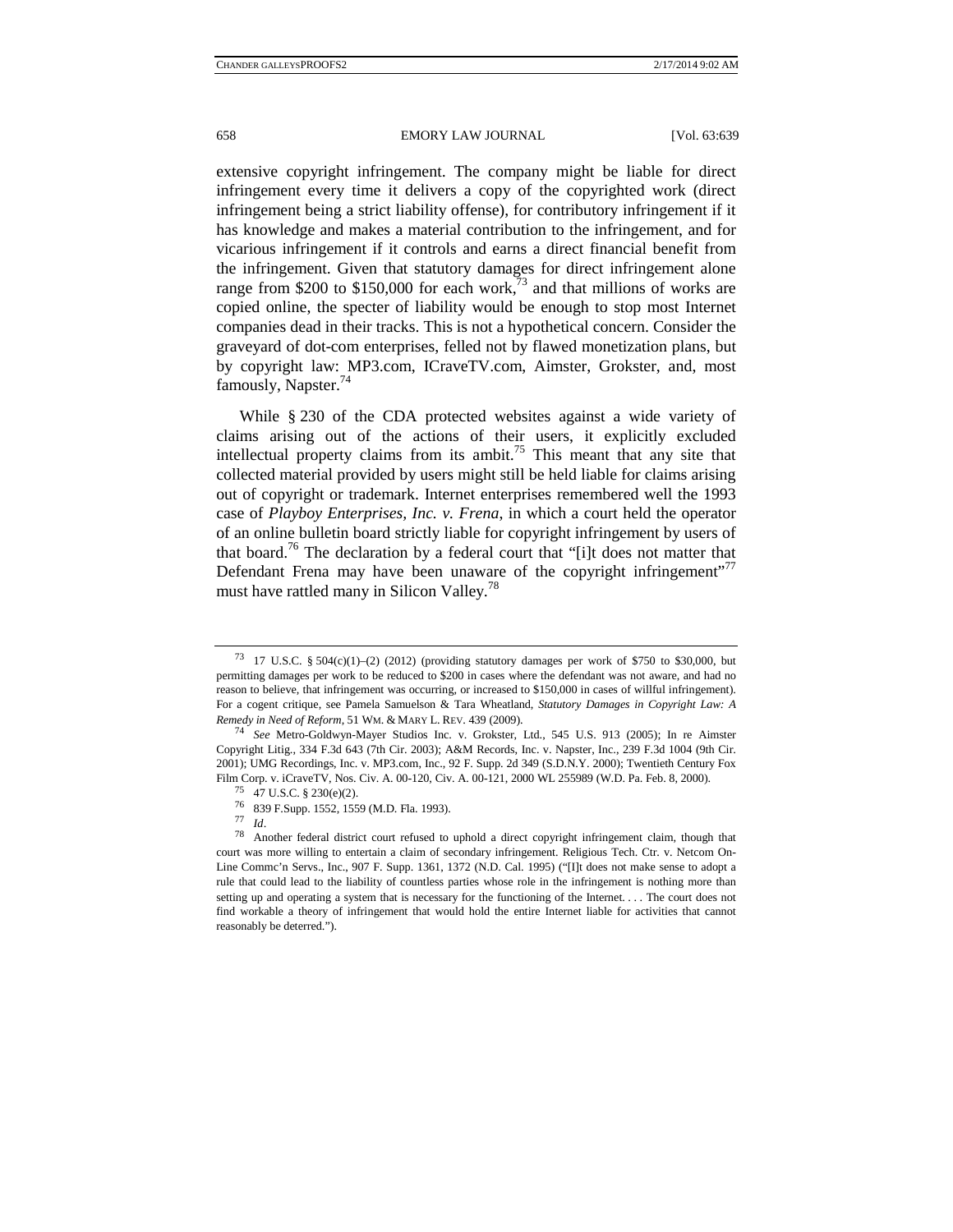The Internet industry set out to reform the law, but the content industries resisted, as did the White House initially. In 1995, a White House task force led by Patent Commissioner Bruce Lehman concluded that it was "premature" to reduce legal risks for Internet intermediaries, preferring to treat them as publishers for copyright purposes.<sup>79</sup> Traditional publishers, of course, are strictly liable for copyright infringement in their publications, and thus this approach would have subjected Google and Facebook to strict liability for their users' actions. $80$  Given the volume of material they carry, it is hard to imagine how we might have Google or Facebook today if they were to have the publisher liability of *The New York Times* or Time Warner. CompuServe's general counsel Stephen Heaton testified before Congress that strict liability for online service providers shifted enforcement responsibility from copyright owners to the online enterprises. $81$  Requiring such enterprises to monitor the "trillions of bits of data" that crossed their computer networks would "bring[] their businesses to a halt, almost immediately," he averred.<sup>82</sup> The recording industry denied the need for special protections for online service providers, making plain the industry's aversion to such special rules for online companies:

Internet Access Providers .... argue that copyright liability will stifle the growth of the Internet, chill investment in companies that provide Internet access, and unfairly harm their companies when they have no control over or knowledge of what users may be doing on their network.

Frankly, we don't see it.<sup>83</sup>

<sup>79</sup> INFO. INFRASTRUCTURE TASK FORCE, INTELLECTUAL PROPERTY AND THE NATIONAL INFORMATION INFRASTRUCTURE: THE REPORT OF THE WORKING GROUP ON INTELLECTUAL PROPERTY RIGHTS 122 (1995) ("The Working Group believes it is—at best—premature to reduce the liability of any type of service provider in the [on-line] environment. On-line service providers currently provide a number of services. With respect to the allowance of uploading of material by their subscribers, they are, in essence, acting as an electronic publisher."); Mike Scott, Note, *Safe Harbors Under the Digital Millennium Copyright Act*, 9 N.Y.U. J. LEGIS. & PUB. POL'Y 99, 113–15 (2005). 80 *See, e.g.*, *Playboy*, 839 F. Supp. at 1559 (applying traditional copyright publisher liability to online

bulletin board service). 81 *NII Copyright Protection Act of 1995 (Part 2): Hearing on H.R. 2441 Before the Subcomm. on Courts* 

*<sup>&</sup>amp; Intellectual Prop. of the H. Comm. on the Judiciary*, 104th Cong. 235 (1996) (statement of Stephen M. Heaton, General Counsel and Secretary, CompuServe, Inc.). 82 *Id.* 

<sup>83</sup> *The Copyright Infringement Liability of Online and Internet Service Providers: Hearing on S. 1146 Before the S. Comm. on the Judiciary*, 105th Cong. 15 (1997) (statement of Cary H. Sherman, Senior Executive Vice President and General Counsel, Recording Industry Association of America).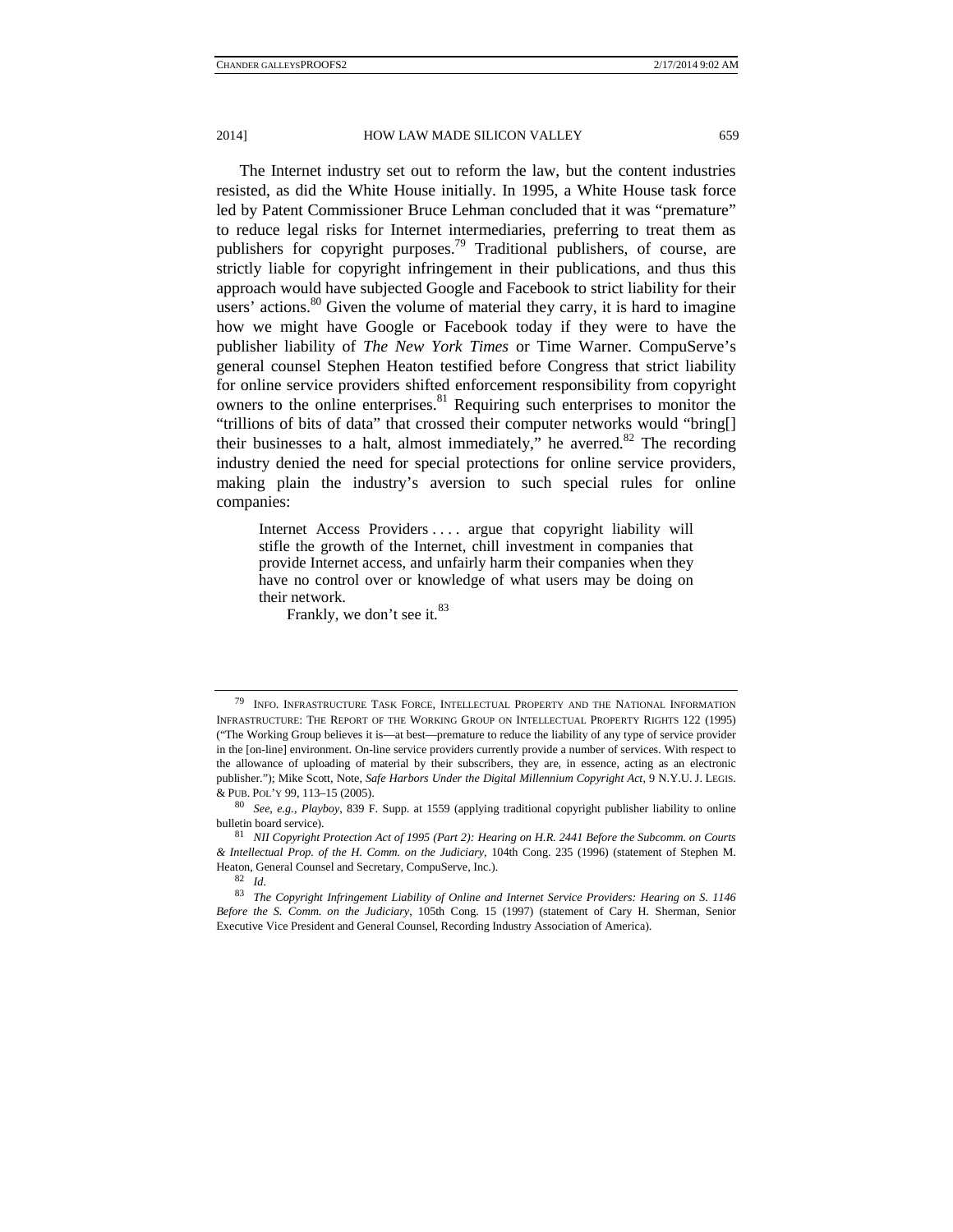Public interest groups, including library associations and consumer groups, argued against expanded rights of the copyright industry online.<sup>84</sup> Consumer electronics firms, too, worried about expanded copyright liabilities, but the copyright industries responded that this was merely an effort by Japanese manufacturers to profit from American material.<sup>85</sup>

By late 1998, the copyright and information industries came to a mutual understanding, $86$  reflected in a complicated set of safe harbors under which Internet companies could seek shelter from copyright liability. With the Digital Millennium Copyright Act, Congress sought to address the impact of the digital environment on copyrighted works by (a) barring devices that circumvented copyright protection schemes (Title I, the "WIPO Copyright and Performances and Phonograms Treaties Implementation Act of  $1998$ "); $87$  and (b) offering companies that followed certain policies respectful of copyright immunity from claims for copyright infringement (Title II, the "Online Copyright Infringement Liability Limitation Act" or OCILLA).<sup>88</sup> While the DMCA was best known for its first Title, which made it illegal to circumvent copyright protection schemes like those found in DVD movies, the second Title of the statute provided safe harbors for Internet enterprises from copyright liability.<sup>89</sup>

OCILLA provided four safe harbors for commercial enterprises: the first for the companies that bring the Internet to one's home, the second for the companies that make temporary copies of data being routed on the Internet, the third for companies that host on the Internet material provided by others, and the fourth for Internet search engines.<sup>90</sup> The last two safe harbors in particular proved crucial to Silicon Valley enterprises.<sup>91</sup> As Edward Lee writes, "virtually

17 U.S.C. § 512(c)'s safe harbor to immunize a website operator against copyright infringement claims); Perfect 10, Inc. v. CCBill LLC, 488 F.3d 1102 (9th Cir. 2007) (relying on 17 U.S.C. § 512(c)'s safe harbor provision to immunize Defendant, a provider of webhosting and Internet connectivity, from Plaintiff's claims

<sup>84</sup> JESSICA LITMAN, DIGITAL COPYRIGHT 125–27 (2001). 85 *Id.* at 126. 86 Cassandra Imfeld & Victoria Smith Ekstrand, *The Music Industry and the Legislative Development of the Digital Millennium Copyright Act's Online Service Provider Provision*, 10 COMM. L. & POL'Y 291, 306– 11 (2005) (describing music industry's "change of heart" in favor of Title II after obtaining significant changes in draft legislation). 87 Pub. L. No. 105-304, §§ 101–105, 112 Stat. 2861–77 (1998) (codified as amended in scattered sections

of 5, 17, 28, and 35 U.S.C.). 88 *Id.* §§ 201–203, 112 Stat. at 2877–86. 89 As copyright scholar Edward Lee notes, "Title I expanded copyright liability, while Title II contracted

it." Edward Lee, *Decoding the DMCA Safe Harbors*, 32 COLUM. J.L. & ARTS 233, 233 (2009).<br><sup>90</sup> See 17 U.S.C. § 512(a)–(d) (2012).<br><sup>91</sup> See, e.g., UMG Recordings, Inc. v. Shelter Capital Partners, 718 F.3d 1006 (9th Cir. 20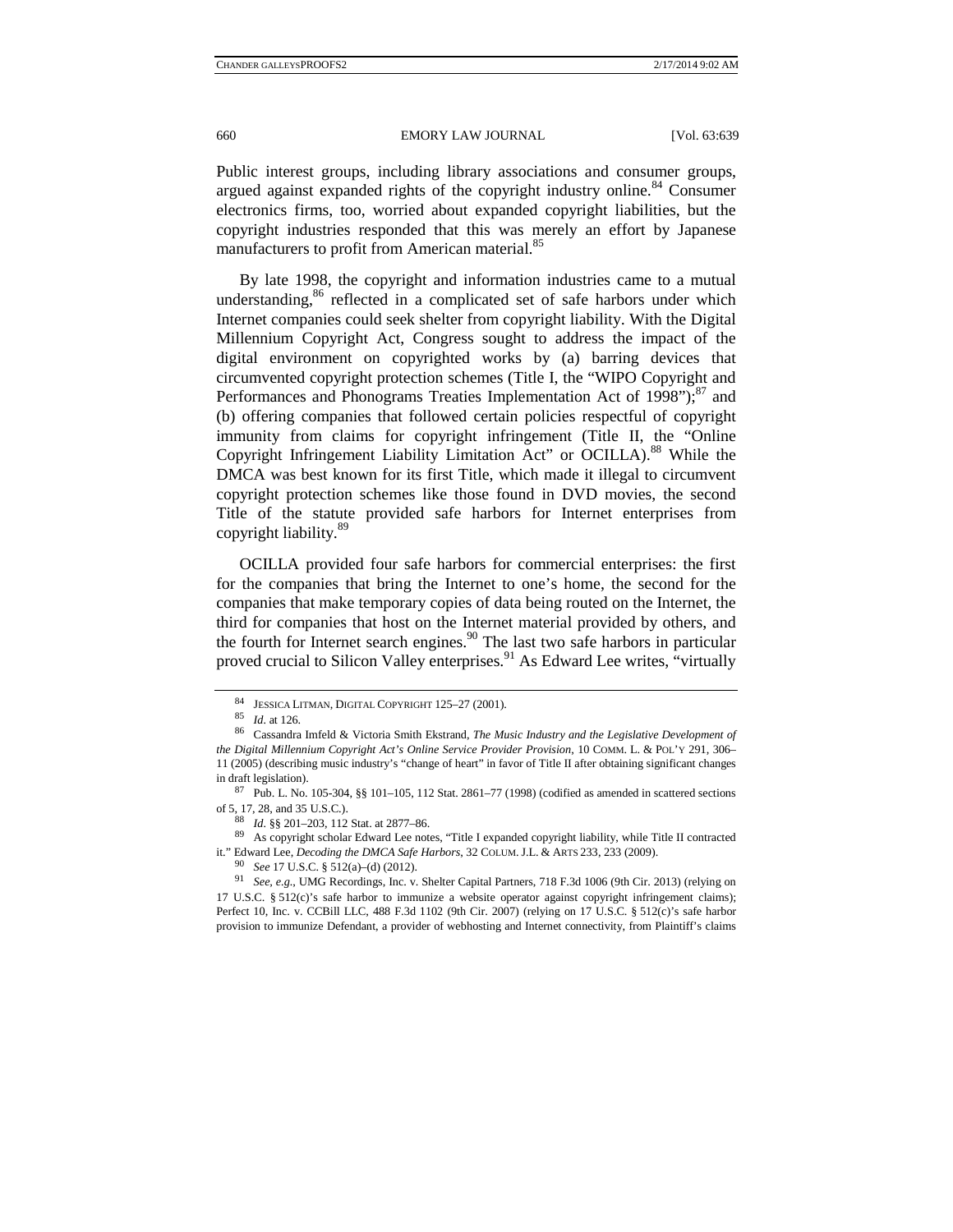all commercial websites in the U.S. that deal with third-party content attempt to follow and fall within the safe harbors. Indeed, it would be foolish, if not a breach of corporate fiduciary duty, for any such company not to do so."<sup>92</sup>

OCILLA achieved a modus vivendi between northern and southern California—where Silicon Valley would banish repeat offenders and take down material if requested by the copyright owner, often based in Hollywood.<sup>93</sup> By performing these duties diligently, Silicon Valley enterprises generally managed to avoid liability for the widespread copyright infringement that still occurred through their systems. While some have legitimately criticized OCILLA for leading firms to take down material too quickly for fear of jeopardizing their safe harbor,  $94$  OCILLA marked a significant

*Technically Protected Copyrighted Works*, 22 BERKELEY TECH. L.J. 981, 983 (2007) ("When enacting the Digital Millennium Copyright Act (DMCA) of 1998 as the U.S. implementation of the WCT, Congress achieved a reasonable balance of competing interests in its creation of safe harbors from copyright liability for internet service providers (ISPs) and other intermediaries for the infringing acts of others." (footnote omitted)). 94 Wendy Seltzer, *Free Speech Unmoored in Copyright's Safe Harbor: Chilling Effects of the DMCA on* 

*the First Amendment*, 24 HARV. J.L. & TECH. 171, 176 (2010) (arguing that "the copyright notice-andtakedown regime operates in the shadow of the law, silencing speech indirectly through private intermediaries

against Defendant for providing services for websites that infringed Plaintiff's copyrights); Viacom Int'l Inc. v. YouTube, Inc., No. 07 Civ. 2103(LLS), 2013 WL 1689071 (S.D.N.Y. Apr. 18, 2013) (relying on 17 U.S.C. § 512(c) to immunize YouTube from liability for copyrighted materials on the website that were uploaded by third-party users, despite the fact that YouTube may have known that infringement was ubiquitous throughout the website); Wolk v. Kodak Imaging Network, Inc., 840 F. Supp. 2d 724 (S.D.N.Y. 2012) (relying on 17 U.S.C. § 512(c) to immunize Photobucket from Plaintiff's claims that Photobucket users have copied, displayed, and modified Plaintiff's copyrighted material); Brown v. Way, No. 10-cv-13016, 2011 WL 3555618 (E.D. Mich. Aug. 5, 2011) (finding that 17 U.S.C. § 512 immunizes Defendant's online message boards from liability for its users' postings of allegedly copyrighted content); Io Grp., Inc. v. Veoh Networks, Inc., 586 F. Supp. 2d 1132 (N.D. Cal. 2008) (relying on 17 U.S.C. § 512(c) to immunize Veoh from liability for copyrighted videos posted on its site by third parties, even though Veoh's website may have facilitated users in accessing copyrighted materials); Parker v. Google, Inc., 422 F. Supp. 2d 492 (E.D. Pa. 2006) (relying on 17 U.S.C. § 512(b) to immunize Google from copyright claims against Google's automatic website caching and indexing activities); Hendrickson v. eBay Inc., 165 F. Supp. 2d 1082 (C.D. Cal. 2001) (relying on 17 U.S.C. § 512 to immunize eBay from liability for the third-party sale of pirated materials on eBay's website). *But see* Ellison v. Robertson, 357 F.3d 1072 (9th Cir. 2004) (denying AOL's summary judgment motion because AOL may not satisfy the safe harbor requirements in 17 U.S.C. § 512(i) because it failed to have a working e-mail address for infringement notifications); Columbia Pictures Indus. v. Fung, No. CV 06-5578 SVW(JCx), 2009 WL 6355911 (C.D. Cal. Dec. 21, 2009) (denying defendants safe harbor protection because they were aware of their users' ongoing infringing activities), *aff'd in part as modified*, 710 F.3d 1020 (9th Cir. 2013); Capitol Records, Inc. v. MP3tunes, LLC, No. 07 Civ. 9931(WHP), 2009 WL 3364036 (S.D.N.Y. Oct. 16, 2009) (denying an online music storage website's motion to dismiss against Plaintiff's copyright infringement claims because the website did not meet the safe harbor threshold requirements stipulated in 17 U.S.C. § 512(i)); Arista Records LLC v. Usenet.com, Inc., 633 F. Supp. 2d 124 (S.D.N.Y. 2009) (denying an online bulletin board safe harbor protection because it knowingly failed to take action to prevent infringing material).<br><sup>92</sup> Lee, *supra* note 89, at 234.<br><sup>93</sup> Jerome H. Reichman et al., *A Reverse Notice and Takedown Regime to Enable Public Interest Uses of*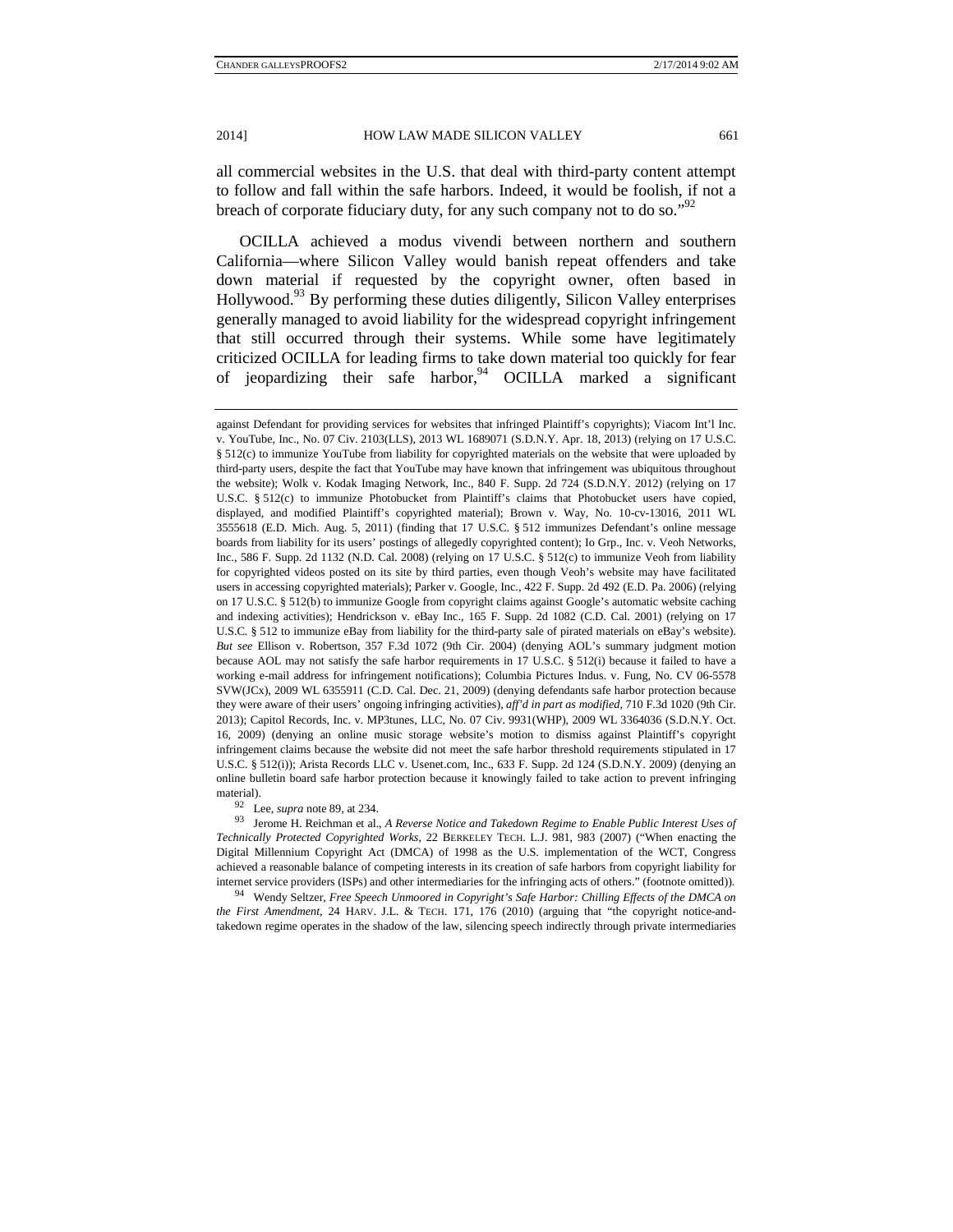accomplishment for Silicon Valley in creating rules that allowed Web 2.0 enterprises to flourish without either excessive copyright management costs or high liability risks.<sup>95</sup>

In recent years, especially in the battle against SOPA, it has become apparent that the content industry is dissatisfied with the détente struck in 1998. The extent of the content industry's distaste for Silicon Valley is evident in—of all things—Rupert Murdoch's tweets. In January 2012, Murdoch used Twitter to accuse Google of being a "[p]iracy leader."<sup>96</sup>

Courts, too, played a central role in the flourishing of Silicon Valley enterprise in the face of claims of copyright holders. Major advances in information technology had put pressure on copyright holders before, and courts had been called upon to adjudicate disputes between the two industries. In the 1980s, courts had largely sheltered the electronics industry against copyright infringement claims. When Sony introduced a video-cassette recorder, Hollywood studios sued because the device could copy television shows. The Supreme Court in 1984 in *Sony Corp. of America v. Universal City Studios, Inc.* protected the new technology, arguing that the device had "substantial noninfringing uses."<sup>97</sup> As Pamela Samuelson writes, had it not been for the relief from liability offered by the *Sony* decision, "tape recorders, photocopiers, CD burners, CD ripping software, iPods, and MP3 players, and a host of other technologies that facilitate private or personal use copying might have never become widely available."<sup>98</sup> The decision did not insulate every new technology. Peter Menell and David Nimmer observe that, in the years since the *Sony* decision, "the developers and distributors of Napster, Aimster, Grokster, Morpheus, and KaZaA—peer-to-peer systems that have

where the government could not do so directly"); Jennifer M. Urban & Laura Quilter, *Efficient Process or "Chilling Effects"? Takedown Notices Under Section 512 of the Digital Millennium Copyright Act*, 22 SANTA

CLARA COMPUTER & HIGH TECH. L.J. 621, 622 (2006). 95 *But see* Pamela Samuelson, *Intellectual Property and the Digital Economy: Why the Anticircumvention Regulations Need to Be Revised*, 14 BERKELEY TECH. L.J. 519, 522–24 (1999) (arguing that the DMCA was broader than necessary in relation to WIPO, and that the Act's anti-circumvention provisions "do

not match up well with the needs of the digital economy"). <sup>96</sup> Murdoch said, "Piracy leader is Google who streams movies free, sells [advertisements] around them." David Carr, *A Glimpse of Murdoch Unbound*, N.Y. TIMES, Jan. 30, 2012, at B1 (internal quotation mark

<sup>97 464</sup> U.S. 417, 442 (1984).

<sup>98</sup> Pamela Samuelson, *The Generativity of* Sony v. Universal: *The Intellectual Property Legacy of Justice Stevens*, 74 FORDHAM L. REV. 1831, 1850 (2006); *see also* Mark A. Lemley & R. Anthony Reese, *Reducing Digital Copyright Infringement Without Restricting Innovation*, 56 STAN. L. REV. 1345, 1356 (2004) (arguing that the *Sony* rationale offered "significant protection for innovation in technologies that are related to the use of copyrighted material").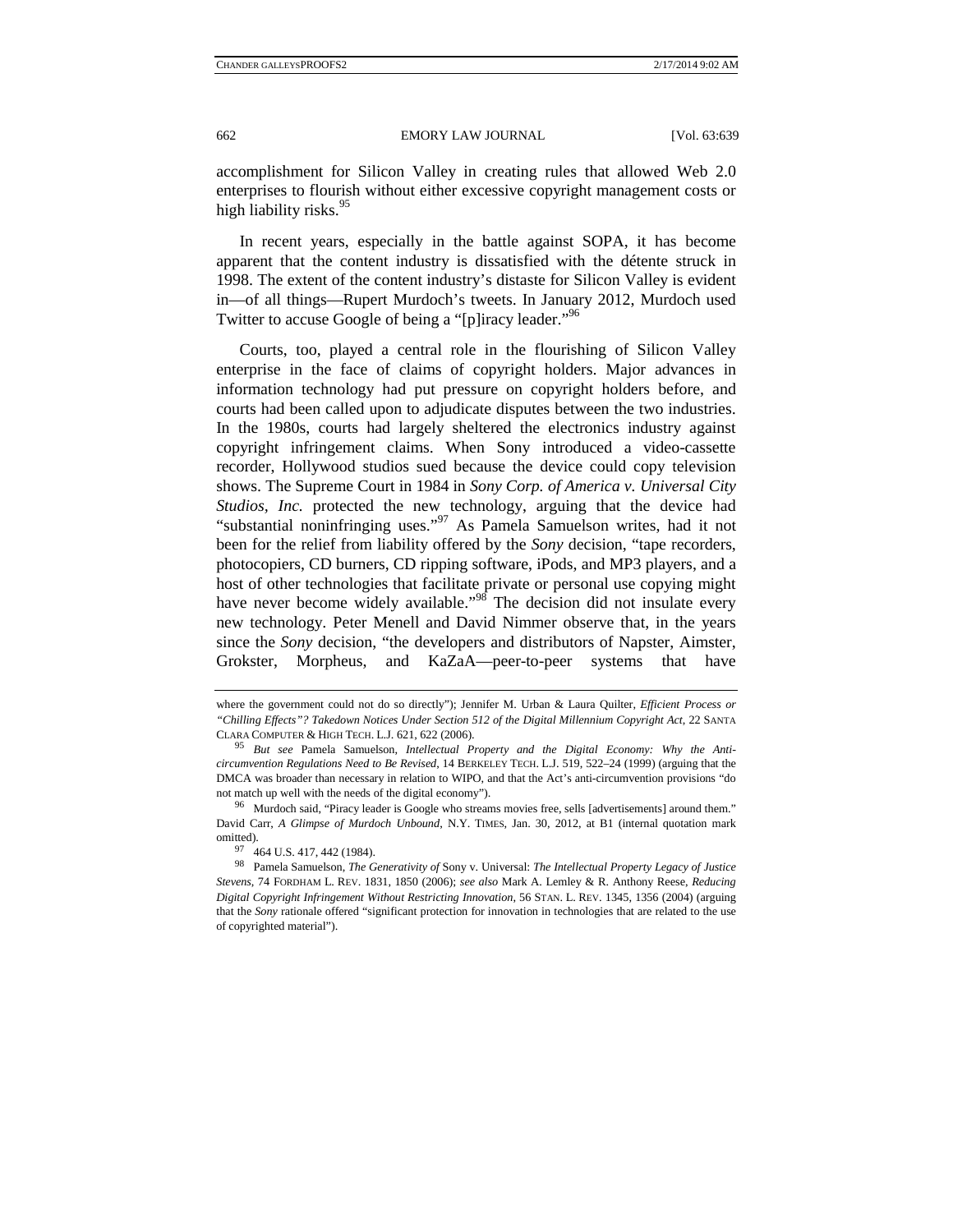noninfringing uses—have all been held liable for contributory infringement, *Sony* notwithstanding."<sup>99</sup>

Yet, the Supreme Court's own intervention in the digital copyright, in the case of *Metro-Goldwyn-Mayer Studios Inc. v. Grokster, Ltd.*,<sup>100</sup> yielded a result that was largely friendly to Silicon Valley innovation. The movie studios and others had invited the Court to erode the *Sony* rule by requiring that it be the principal actual use of a device or service, not its potential use, that should determine its legality.<sup>101</sup> In arguing their cause before the Court, the copyright industries understood that they must not be seen as standing in the way of innovation. The songwriter plaintiffs devoted one of the three parts of their main brief to the proposition that "[h]olding Grokster and Streamcast liable will encourage, not restrain, legitimate commerce."<sup>102</sup> The motion picture studios and recording companies argued that a holding in favor of the filesharing services would threaten "artistic innovation" as well as "obstruct[] innovators seeking to use digital technology for lawful distribution of copyrighted works."103 For their part, the file-sharing services pressed the potential chill on innovation with even greater zeal. The word "innovation" appears no less than forty-five times in their brief. The file-sharing services argued:

Modifying the *Sony* rule as petitioners suggest would ... deter investment in innovation by subjecting innovators to standards that are unpredictable in application and expensive to litigate, and put large sectors of the digital-technology economy in the hands of entertainment-industry incumbents with a vested interest in preserving their existing business arrangements, to the detriment of both creators and consumers.<sup>104</sup>

Justice David Souter, writing for the Court, observed that the rule in Sony "leaves breathing room for innovation and a vigorous commerce."<sup>105</sup>

The Supreme Court's decision marked the death knell for two Internet services, Grokster and Streamcast, which could be found liable for "inducing"

<sup>99</sup> Peter S. Menell & David Nimmer, *Legal Realism in Action: Indirect Copyright Liability's Continuing*  Tort Framework and Sony's De Facto Demise, 55 UCLA L. REV. 143, 145 (2007).<br><sup>100</sup> 545 U.S. 913 (2005).<br><sup>101</sup> *See* Reply Brief for Motion Picture Studio & Recording Co. Petitioners at 1–6, *Grokster*, 545 U.S. 913

<sup>(</sup>No. 04-480).<br>
<sup>102</sup> Brief for Songwriter & Music Publisher Petitioners at 17, *Grokster*, 545 U.S. 913 (No. 04-480).<br>
<sup>103</sup> Reply Brief for Motion Picture Studio & Recording Co. Petitioners, *supra* note 101, at 11–12.<br>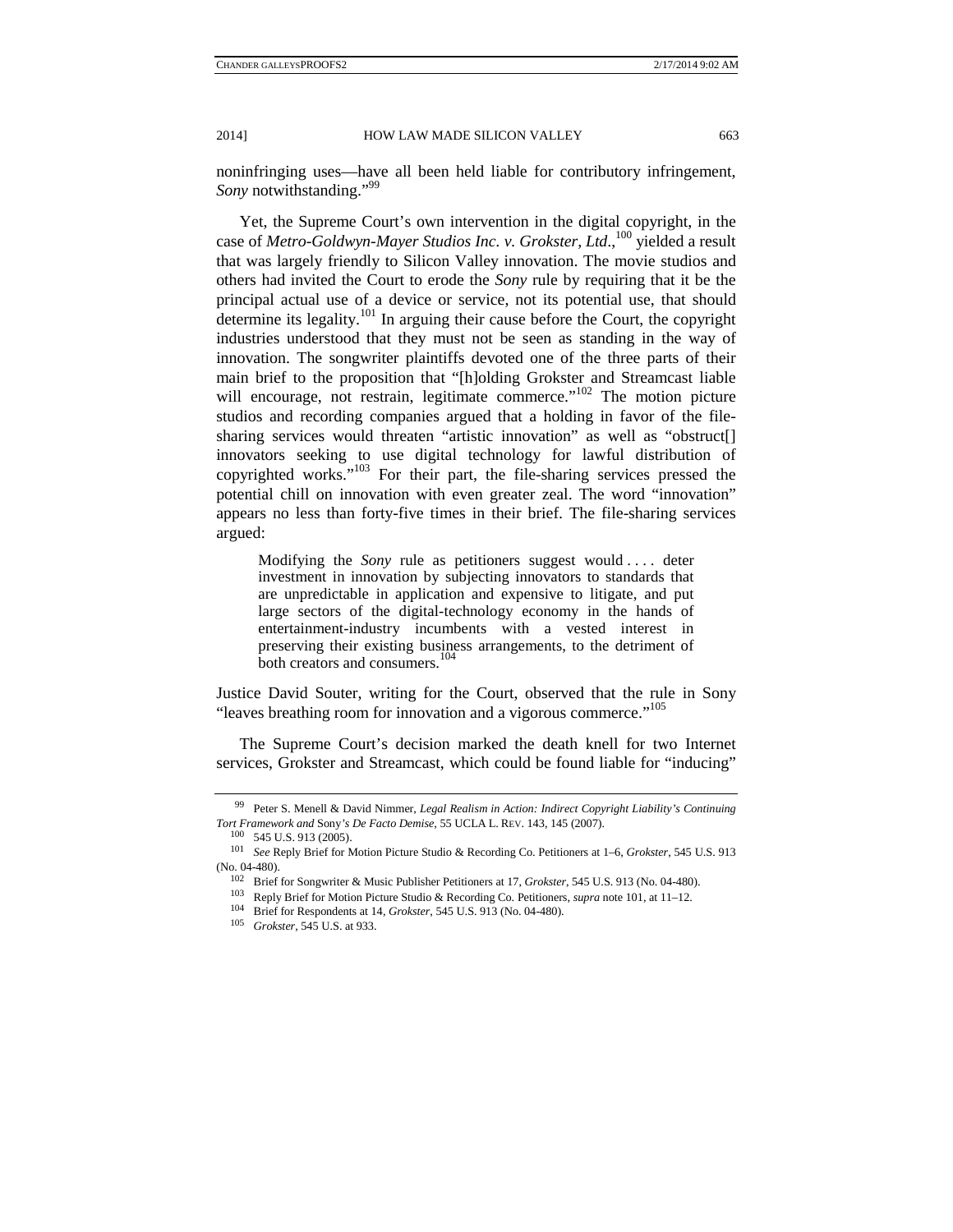copyright infringement.106 Yet, the *Grokster* decision itself largely continued to extend the Court's welcome mat for innovation, even where the service (like any digital information service) might be used widely for copyright infringement.<sup>107</sup> It only outlawed services that explicitly condoned or "induced" such infringement. While an Internet provider could not "tout the copyright-infringing uses" of its tools, Jonathan Zittrain notes that "the tools themselves seem to have remained largely, if not entirely, protected by *Sony*."<sup>108</sup>

The American concept of "fair use" also proved conducive to various innovations in the digital realm. Fair use allowed a court to provide exceptions to copyright after considering multiple factors. Take the example of image search, introduced by Google in 2001. Google's computers now supplied images that matched search terms. This required Google to show smaller, "thumbnail" versions of those images. When Google was challenged, the Ninth Circuit ruled that these thumbnail versions of the images constituted fair use.<sup>109</sup>

## *C. Privacy*

U.S. privacy law offers limited constraints for American Internet entrepreneurs. The vaunted common law privacy torts are each quite narrow in scope and mostly unavailing to web users concerned about protecting personal information.<sup>110</sup> The torts are not well-suited to the typical privacy concern with

<sup>106</sup> *Id.* at 941.<br><sup>107</sup> Anupam Chander & Madhavi Sunder, *Apple Rips While Grokster Burns: How MGM v. Grokster Benefits Information Technology Companies*, FINDLAW (June 29, 2005), http://writ.lp.findlaw.com/ commentary/20050629\_sunder.html ("This week's Supreme Court decision in *MGM v. Grokster* . . . substantially reduces the risks faced by information technology companies as they innovate. Steve Jobs must be breathing a sigh of relief."). *But see* Lawrence Lessig, *A Rotten Ruling*, WIRED (Sept. 13, 2005), http:// www.wired.com/wired/archive/13.09/posts.html?pg=7 (arguing that *Grokster* created uncertainty and would impose substantial litigation costs on companies); *see also* Rob Hof, *Larry Lessig: Grokster Decision Will Chill Innovation*, BUSINESS WEEK (June 28, 2005), http://www.businessweek.com/the\_thread/techbeat/ archives/2005/06/larry\_lessig\_gr.html.

<sup>&</sup>lt;sup>108</sup> Jonathan Zittrain, *A History of Online Gatekeeping*, 19 HARV. J.L. & TECH. 253, 291 (2006).<br><sup>109</sup> Perfect 10, Inc. v. Amazon.com, Inc., 508 F.3d 1146, 1168 (9th Cir. 2007).<br><sup>110</sup> James Whitman concludes that "after

little in American practice today." Whitman, *supra* note 21, at 1204; *see also* Neil M. Richards, *The Limits of Tort Privacy*, 9 J. ON TELECOMM. & HIGH TECH. L. 357 (2011) (arguing that tort privacy is poorly suited to the digital age); Paul M. Schwartz, *Privacy and Democracy in Cyberspace*, 52 VAND. L. REV. 1609, 1634 (1999) ("Unfortunately, various limitations that the common law has established on [the privacy torts] eliminate their usefulness in responding to violations of privacy in cyberspace. As a result of these restrictions, most data processing on the Internet is excluded from the scope of the four branches of the privacy tort." (footnote omitted)). Consider each of Prosser's famous torts in turn. The tort of intrusion upon seclusion requires that the tortfeasor intentionally invade the solitude of another in his or her private affairs, such as through secret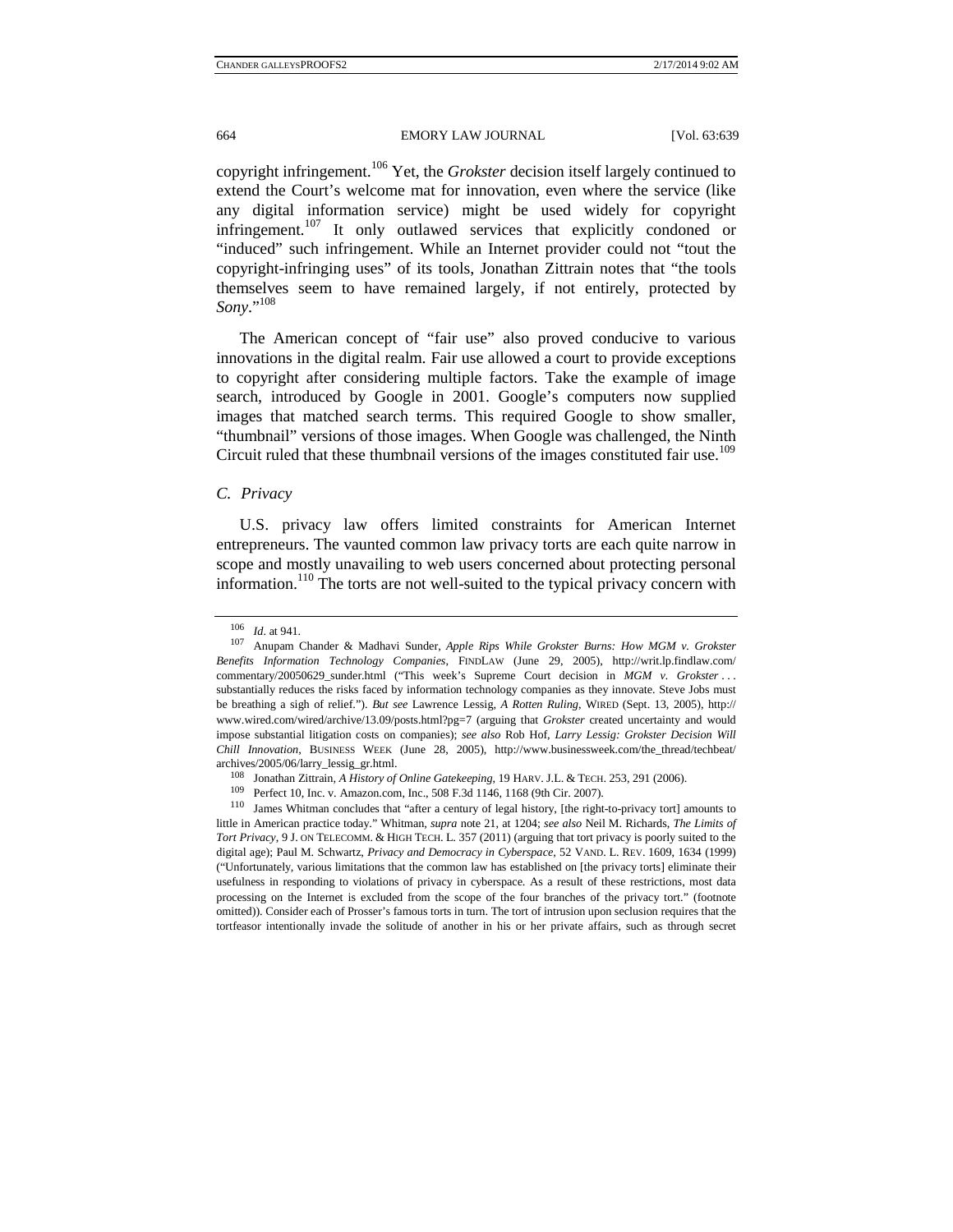respect to social media, doing little to bar the use of personal information for marketing or the onward sharing of personal information in unexpected ways.<sup>111</sup> Statutory protections remain quite narrow.<sup>112</sup>

With the dawn of the World Wide Web, the Clinton Administration convened a task force to think through privacy rules for these new communications services. The task force's 1995 white paper began by observing that "many people may be reluctant to use the NII [National Information Infrastructure] if they are afraid that the personal information transmitted over it can be used in ways that are unexpected or inappropriate."113 But instead of a new omnibus privacy statute, the task force

1105, 1135–36 ("The most significant problem with these limits on disclosure derives from their circumscribed scope. . . . Against this general background, social marketing appears unlikely to violate most U.S. privacy laws."). 112 Jane K. Winn, *Electronic Commerce Law: 2001 Developments*, 57 BUS. LAW. 541, 573 (2001)

("American privacy law . . . [has] a surprisingly narrow scope when applied to the business use of personal information."); Ian C. Ballon, *Using Trademarks to Drive Traffic to Websites and Other E-Commerce Law Issues*, 590 PLI/Pat 111 (2000) ("U.S. Data privacy law . . . afford[s] substantial protection in very narrow areas."); Daniel J. Solove, *The Origins and Growth of Information Privacy Law*, 828 PLI/Pat 23 (2005); Schwartz, *supra* note 110, at 1616 (describing the "[l]ack of [p]rivacy in [c]yberspace" under U.S. law).<br><sup>113</sup> U.S. DEP'T OF COMMERCE, PRIVACY AND THE NII: SAFEGUARDING TELECOMMUNICATIONS-RELATED

PERSONAL INFORMATION (1995), *available at* http://www.ntia.doc.gov/legacy/ntiahome/privwhitepaper.html. The white paper was posted at gopher://www.ntia.doc.gov/00/policy/privwhitepaper.txt using the nowobsolete Gopher protocol, revealing how fluid and inchoate Internet practices and standards were at the time.

videotaping. STUART M. SPEISER ET AL., 9 THE AMERICAN LAW OF TORTS § 30.9 (2012). Courts have been reluctant to extend the tort to cases involving Google photos of the outside of one's home, or the disclosure of information for advertising purposes. *See, e.g.*, Boring v. Google Inc., 362 F. App'x 273, 279–80 (3d Cir. 2010) (rejecting seclusion claim involving Internet posting of photos of private a residence taken from outside, where the residents were not visible inside home); Deering v. CenturyTel, Inc., No. CV-10-63-BLG-RFC, 2011 WL 1842859, at \*2 (D. Mont. May 16, 2011) ("[T]here is no reasonable expectation of privacy when a plaintiff has been notified that his Internet activity may be forwarded to a third party to target him with advertisements."). The tort of publication of embarrassing private facts requires that the facts be held private, be embarrassing in nature, and be published; it has been successful relatively rarely. 1 J. THOMAS MCCARTHY, THE RIGHTS OF PUBLICITY AND PRIVACY § 5:68 (2d ed. 2011). There may be a narrow set of claims available for sharing on social networks—but typically against the individual users who forward private material, rather than the network itself (again as a result of 47 U.S.C. § 230). *See* Anupam Chander, *Youthful Indiscretion in an Internet Age*, *in* THE OFFENSIVE INTERNET: PRIVACY, SPEECH, AND REPUTATION 124, 127, 130 (Saul Levmore & Martha C. Nussbaum eds., 2010). The false light tort requires a person whom intentionally or recklessly publicizes false information about another person. 2 RODNEY A. SMOLLA, LAW OF DEFAMATION § 10:8 (2d ed. 2011). Invasion of the right of publicity requires the exploitation of a person's name or likeness, usually for commercial gain; it might be implicated when Facebook seeks to use one's photo to promote a product (though consent may be based on the site's terms of use). *See, e.g.*, CAL. CIV. CODE § 3344 (West 2013); MCCARTHY, *supra*, at § 3:2; Amy Morganstern, *In the Spotlight: Social Network Advertising and the Right of Publicity*, 12 INTELL. PROP. L. BULL. 181, 183–85 (2008); Daniel Nemet-Nejat, *Hey, That's My Persona!: Exploring the Right of Publicity for Blogs and Online Social Networks*, 33 COLUM. J.L. & ARTS 113 (2009). 111 William McGeveran, *Disclosure, Endorsement, and Identity in Social Marketing*, 2009 U. ILL. L. REV.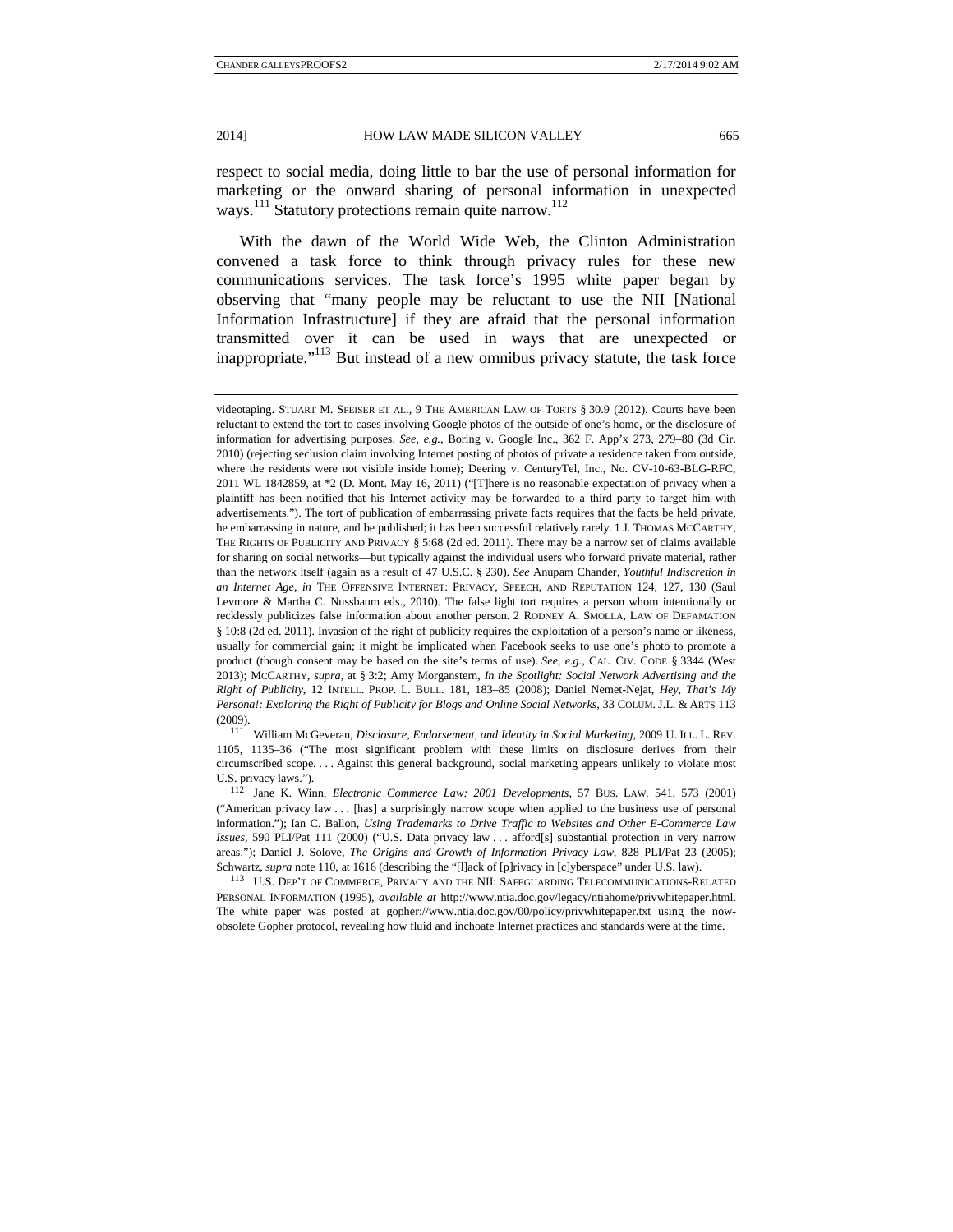proposed a voluntary framework whereby companies would notify users of how they intended to collect and use information, and seek the consent of the users for such collection and use.<sup>114</sup> That model, of course, became the operative one, allowing websites to set the terms for user privacy, subject only to public acceptance of those terms rather than regulatory constraints.

Congress did in fact act to protect children's privacy through the Children's Online Privacy Protection Act of 1998 (COPPA). COPPA established significant protections for younger children online, including requiring parental consent before websites could collect information from children under thirteen and requiring adequate security measures for information that was collected.<sup>115</sup> This might have posed a challenge to web providers, which would have had to either segregate how they handled children's information or refuse children access. Yet, the statute proved easy to avoid by e-commerce providers, who simply officially banned those under thirteen from their sites. Millions of American children responded by fabricating a false birth year to enable them to access sites such as Facebook<sup>116</sup>—an expedient available to youth with a modicum of mathematical ability.<sup>117</sup> As long as the sites did not have actual knowledge that the child was under thirteen, they had no statutory obligation to treat his or her information with care.<sup>118</sup>

During the last decade, the absence of strong privacy regulations proved particularly important because of the business model used by many consumeroriented websites. Web 2.0 providers earn money through advertising or through selling additional services. If the online provider can tailor advertisements precisely to the interests of the user, then the advertising will be

<sup>114</sup> *Id.* ("If such private sector action is not forthcoming, however, that framework can and should form the basis for government-mandated privacy regulations or standards.").<br><sup>115</sup> 15 U.S.C. § 6502(b)(1)(A)(ii) (2012) (requiring website operators "to obtain verifiable parental

consent for the collection, use, or disclosure of personal information from children"); *id.* § 6502(b)(1)(D) (providing for the promulgation of regulations that "require the operator of such a website or online service to establish and maintain reasonable procedures to protect the confidentiality, security, and integrity of personal information collected from children"). 116 *Consumer Reports* estimates that nearly 7.5 million children under the age of thirteen use Facebook by

lying about their age. *Online Exposure*, CONSUMER REP., June 2011, at 29, 30. 117 Tony Bradley, *Kids Under 13 Are Already Allowed on Facebook*, PCWORLD (May 21, 2011, 6:48

AM), http://www.pcworld.com/article/228348/kids\_under\_13\_are\_already\_allowed\_on\_facebook.html; Matt

Richtel & Miguel Helft, *Where Age Is What You Say It Is*, N.Y. TIMES, Mar. 12, 2011, at B1.<br><sup>118</sup> Under the actual knowledge standard, "operators of general audience Web sites are not required to investigate the ages of their users." Children's Online Privacy Protection Rule, 76 Fed. Reg. 59,804, 59,806 (Sept. 27, 2011) (to be codified at 16 CFR pt. 312).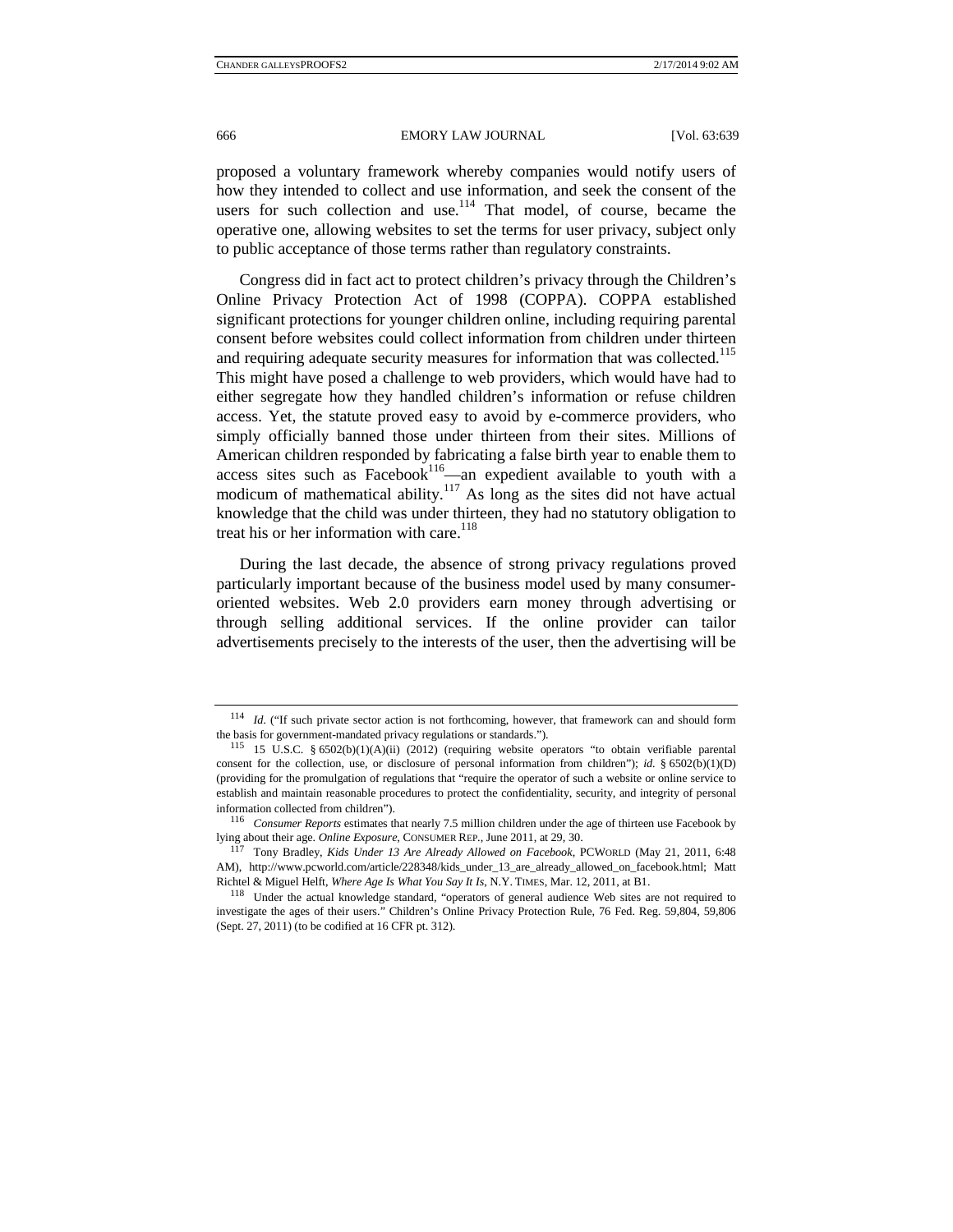more lucrative.<sup>119</sup> In other words, the more the online provider knows about you, the more it can earn. Rules protecting user privacy can, accordingly, interfere with a company's ability to gather information about you, or to develop a better profile of you by collating information with other online providers. Thus, the absence of a broad array of effective privacy-enhancing restraints leaves online services largely free to exploit user information for maximum profit. As long as the services do not promise more privacy than they actually deliver, online companies in the United States have a free hand with information.

The absence of privacy constraints proved especially conducive to Internet innovation. The success of Silicon Valley enterprises has often been a result not just of a single initial inspiration, but of successive rounds of serial innovation within a single firm.<sup>120</sup> Much of this innovation results from rapid experimentation—roll-out of new products, beta-testing, and appraisal. Many Web 2.0 businesses rely upon a trial-and-error model for innovation. Beta offerings are presented to be retracted, modified, enhanced, or finalized depending on the market reception. The plasticity of the software allows quick responses to market conditions. Because the businesses are innovating new relationships between users and information, the risk to privacy in this process of experimentation is especially high. A liberal privacy regime thus proves conducive to this kind of trial-and-error method for innovation, allowing companies to base their offerings not on legal constraints but on market reaction.

<sup>119</sup> Robert D. Hof, *You Are the Ad*, TECH. REV., May/June 2011, at 64, 66 ("[O]ne reason advertisers love Facebook is that ads can be precisely targeted to specific audiences on the basis of their stated interests, location, 'likes,' and much more."); Charles Duhigg, *Psst, You in Aisle 5*, N.Y. TIMES MAG., Feb. 19, 2012, at 30 ("Almost every major retailer, from grocery chains to investment banks to the U.S. Postal Service, has a 'predictive analytics' department devoted to understanding not just consumers' shopping habits but also their personal habits, so as to more efficiently market to them."); Saul Hansell, *Microsoft Plans to Sell Search Ads of Its Own*, N.Y. TIMES, Sept. 26, 2005, at C1; Michael Zimmer, *The Externalities of Search 2.0: The Emerging Privacy Threats When the Drive for the Perfect Search Engine Meets Web 2.0*, 13 FIRST MONDAY (2008), http://firstmonday.org/htbin/cgiwrap/bin/ojs/index.php/fm/rt/printerFriendly/2136/1944 ("[S]earch engines can charge higher advertising rates when ads are accurately placed before the eyes of users with relevant needs and interests . . . .").<br><sup>120</sup> Google, which occupies the campus of Silicon Graphics, a company that once was a flagship Silicon

Valley enterprise, erected an enormous dinosaur statue on that campus to serve as a reminder of the need to innovate constantly. Dean Takahashi, *Google: Where Food Is Free, IQs Are High*, SAN JOSE MERCURY NEWS, July 19, 2007; *see also The Internet: How Long Will Google's Magic Last?*, ECONOMIST, Dec. 4, 2010, at 81 (quoting Google's head of product management Jonathan Rosenberg as stating, "[Y]ou only win if you innovate faster than the players in the rest of the system." (internal quotation mark omitted)).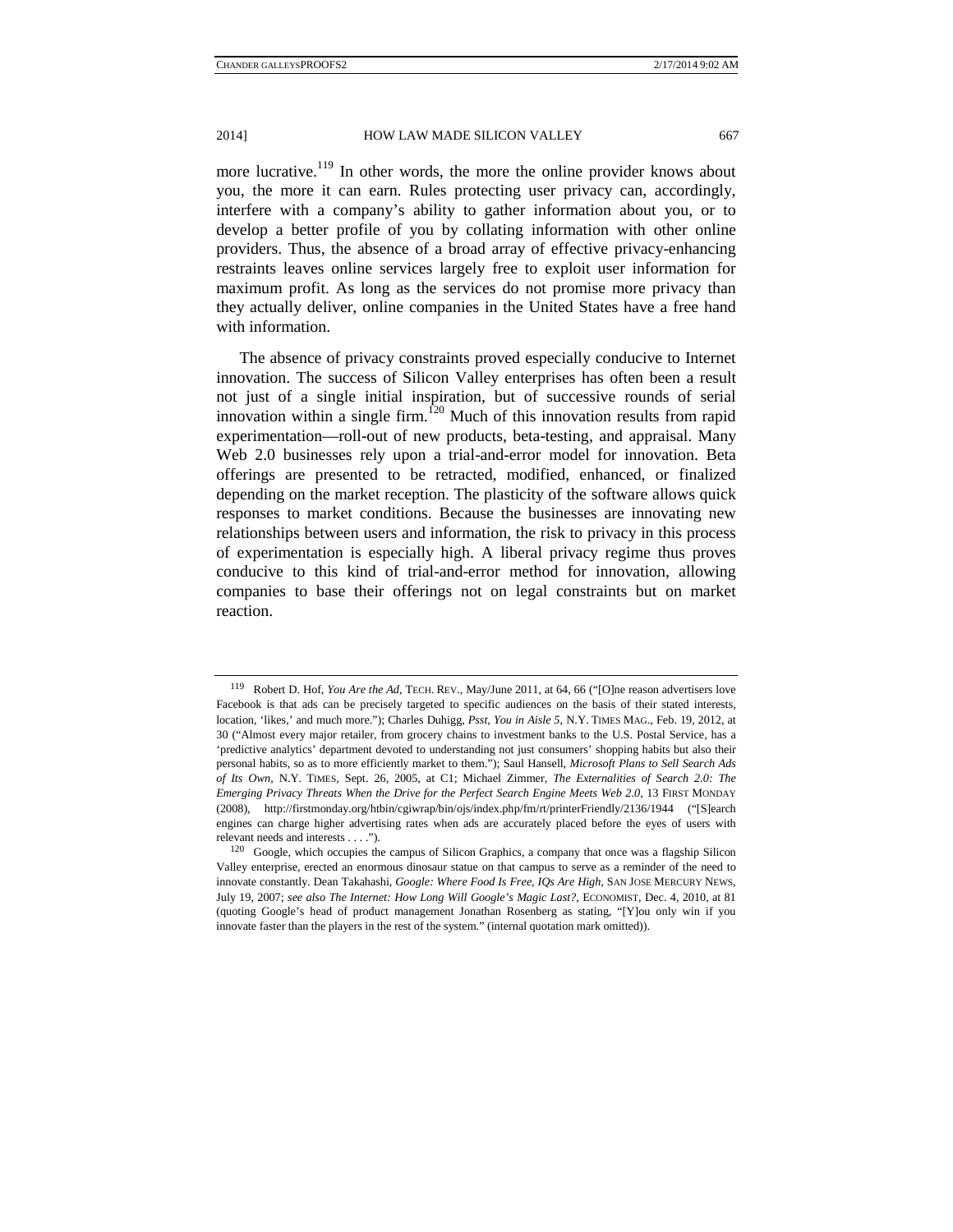The end result is as follows: while Facebook's and Google's innovations have often drawn public outcries,<sup>121</sup> they seldom draw successful lawsuits or government enforcement actions.<sup>122</sup>

\*\*\*

By the end of the twentieth century, laws conducive to the business model of Web 2.0 were in place. Companies would offer platforms on which users could provide content, which would in turn attract other users. Companies would then monetize these large numbers of users by exploiting personal information about them for marketing. And the law would abide this.

I have shown that, just as nineteenth-century American judges altered the common law in order to subsidize industrial development, judges and

<sup>121</sup> *See, e.g.*, Economist Intelligence Unit, *"Act Now, Apologize Later": Will Users "Friend" Facebook's Latest Intrusion on Privacy?*, EXEC. BRIEFING, June 18, 2010, at 7 (consumer advocates complained that Facebook's new "Open Graph" architecture which connects third-party websites to the Facebook Platform so that users can "like" or recommend content, invades user privacy); Miguel Helft, *Google Photos Stir a Debate Over Privacy*, N.Y. TIMES, June 1, 2007, at C1 (consumer advocates complained that Google's new feature on Google Maps, which shows pictures of street-level views of addresses, invades user privacy); Jon Swartz, *Privacy Advocates Don't 'Like' Facebook's Ad Plans*, USA TODAY, Jan. 31, 2011, at B1 (consumer advocates complained that Facebook's new feature called "Sponsored Stories," which allows advertisers to pay for users to be able to "like" their brand or check in at a store and have that action appear on the user's friends' pages, invades user privacy); Jamin Warren & Vauhini Vara, *New Facebook Features Have Members in an Uproar*, WALL ST. J., Sept. 7, 2006, at B1 (consumer advocates complained that Facebook's new feature called "News Feed," which keeps track of users' actions and then notifies all of their friends of those developments, invades user privacy); Jenna Wortham, *Facebook Flagged on Privacy Issue*, N.Y. TIMES, Aug. 23, 2010, at B4 (consumer advocates complained that Facebook's new feature called "Facebook Places," which allows users to share their location and find their friends' locations, invades user privacy); Michael Arrington, *Google Desktop 3.0: Privacy Is Dead(er)*, TECHCRUNCH (Feb. 8, 2006), http://techcrunch.com/2006/02/08/googledesktop-new-version-tonight/ (consumer advocates complained that Google's new search feature, which allows users to search the contents of one computer from another, invades user privacy); Thomas Claburn, *Privacy Groups Decry Google's Plans for DoubleClick*, INFO. WEEK (Apr. 20, 2007, 3:57 PM), http://www. informationweek.com/news/199200331 (consumer advocates complained that Google's new feature called "Web History," which allows Google to create a complete picture of its users' online activity by combining data about Google searches, webpage visits, images, videos, and news stories, invades user privacy); *Facebook Facial Recognition Raises Eyebrows in Germany, EU*, DEUTSCHE WELLE (June 9, 2011), http://dw.de/p/ 11Xg8 (consumer advocates complained that Facebook's new feature using facial recognition technology to identify persons in newly added photos, invades user privacy); *Facebook Opens Users Shopping Habits*, UPI (Nov. 24, 2007, 6:46 PM), http://www.upi.com/Business\_News/2007/11/24/Facebook-opens-users-shoppinghabits/UPI-61161195948019/ (consumer advocates complained that Facebook's new feature, which makes

users' online shopping habits public, invades user privacy).<br><sup>122</sup> There are exceptions, one arising from Google's introduction of Buzz, and the other from Facebook's introduction of Beacon. *In re* Google Buzz User Privacy Litig., No. 5:10-CV-00672-JW, 2010 WL 6336647 (N.D. Cal. Sept. 3, 2010); Lane v. Facebook, Inc., No. C 08-3845 RS, 2010 WL 2076916 (N.D. Cal. May 24, 2010); *In re* Facebook, Inc., No. 092-3184, 2011 WL 6092532 (F.T.C. Nov. 29, 2011); *In re* Google Inc., No. 102-3136, 2011 WL 5089551 (F.T.C. Oct. 13, 2011).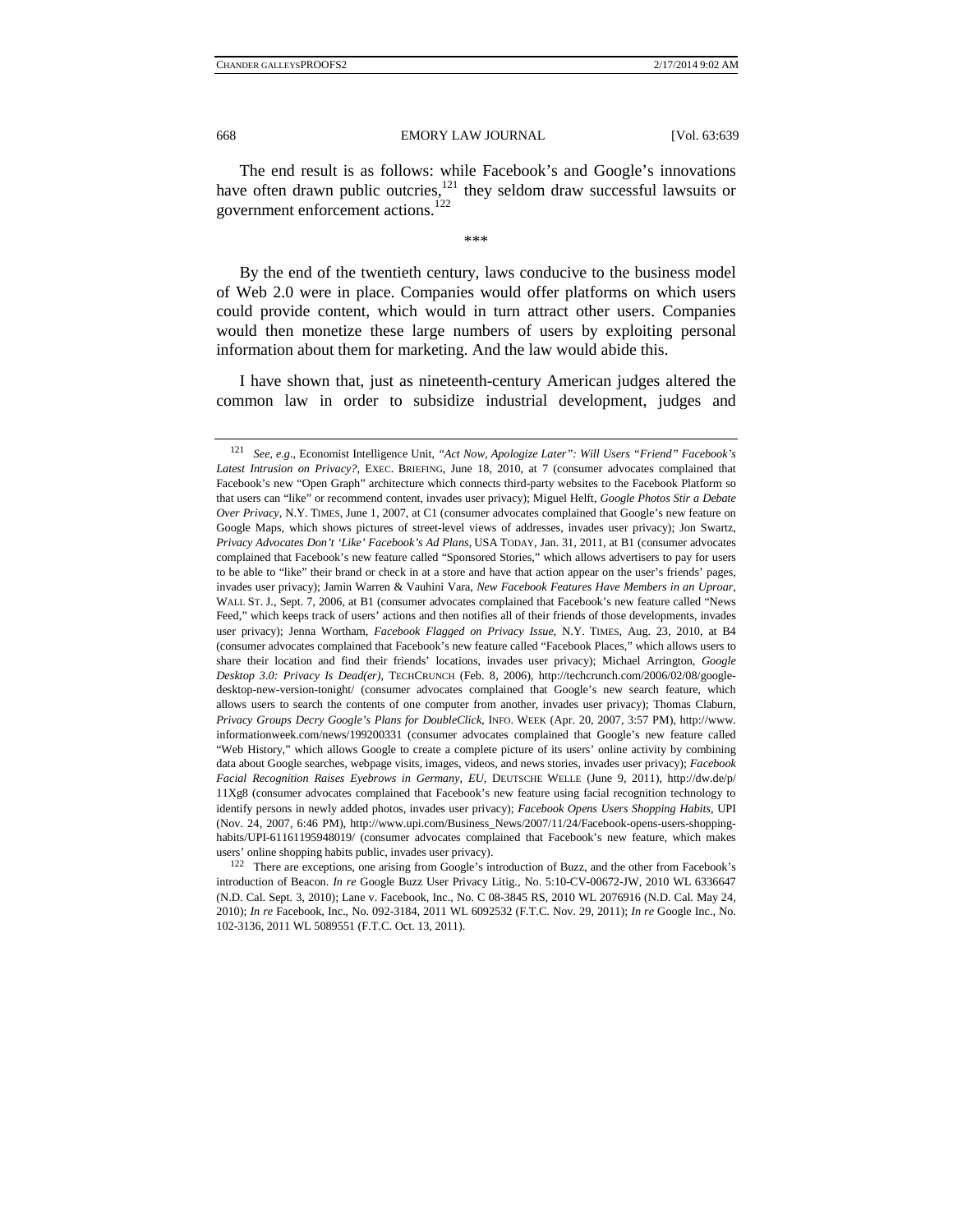legislators at the turn of the Millennium altered the law to subsidize the development of Internet companies. Did technologically advanced nations in Europe and Asia do the same?

## II. CONSTRAINTS IN EUROPE AND ASIA

Could Google have been founded in London? According to Google's Larry Page and Sergey Brin, as related by Prime Minister David Cameron, the answer is no.<sup>123</sup> This is not due to the lack of brilliant engineers in the United Kingdom, or sufficient capital in the City of London. Prime Minister Cameron explains that the Google founders told his government that Google's service "depends on taking a snapshot of all the content on the internet at any one time and they feel our copyright system is not as friendly to this sort of innovation as it is in the United States."<sup>124</sup> Unlike the law in the United Kingdom, where Google's search engine activities might cross the line of copyright infringement without any promising legal lifeline, U.S. law seems more flexible. Prime Minister Cameron explained, with apparent envy: "Over there, they have what are called 'fair-use' provisions, which some people believe gives companies breathing space to create new products and services."<sup>125</sup>

But did not Europe offer inducements through the law to web enterprises similar to those in the United States? And what of Japan and South Korea, Asian nations that were at the forefront of creating information societies?<sup>126</sup> I

28, 2010, at B7 (detailing South Korea's information-based society); Mark McDonald, *For South Korea, Internet at Blazing Speeds Is Still Not Fast Enough*, N.Y. TIMES, Feb. 22, 2011, at B3 (noting that South Korea plans to upgrade its already fast Internet services to provide one gigabit per second Internet speeds to every home in the country); Jon Brodkin, *Two-Thirds of U.S. Internet Users Lack Fast Broadband*, NETWORK WORLD (Jan. 24, 2011, 3:29 PM), http://www.networkworld.com/news/2011/012411-us-internet-usersbroadband.html (noting that in the United States only 34% of users have Internet connections greater than 5 Mbps, while in Korea and Japan over 60% of Internet connections are greater than 5 Mbps); *Internet* 

<sup>123</sup> *UK Copyright Laws to Be Reviewed, Announces Cameron*, BBC, http://www.bbc.co.uk/news/ukpolitics-11695416?utm\_source=twitterfeed&utm\_medium=twitter (last updated Nov. 4, 2010, 1:37 PM). Cameron accordingly launched a review of British intellectual property law, resulting in the important study known as the Hargreaves Report. IAN HARGREAVES, DIGITAL OPPORTUNITY: A REVIEW OF INTELLECTUAL PROPERTY AND GROWTH (2011), *available at* http://www.ipo.gov.uk/ipreview-finalreport.pdf. There is controversy as to veracity of this "killer quote." Andrew Orlowski, *Cameron's 'Google Review' Sparked by Killer Quote That Never Was*, REGISTER (Mar. 21, 2012), http://www.theregister.co.uk/2012/03/21/cameron\_ google\_source/.<br><sup>124</sup> *UK Copyright Laws to Be Reviewed, Announces Cameron, supra* note 123.<br><sup>125</sup> *Id.* (internal quotation mark omitted). This is not idle speculation offered in retrospect. Google's Larry

Page reports that even in the relatively liberal United States, "at the time, people were arguing that making a copy of a file in a computer's memory was a violation of copyright. We put the whole web on our servers, so if that were true, bye-bye search engines." Levy, *supra* note 13. 126 *See* Brian Deutsch, Editorial, *See the Digital Future: Korea Today*, PITTSBURGH POST-GAZETTE, Mar.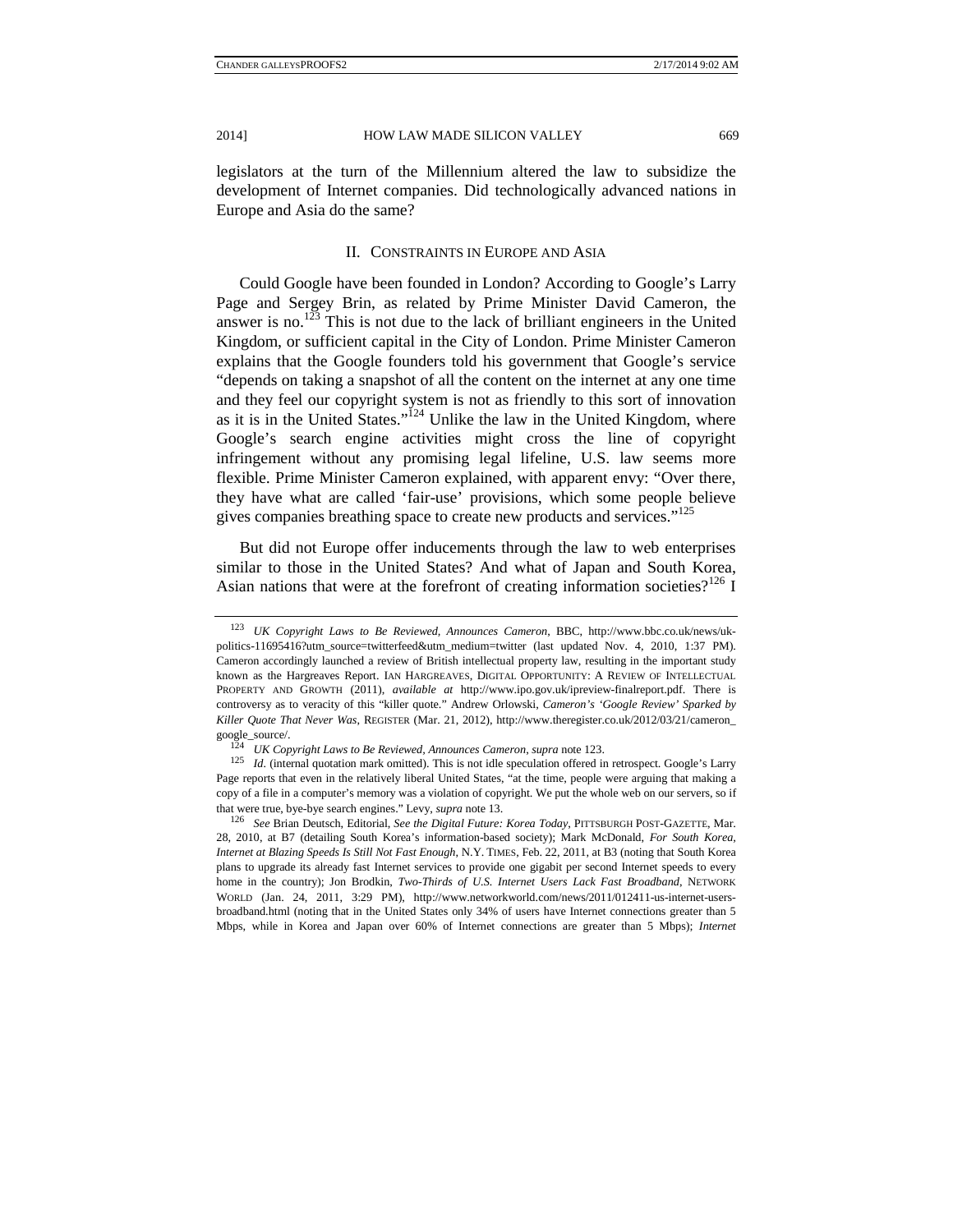will show that indeed these nations took steps to adjust their laws to the new cyber-environment, but without the same depth of preference for web enterprises. Where the United States sought to insulate Internet intermediaries from liability for the misdeeds of their users, Europe, Japan, and South Korea created special responsibilities for Internet services. Indeed, what might be celebrated in the United States could be illegal in Europe, Japan, and South Korea. Facebook finds the distinction between U.S. law of intermediary liability and the law elsewhere to be material to its investors. Facebook states that the risk that it will face claims "is enhanced in certain jurisdictions outside the United States where our protection from liability for third-party actions may be unclear and where we may be less protected under local laws than we are in the United States."<sup>127</sup>

Comparative law scholars may observe that many jurisdictions lack the statutory or punitive damages available under U.S. law, making more legally demanding obligations abroad less harsh in reality in comparison to the plaintiff-friendly United States. But when it comes to Internet intermediaries, a simple injunction alone could require a restructuring of the system that made the platform economically unfeasible. Only the most foolhardy financiers would invest in an early stage enterprise that had a business that a tribunal might declare illegal at any moment. The programmer might even be sent to jail.

In the sections below, I examine the laws of the European Union, South Korea, and Japan, demonstrating that when it comes to intermediary liability, copyright liability, and privacy, the laws of these regions are far less conducive to Internet enterprise than the United States.

## *A. Intermediary Liability*

#### *1. European Union*

The European Union's intermediary liability law proved less welcoming to Internet entrepreneurs than U.S. law. Europe takes a unified approach to the

*Economy: Wireless Broadband Subscriptions Top Half a Billion, Says OECD*, OECD (June 26, 2011), http:// www.oecd.org/newsroom/interneteconomywirelessbroadbandsubscriptionstophalfabillionsaysoecd.htm (noting that Korea's broadband penetration doubles the OECD average); *Japan Internet Users Spend Most Time on Blogs Worldwide*, COMSCORE (Aug. 24, 2011), http://www.comscore.com/Press\_Events/Press\_ Releases/2011/8/Japan\_Internet\_Users\_Spend\_Most\_Time\_on\_Blogs\_Worldwide (noting that Japanese

Internet users spend the most time on Internet blogs). 127 Facebook, Inc., Registration Statement (Form S-1) 23 (Feb. 1, 2012).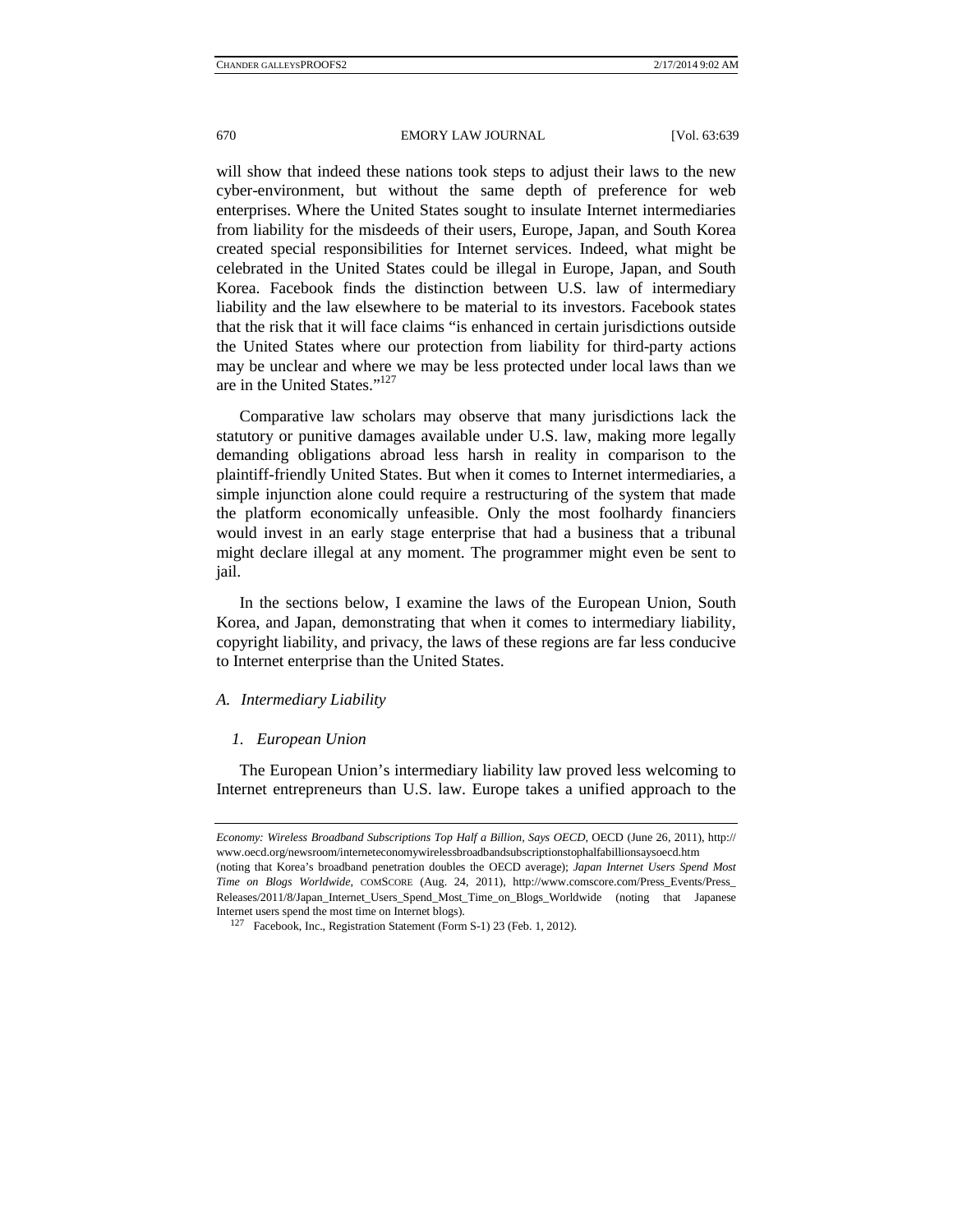issue of intermediary liability, setting the same standard for holding intermediaries liable regardless of the nature of the underlying offense. There is logic to this approach, even if it is unlike the American approach, which, as we have seen in Part I.A above, offers different rules for intermediary liability for copyright, trademark, and other offenses.<sup>128</sup> The European Union's Electronic Commerce Directive sets out what are essentially safe harbors from liability for specified intermediary activities, such as acting as a "mere conduit," "caching," or "hosting" (but not search services). Some countries go further to include safe harbors for search engines and hyperlink providers.<sup>129</sup> Yet, from the perspective of Internet intermediaries, the safe harbors remain inferior to their American counterparts, providing less protection for copyright, trademark, defamation, and other claims. I explain here some of the deficiencies of the European law vis-à-vis U.S. law for Internet intermediaries.130 I reserve discussion of intermediary liability for copyright infringement for the following section.

First, the European approach stops far short of the near blanket exclusion from liability offered by the Communications Decency Act for non–intellectual property related wrongs.<sup>131</sup> Second, the Electronic Commerce Directive largely adopts the DMCA's notice-and-takedown approach, but leaves open the possibility of additional proactive responsibilities on the part of the online intermediary. Even while disavowing any duty to "monitor,"<sup>132</sup> the European law expressly contemplates the imposition by member states of "duties of

<sup>&</sup>lt;sup>128</sup> The Europeans describe their approach as a "horizontal" one, encompassing secondary liability for all illicit behavior. Miquel Peguera, *The DMCA Safe Harbors and Their European Counterparts: A Comparative* 

*Analysis of Some Common Problems*, 32 COLUM. J.L. & ARTS 481, 482 (2009). 129 THIBAULT VERBIEST ET AL., MARKT/2006/09/E, STUDY ON THE LIABILITY OF INTERNET INTERMEDIARIES, *available at* http://ec.europa.eu/internal\_market/e-commerce/docs/study/liability/final\_ report\_en.pdf. 130 I do not mean to suggest that European law is invariably hostile to Internet intermediaries. For

example, an Italian court recently rejected an attempt to hold Google liable for the automatically generated suggestions of additional search terms that happened to add offensive words after a person's name. Giulio Coraggio, *Google NOT Liable for Suggest Search Results*, GAMINGTECHLAW (Jan. 4, 2013), http://www. gamingtechlaw.com/2013/04/google-not-liable-for-suggest-search.html. 131 *See* Eric Pfanner, *YouTube Can't Be Liable on Copyright, Spain Rules*, N.Y. TIMES, Sept. 24, 2010, at

B7 (quoting a London lawyer as saying, "'The issue of when a host was liable has been getting a bit vague, and some hosts in Europe have been getting a little bit nervous'"); Bradley L Joslove & Vanessa De Spiegeleer-Delort, *Web 2.0: Aggregator Website Held Liable as Publisher*, INT'L L. OFFICE (June 26, 2008), http://www.internationallawoffice.com/newsletters/detail.aspx?g=4b014ec1-b334-4204-9fbd-

<sup>00</sup>e05bf6db95#11 ("[T]he scope of liability of Web 2.0 websites is an unsettled point of law.").<br><sup>132</sup> Directive 2000/31, of the European Parliament and of the Council of 8 June 2000 on Certain Legal Aspects of Information Society Services, in Particular Electronic Commerce, in the Internal Market, 2000 O.J.

<sup>(</sup>L 178) 1, 13 [hereinafter Electronic Commerce Directive].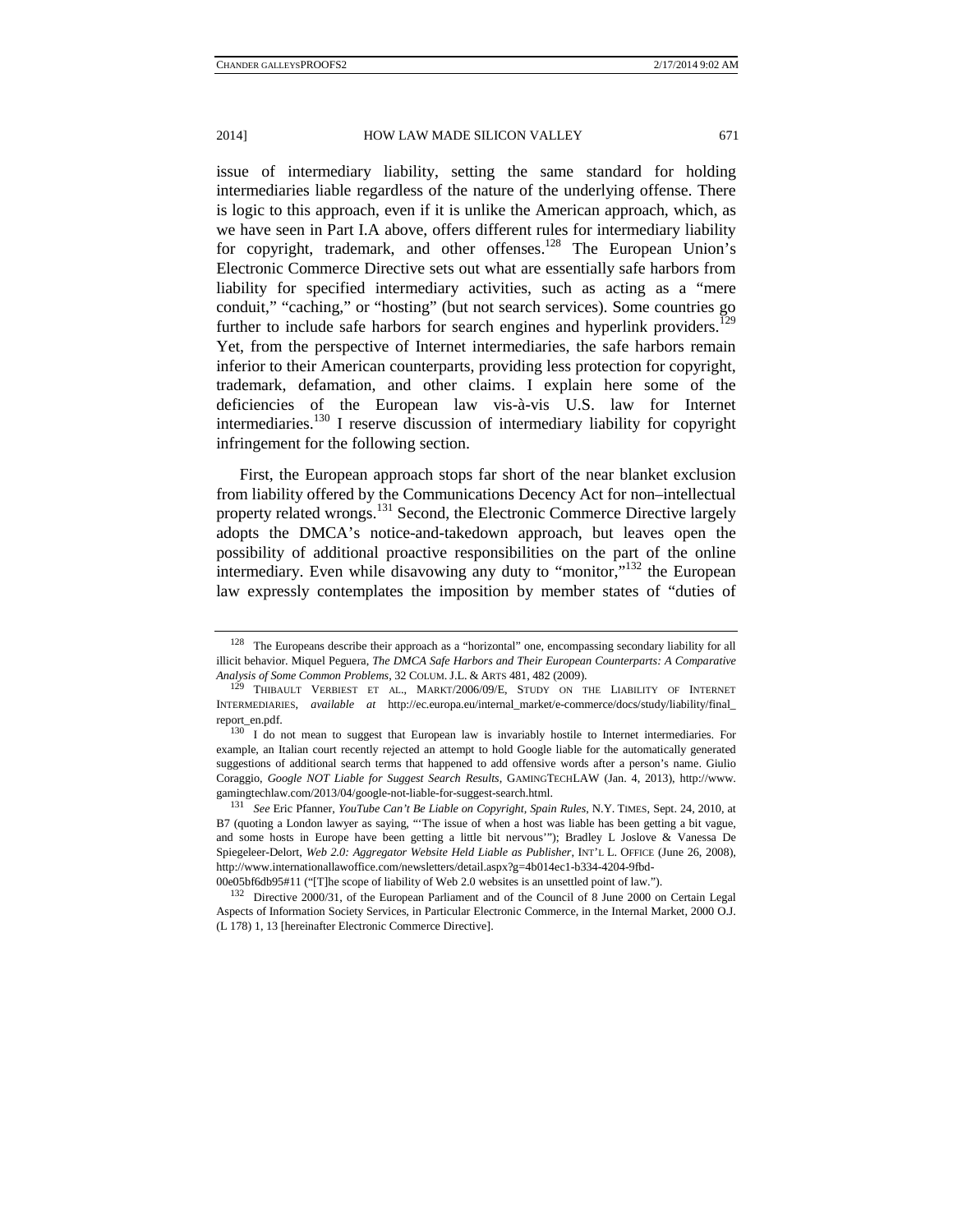672 EMORY LAW JOURNAL [Vol. 63:639

care" on intermediaries to detect and prevent certain activities.<sup>133</sup> Third, the European directive lacks a statutory notice-and-takedown regime, creating greater uncertainty among European providers as to whether they have sufficient knowledge to withdraw liability if they do not delete material.<sup>134</sup> Finally, the European approach permitted injunctions against online service providers more liberally than the American approach, which was more attentive to the problem of prior restraint.<sup>135</sup> The Electronic Commerce Directive contemplates "orders by courts or administrative authorities requiring the termination or prevention of any infringement, including the removal of illegal information or the disabling of access to it."<sup>136</sup>

The difference between the American and European approaches to intermediary liability in trademark is evident when we contrast two authoritative decisions involving the same defendant (eBay) and similar facts on either side of the Atlantic (storied trademark holders claiming infringement). Before the European Court of Justice, L'Oréal sought to hold eBay liable for trademark infringement occurring on eBay's site.<sup>137</sup> EBay relied on Article 14(1) of the Electronic Commerce Directive to argue that it was "not liable for the information stored at the request of a recipient of the service."<sup>138</sup> The court held that this immunity would not be available where the operator had undertaken "an active role of such a kind as to give it knowledge of, or control over, the data relating to those offers for sale."139 The Court of Justice sent the case back to the national court for consideration of whether eBay "was aware of facts or circumstances on the basis of which a diligent economic operator should have realised that the offers for sale in question were unlawful and, in the event of it being so aware, failed to act expeditiously."<sup>140</sup> Reporting on the decision, the law firm of Latham & Watkins advised its clients that sites like eBay will "have to engage in a higher degree of self policing in the future, especially with respect to the offer for sale of well

<sup>&</sup>lt;sup>133</sup> *Id.* at 6.<br>
<sup>134</sup> Peguera, *supra* note 128, at 490.<br>
<sup>135</sup> *Id.* at 486.<br>
<sup>136</sup> Electronic Commerce Directive, *supra* note 132, at 6.<br>
<sup>136</sup> Case C-324/09, L'Oréal SA v. eBay Int'l AG, 2011 E.C.R. I-06011, para. *at* http://curia.europa.eu/juris/document/document.jsf?text=&docid=107261&pageIndex=0&doclang=EN&

mode=lst&dir=&occ=first&part=1&cid=1040212. 138 Electronic Commerce Directive, *supra* note 132, at 13. 139 *L'Oréal*, 2011 E.C.R. I-06011, para. 116. 140 *Id*. para. 124.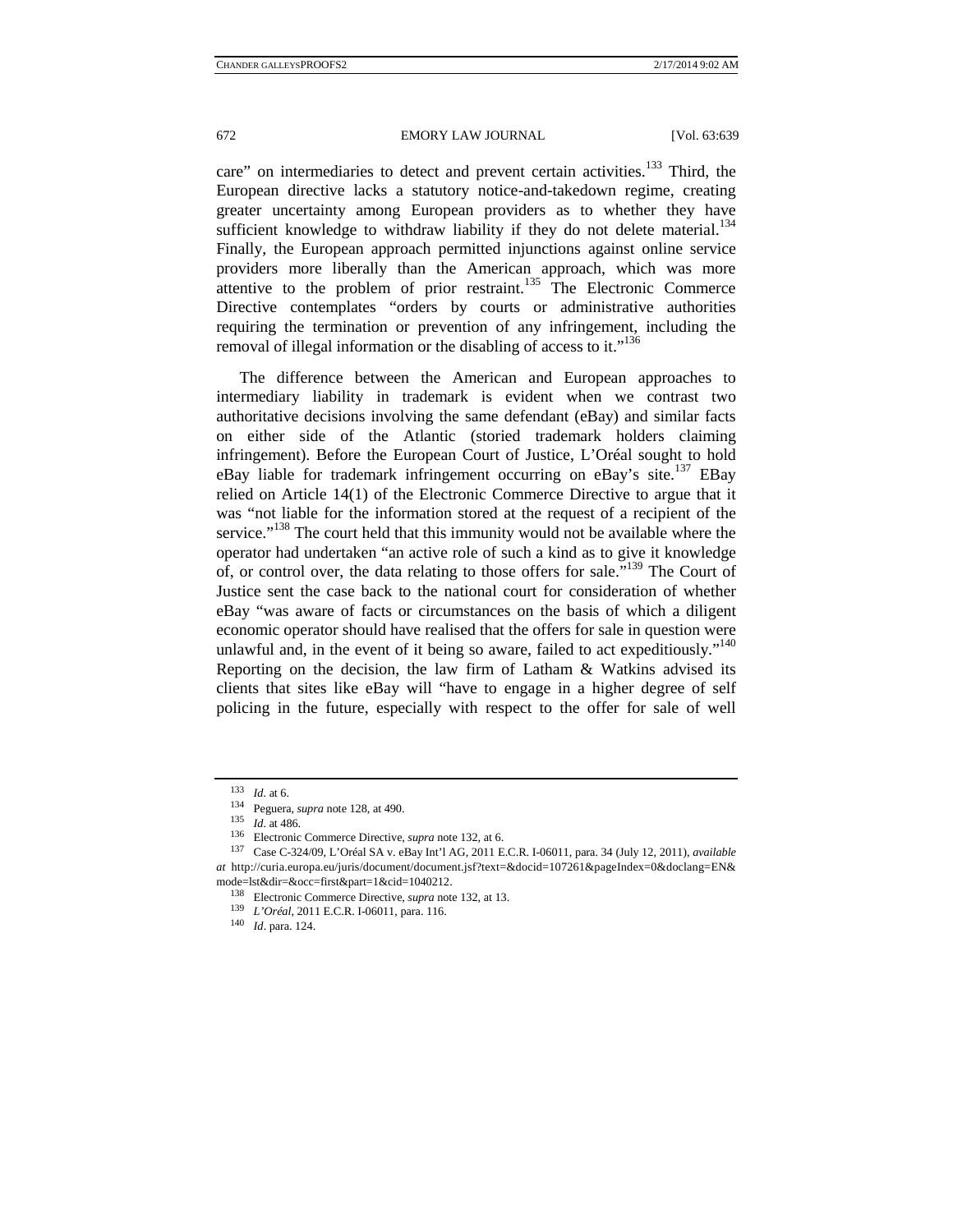known or famous brands."141 They further observed that eBay might have to modify its system with respect to Europe to allow for easier identification of a seller: "It would be ironic, but predictable that it could become as difficult to open an account to sell goods on an auction site without proper identity checks as it is to open a bank account or instruct a lawyer in the EU."<sup>142</sup> By contrast, in *Tiffany (NJ) Inc. v. eBay Inc.*, the Second Circuit Court of Appeals largely sided with eBay against the trademark holder.<sup>143</sup> The U.S. court upheld summary judgment in favor of eBay on the issue of contributory liability for trademark infringement.<sup>144</sup> It remanded the case on the issue of whether eBay had itself misled users in its advertising campaign invoking the Tiffany's name. 145 Commentators rightly hailed the case as a victory for Internet intermediaries.<sup>146</sup>

## *2. South Korea*

Where U.S. law seeks to reduce the liability of Internet intermediaries for statements posted on their sites, South Korean law seeks to make intermediaries responsible for activities on their sites. In the wake of demonstrations against American beef exports to Korea organized online, the South Korean legislature imposed additional obligations on Internet intermediaries to police online behavior, on the theory that the public was manipulated by allegedly false claims about the threat of mad cow disease.<sup>147</sup> It also imposed additional obligations on users themselves—the Framework Act on Telecommunications singles out those using electronic means to spread information: "A person spreading a false rumor maliciously intending to damage the public interest by using an electronic machine can be sentenced to imprisonment for under five years or given a fine under fifty million won."<sup>148</sup>

<sup>141</sup> Latham & Watkins, Client Alert No. 1226, *L'Oréal v. eBay*: The Court of Justice of the European Union Tightens Liability of Online Marketplace Operators 4 (2011), http://www.lw.com/thoughtLeadership/ cjeu-tightens-online-marketplace-operators-liability. One case note is headlined, "*L'Oréal v. eBay*: A Warning to Online Marketplace Operators." Joel Smith & Joanna Silver, 6 J. INTELL. PROP. L. & PRAC. 765 (2011). 142 Latham & Watkins, *supra* note 141, at 4.<br>143 600 F.3d 93, 109 (2d Cir. 2010). 144 *Id.*<br>145 *Id.* at 114.

<sup>&</sup>lt;sup>146</sup> *Federal Appellate Courts Poised to Deliver Key Cyberlaw Rulings in 2012*, 17 ELECTRONIC COM. & L. REP. 67 (2012) (characterizing decision as "a favorable ruling for online intermediaries").

<sup>147</sup> John M. Leitner, *To Post or Not to Post: Korean Criminal Sanctions for Online Expression*, 25 TEMP. INT'L & COMP. L.J. 43, 54–55 (2011). 148 *Id.* at 59 (quoting Jeongitongsingibonbeop [Framework Act on Telecommunications], Act No. 4393,

Aug. 10, 1991, art. 47(1), *amended by* Act No. 10393, Jul. 23, 2010 (S. Kor.), *translated at*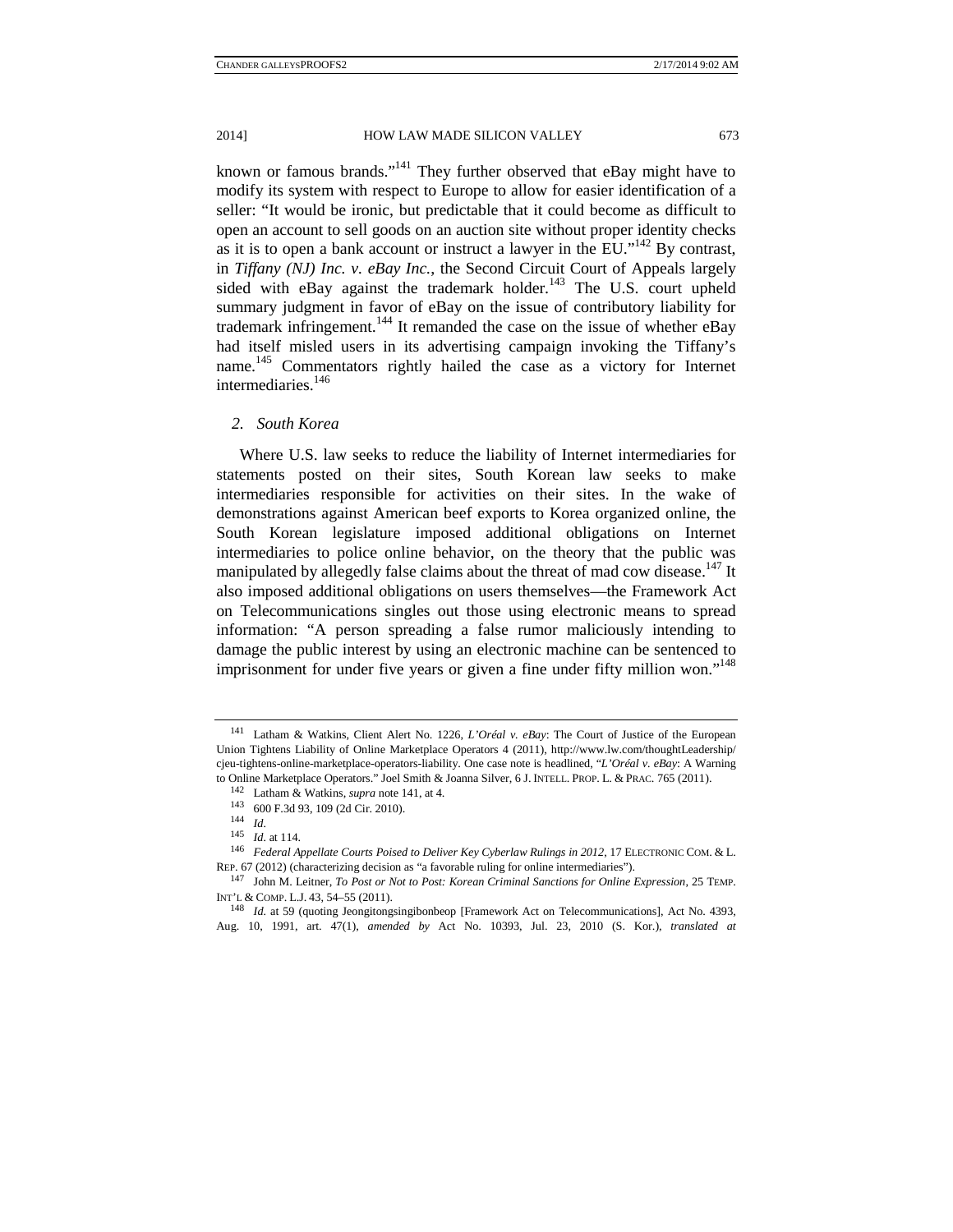Furthermore, like many countries, South Korea has a more liberal substantive standard for defamation (thereby favoring plaintiffs) and permits injunctive relief for defamation.<sup>149</sup>

In 2009, the Korean Supreme Court issued a decision holding web portal sites Naver, Daum, SK Communications, and Yahoo Korea liable for the defamation of a person named "Kim" occurring on their sites.<sup>150</sup> The court upheld judgments of 10 million won, 7 million won, 8 million won, and 5 million won, respectively, against these services, stating that a web service "must delete slanderous posts or block searches of the offending posts, even if not requested to do so by the victim."<sup>151</sup> While these were relatively small judgments amounting to just thousands of U.S. dollars (approximately \$5,700 at the highest<sup>152</sup>), this might well have caused sites to fear the accumulation of such fines. The court held that

the obligation of the portal site to remove the [defamatory material] arose when (a) the content was apparently illegal in the sense of defamation, and (b) the portal site had actual knowledge of the illegality of the infringing activity or, awareness of facts or circumstances from which infringing activity was apparent even without the [victim's] notice . . . to the portal site.<sup>153</sup>

Critics worried that the decision would chill speech, causing websites to delete user posts to preclude liability.<sup>154</sup> The decision seems to confirm Kyu Ho Youm's observation that, at least when reputation or honor is at risk, "South Korea does not protect freedom of expression as a transcendent value."<sup>155</sup>

http://elaw.klri.re.kr) (internal quotation marks omitted); *see also id.* at 58 ("Cyber defamation is therefore punished with stronger penalties than defamation expressed through other channels . . . ."). 149 Kyu Ho Youm, *Freedom of Expression and the Law: Rights and Responsibilities in South Korea*, 38

STAN. J. INT'L L. 123, 145 (2002) ("The South Korean judiciary has continually rejected any defamation defense premised upon the U.S. model of 'actual malice,' and injunctive relief continues to exist as a prior restraint against publication."). 150 *Courts Open Up South Korean Web Sites to Liability Charges*, HANKYOREH (Apr. 17, 2009, 12:47

PM), http://english.hani.co.kr/arti/english\_edition/e\_national/350253.html.<br>  $151$  Id.; accord Supreme Court [S. Ct.], 2008Da53812, Apr. 16, 2009 (S. Kor.).<br>
<sup>152</sup> For historical exchange rates at the date of the 2009 dec

<sup>&</sup>lt;sup>153</sup> Memorandum from Sung Gi Hwang, Professor, Hanyang Univ., to author (Mar. 7, 2012) (on file with author).<br> $154$  *Id.* 

<sup>155</sup> Kyu Ho Youm, *Defamation Law and the Internet in South Korea*, 9 MEDIA & ARTS L. REV. 141, 141 (2004) (citing article 21 of the Constitution of Korea, which provides that "Neither speech nor the press shall violate the honor or rights of other persons . . .").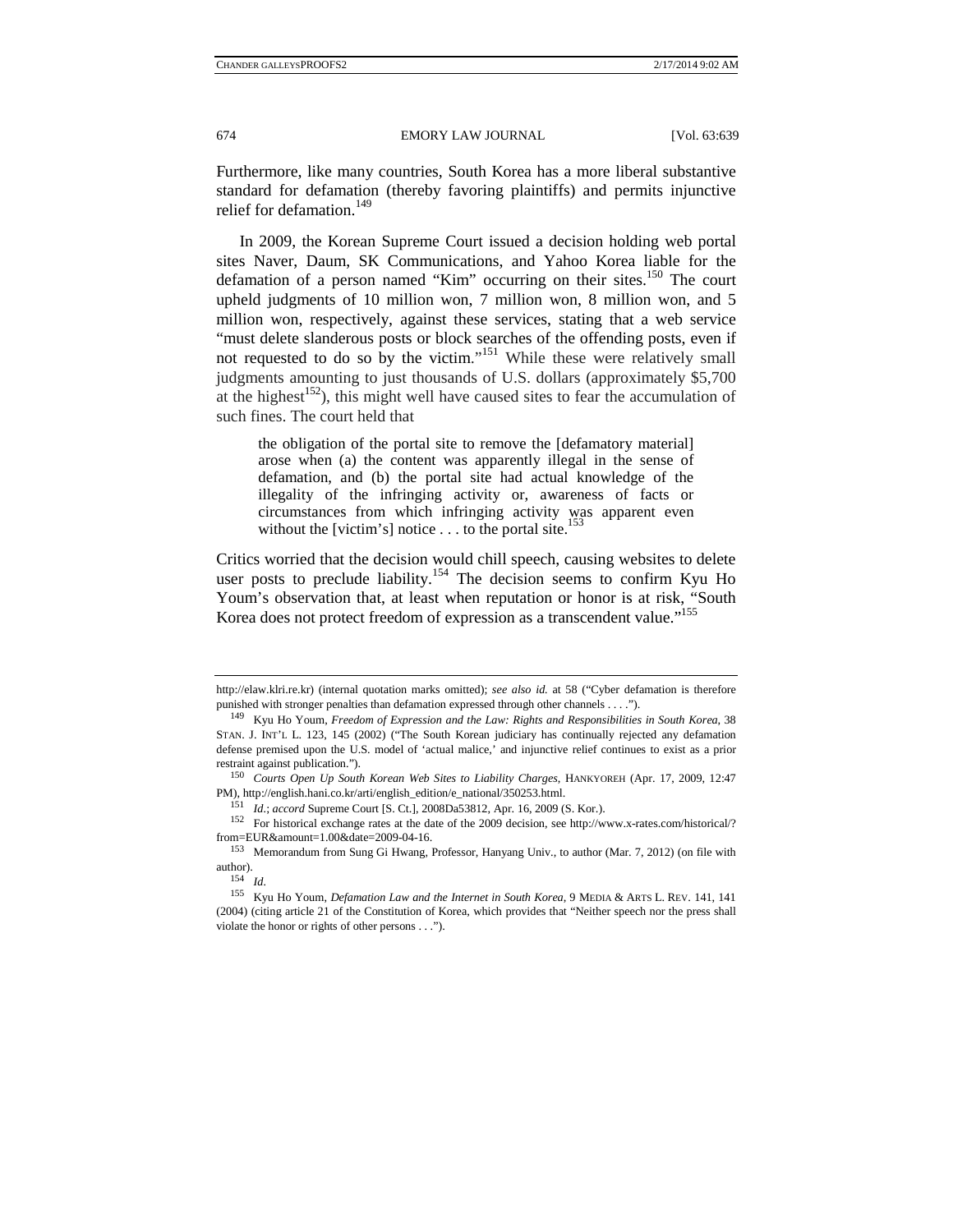In February 2012, the Korean Constitutional Court upheld the power of the Korea Communications Standards Commission under the Act on the Promotion of Information and Communications Network Utilization and Information Protection (the Network Act) to order the takedown of "unhealthy information" on the Internet.<sup>156</sup> Importantly, however, the Network Act did not impose "penalties against non-compliance."<sup>157</sup>

#### *3. Japan*

Japan may not be a litigious society, but Internet providers seem to have faced their share of claims. In Japan, running a bulletin board service in 1997 might render you liable for the defamation occurring on that service. That year, a Tokyo trial court held Internet service provider Nifty Service liable for failing to delete defamatory messages.<sup>158</sup> A heated exchange on a forum titled "Contemporary Ideas" had resulted in defamatory posts, which the forum's manager left up, "apparently believing that continuing the discussion and trying to engage the parties in a more issue-oriented dialogue would address the problem."159 It was not until 2001 that the Tokyo High Court would reverse the decision.<sup>160</sup>

That same year, the Diet passed the Law Concerning the Limits of Liability for Damages of Specified Telecommunications Service Providers, under which a telecommunications service provider would not be liable for the actions of its users unless it knew, or where there was "reasonable ground to find that said relevant service provider could know[,] the violation of the rights of others was caused by the information distribution via said specified telecommunications."161 Like the European approach, the law applies to all

<sup>156</sup> Constitutional Court [Const. Ct.], 2011Hun-Ka13, Feb. 23, 2012, (24-1(A) KCCR, 25) (S. Kor.). 157 *Id.*

<sup>158</sup> Hisanari Harry Tanaka, *Post-Napster: Peer-to-Peer File Sharing Systems: Current and Future Issues on Secondary Liability Under Copyright Laws in the United States and Japan*, 22 LOY. L.A. ENT. L. REV. 37,

<sup>67 (2001). 159</sup> Salil K. Mehra, *Post a Message and Go to Jail: Criminalizing Internet Libel in Japan and the United States*, 78 U. COLO. L. REV. 767, 801 (2007). 160 *Id.* at 801–02. 161 Tokutei denkitsuushin ekimu teikyousha no songaibaishou sekinin no seigen oyobi hasshinsha jouhou

no kaiji ni kansu ru houritsu [Law Concerning the Limits of Liability for Damages of Specified Telecommunications Service Providers and the Right to Request Disclosure of Identification Information of the Senders], Law No. 137 of 2001, art. 3, *translated at* http://www.soumu.go.jp/main\_sosiki/joho\_tsusin/eng/ Resources/laws/Compensation-Law.pdf (Japan); *see also* Itsuko Yamaguchi, *Beyond De Facto Freedom: Digital Transformation of Free Speech Theory in Japan*, 38 STAN. J. INT'L L. 109, 114 (2002) (characterizing standard as "considerable reason" to know of wrongdoing).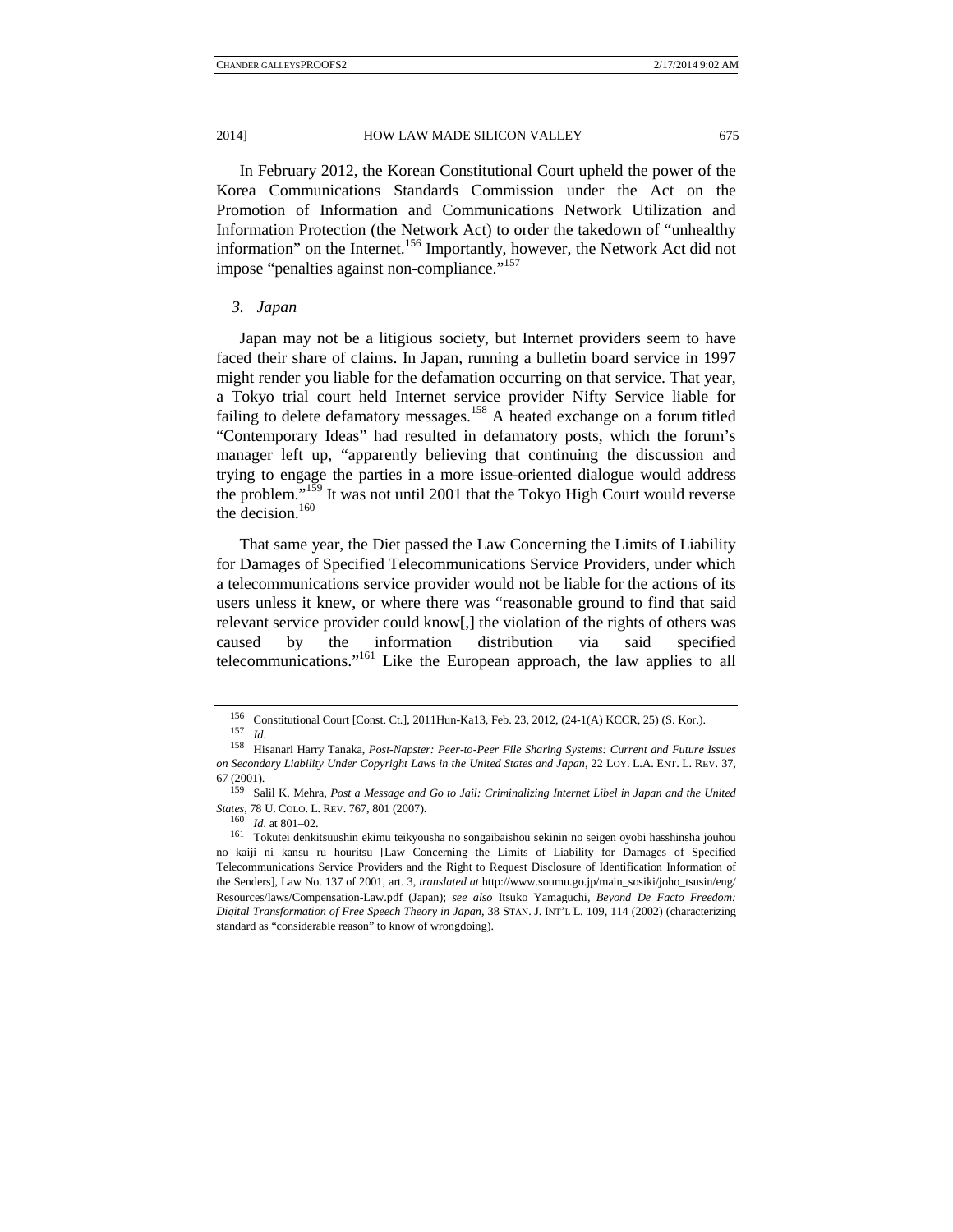intermediary activity, whether involving copyright, trademark, or tort claims.162 By imposing not only an actual knowledge-and-takedown approach, but also a more vague "reasonable ground" that the provider "could know," the 2001 limitation law was a pale shadow of the American § 230 from the perspective of Internet enterprises.

In 2002, the popular bulletin board service 2Channel was held liable using the approach of the 2001 law (but not its text because the complained of acts occurred before the law became effective). The court found that the site's "management had been unreasonable in its refusal to remove the offensive posts when requested."163 The posts arose on a thread entitled "Corrupt Animal Hospital."164 2Channel was fined 4 million yen (approximately \$40,000) in damages.<sup>165</sup> Salil Mehra suggests that while this was "not a particularly large amount, . . . it was a strong enough sign to change the behavior of 2Channel's management."<sup>166</sup> The site's duty to remove the infringing posts was upheld on appeal.<sup>167</sup>

## *B. Copyright*

## *1. European Union*

Two directives help frame the inquiry of intermediary liability for copyright infringement in the European Union. As described above, the Electronic Commerce Directive of 2000 provided a set of exemptions from liability for "information society services" that store information at the request of users, including immunity from copyright infringement claims.<sup>168</sup> The  $2001$ Copyright Directive offered an enumerated and exclusive list of exceptions to the rights of copyright holders. $169$ 

<sup>162</sup> Masanobu Katoh, *Intellectual Property and the Internet: A Japanese Perspective*, 2002 U. ILL. J.L. TECH. & POL'Y 333, 340. 163 Mehra, *supra* note 159, at 802. 164 *Id.*

 $\frac{165}{166}$  *Id.* at 802–03.

<sup>&</sup>lt;sup>167</sup> *Id.* at 802 n.146 (citing *Doubutsu byouin tai 2channeru jiken*, 1816 HANREI JIHŌ [HANJI] 52 (Tokyo High Ct., Dec. 25, 2002)).

High Ct., Dec. 25, 2002)). 168 *See supra* notes 128–42 and accompanying text. 169 Directive 2001/29, of the European Parliament and of the Council of 22 May 2001 on the Harmonisation of Certain Aspects of Copyright and Related Rights in the Information Society, 2001 O.J. (L. 167) 10, 12 [hereinafter Copyright Directive]; Hector L MacQueen, *'Appropriate for the Digital Age'? Copyright and the Internet: 2. Exceptions and Licensing*, *in* LAW AND THE INTERNET 203, 206 (Lilian Edwards & Charlotte Waelde eds., 3d ed. 2009).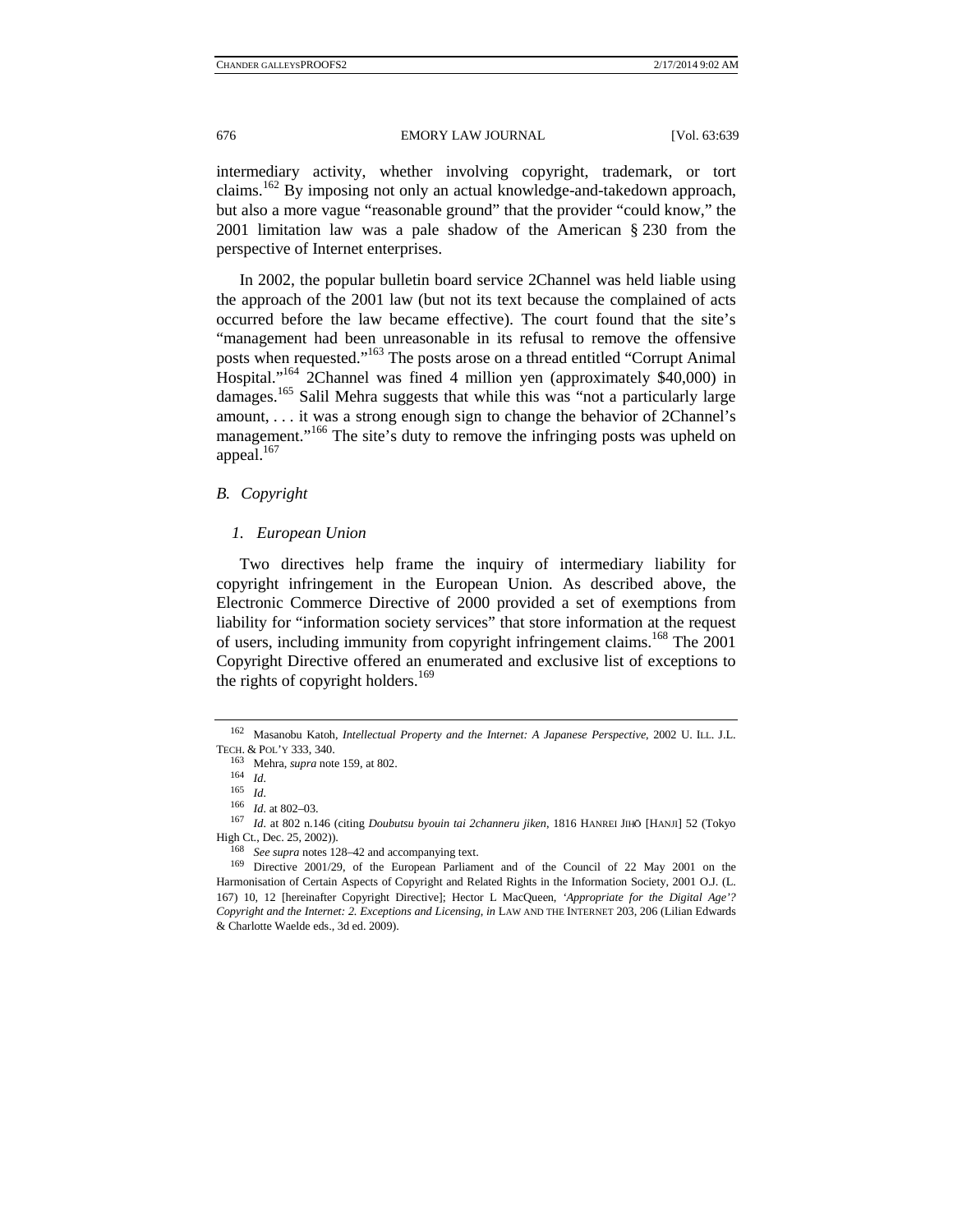The two directives proved inferior to their U.S. counterparts from the perspective of Internet service providers for the opposite reasons. While the Electronic Commerce Directive followed the DMCA's Title II in granting Internet service providers certain immunities arising from web hosting activities, it did not specify the exact circumstances that would guarantee freedom from liability.<sup>170</sup> At the same time, the very specificity of the Copyright Directive undermined its usefulness to web enterprises.<sup>171</sup> Rather than an open-ended doctrine of fair use, European law allowed only specified exceptions to the exclusive rights of the copyright holder.<sup>172</sup> These proved less flexible in responding to technological developments than American fair use, which allowed a court to consider each new case individually based on multiple factors.<sup>173</sup> As one British scholar notes, fair use "provide<sup>[d]</sup> the courts with some flexibility of response to change in the way copyright works are disseminated and used, whether arising from new technologies, social behavior or institutional structures."<sup>174</sup>

Even as late as 2008, European lawyers could only advise, "[T]he scope of liability of Web 2.0 websites is an unsettled point of law."175 It was only at the end of 2011 and the beginning of 2012 that the European Court of Justice made clear that Internet intermediaries could not be required to affirmatively filter their entire networks for copyright infringement. In cases brought by the Belgian collecting rights society, SABAM, against Internet access provider Scarlet and online social network Netlog, the court held that enjoining these companies to filter on behalf of copyright owners uploads by all users would violate the privacy and speech rights of users, and would be unduly costly and burdensome to the Internet enterprise.<sup>176</sup> While the judgments in *SABAM v.* 

<sup>&</sup>lt;sup>170</sup> Lilian Edwards also notes that the DMCA regime requires that the content provider be notified and allowed to contest the allegation of illegality, whereas the European regime does not. Lilian Edwards, *The Fall and Rise of Intermediary Liability Online*, *in* LAW AND THE INTERNET, *supra* note 169, at 47, 76**.** 

<sup>171</sup> Martin Senftleben, *Bridging the Differences Between Copyright's Legal Traditions—The Emerging EC Fair Use Doctrine*, 57 J. COPYRIGHT SOC'Y USA 521, 522–23 (2010) (summarizing exceptions).<br><sup>172</sup> *Id.* at 536 ("This more restrictive approach limits the room to manoeuvre for the courts. The District

Court of Hamburg, for instance, refused to bring thumbnails of pictures displayed by Google's image search

service under the umbrella of the right of quotation.").<br><sup>173</sup> *Id.* at 527 ("Leaving this discretion to the courts reduces the need for constant amendments to legislation that may have difficulty in keeping pace with the

<sup>&</sup>lt;sup>174</sup> MacQueen, *supra* note 169, at 209.<br><sup>175</sup> Joslove & De Spiegeleer-Delort, *supra* note 131.<br><sup>176</sup> Case C-360/10, Belgische Vereniging van Auteurs, Componisten en Uitgevers CVBA (SABAM) v. Netlog NV, at paras. 46–48 (Feb. 16, 2012), *available at* http://curia.europa.eu/juris/document/document. jsf?text=&docid=119512&pageIndex=0&doclang=EN&mode=lst&dir=&occ=first&part=1&cid=1315853; Case C-70/10, Scarlet Extended SA v. Société Belge des Auteurs, Compositeurs et Éditeurs SCRL (SABAM),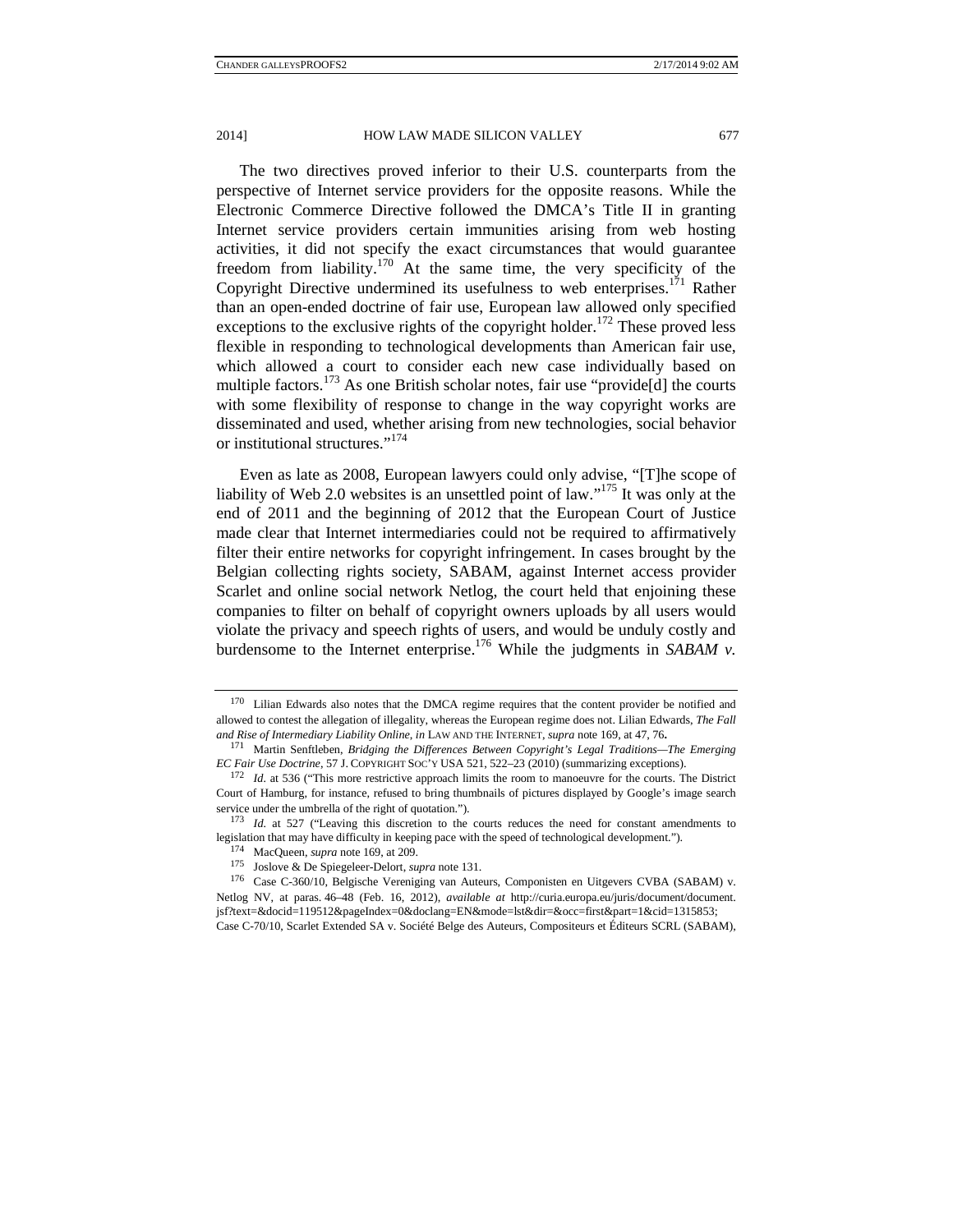*Netlog* and *Scarlet v. SABAM* clearly support Web 2.0 enterprises, they arrived nearly a decade after the rise of such companies across the ocean.

## *2. South Korea*

Korean law offers only weak protection for Internet intermediaries accused of abetting copyright infringement. In 2003, Korea adopted special provisions to regulate and protect online service providers (OSPs). However, the liability limitation

operates differently from the safe harbor provisions in the DMCA in that it does not provide a qualifying OSP with a complete indemnity against secondary liability: the preventive measures undertaken by the OSP only serve to limit or reduce its liability, and only provide a complete indemnity when these measures are 'technically' infeasible or ineffective to prevent or stop the infringing activity.<sup>177</sup>

Korean peer-to-peer file trading service Soribada, having been warned by the courts that it could be held liable for the copyright infringement of its users, instituted a filtering system that "would deny a user's request to download a file for which the copyright holder had specifically requested protection."<sup>178</sup> The Seoul High Court ruled against Soribada nonetheless, suggesting that Soribada could have designed its system to permit downloads only of music files for which the copyright owner had provided a license.<sup>179</sup> This legal entitlement creating an opt-in system rather than an opt-out system has tremendous market importance, as few people (or companies) alter the default setting.<sup>180</sup> This is what Lawrence Lessig characterizes as a "permissions" culture"—ask first, before doing.<sup>181</sup> In 2009, Korea introduced the world's first graduated response law, a provision widely sought by the content industries.<sup>182</sup>

<sup>2011</sup> E.C.R. I-11959 paras. 48, 52 (Nov. 24, 2011), *available at* http://curia.europa.eu/juris/document/ document.jsf?text=&docid=115202&pageIndex=0&doclang=en&mode=lst&dir=&occ=first&part=1&cid=131

<sup>7843. 177</sup> Daniel Seng, *Comparative Analysis of the National Approaches to the Liability of Internet Intermediaries*, at para. 104, WIPO, http://www.wipo.int/export/sites/www/copyright/en/doc/liability\_of\_ internet\_intermediaries.pdf (last visited Jan. 10, 2014) (preliminary version World Intellectual Property

 $\begin{array}{ll} \mbox{Organization study).}\\ & \vspace{0.2cm} \vspace{0.2cm} \begin{array}{ll} \vspace{0.2cm} \text{Organization study.}\\ & \vspace{0.2cm} \vspace{0.2cm} \end{array} \end{array} \begin{array}{ll} \mbox{Area. 102.}\\ \vspace{0.2cm} \vspace{0.2cm} \begin{array}{ll} \vspace{0.2cm} \text{178} & \text{Id. (citing Seoul High Court [Seoul High Ct.], 2006La1535, Oct. 10, 2007 (S. Kor.)).\\ & \vspace{0.2cm} \end{array} \end{array} \begin{array$ WEALTH, AND HAPPINESS 85–86 (2008).  $181$  LAWRENCE LESSIG, FREE CULTURE: HOW BIG MEDIA USES TECHNOLOGY AND THE LAW TO LOCK

DOWN CULTURE AND CONTROL CREATIVITY, at xiv (2004). 182 *See, e.g.*, Peter K. Yu, *The Graduated Response*, 62 FLA. L. REV. 1373, 1376–77 (2010) (noting that

South Korea has adopted a graduated response system).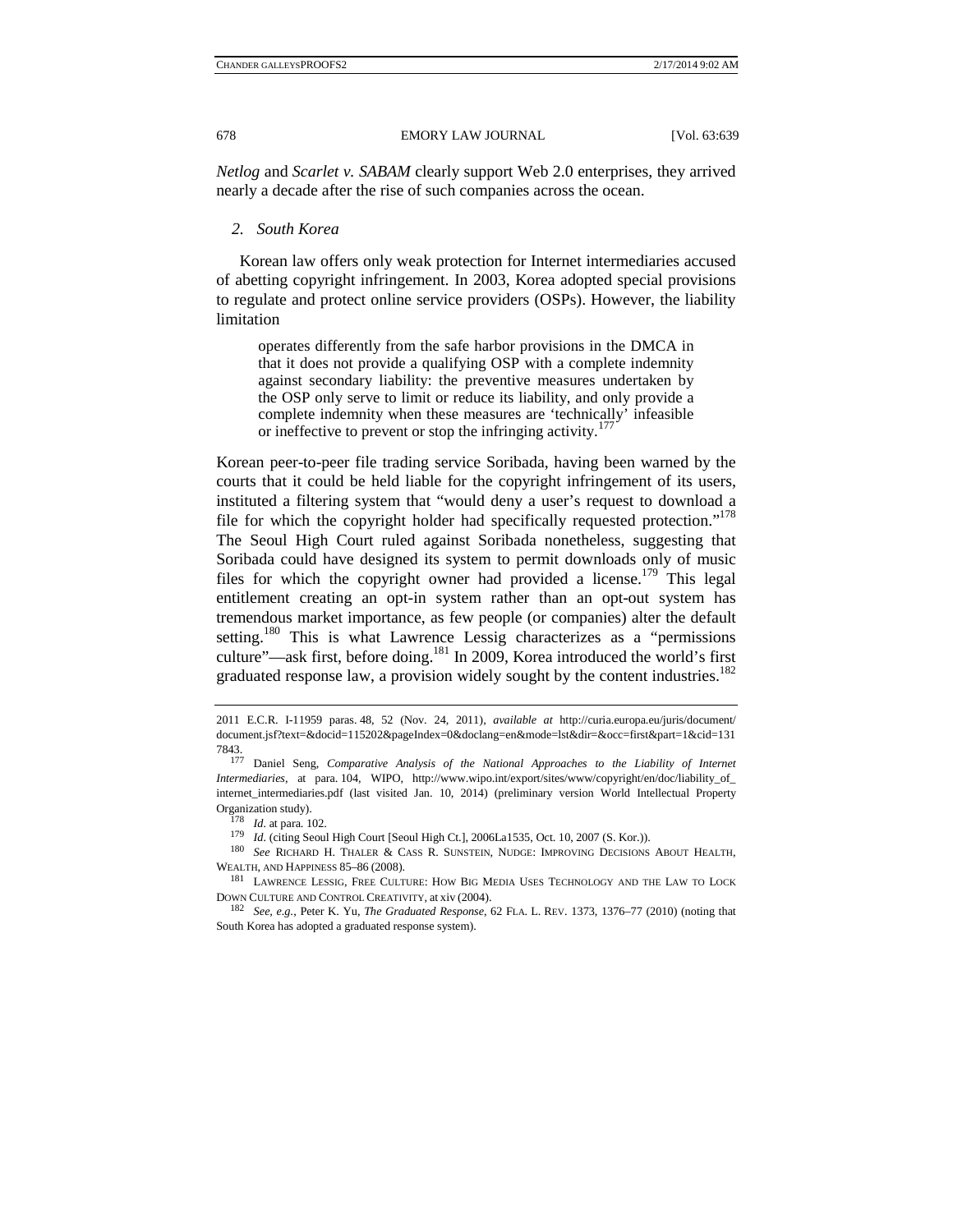Under the law, the Ministry of Culture, Sports, and Tourism can order a website hosting infringing material to remove that material, and to disable accounts of repeat offenders.183 Furthermore, the government can shut down the website itself if it fails repeatedly to remove material, after warning.<sup>184</sup> Some suggested that graduated response could be used to silence political criticism "such as Agora, a discussion board operated by Daum (www.daum.net), which was a seedbed for anti-government criticism during the controversy over the beef issue."<sup>185</sup>

## *3. Japan*

In Japan, developing a peer-to-peer file sharing service in the last decade might get you arrested. In 2002, Isamu Kaneko, a researcher at the University of Tokyo's School of Information and Science Technology, began distributing a peer-to-peer file-sharing program he wrote called "Winny."186 In May 2004, he was arrested for copyright infringement because he continued to distribute his program, despite being aware that some used it to infringe copyrights.<sup>187</sup> After his arrest, Kaneko, an "idol" among programmers who had taught a series of lectures to nurture "superprogrammers," resigned from his University position.188 In December 2006, the Kyoto District Court found him guilty, decrying his "selfish and irresponsible attitude" and concluding that he knew that Winny "was being used to violate the law and allowed users to do so."<sup>189</sup> Yet, the judge conceded that "Kaneko did not specifically intend to cause copyright violations on the Internet."190 He was fined 1.5 million yen for the infringement.191 The Japanese Supreme Court would ultimately clear him of all charges, but not until December  $2011$ .<sup>192</sup>

Japan's 2001 law limiting liability for Internet service companies in certain circumstances was far less friendly to such companies than the DMCA. Rather than the relatively clear safe harbors of the DMCA, Japan's law removed any

<sup>183</sup> *See* Kim Tong-hyung, *Upload a Song, Lose Your Internet Connection*, KOR. TIMES (May 4, 2009, 5:14 PM), http://www.koreatimes.co.kr/www/news/tech/2010/05/133\_42594.html. 184 *Id.*

<sup>185</sup> *Id.*

<sup>186</sup> *File-Sharing Author Arrested*, DAILY YOMIURI, May 11, 2004, at 2. 187 *Id.*

<sup>188</sup> *Winny Inventor Convicted*, DAILY YOMIURI, Dec. 14, 2006, at 1. 189 *Id.* (internal quotation mark omitted). 190 *Id.* (internal quotation marks omitted). 191 *Id.*

<sup>192</sup> Editorial, *Absurd Arrest Rectified*, JAPAN TIMES (Dec. 26, 2011), http://www.japantimes.co.jp/opinion/ 2011/12/26/editorials/absurd-arrest-rectified/#.UlVbMGSSxJs.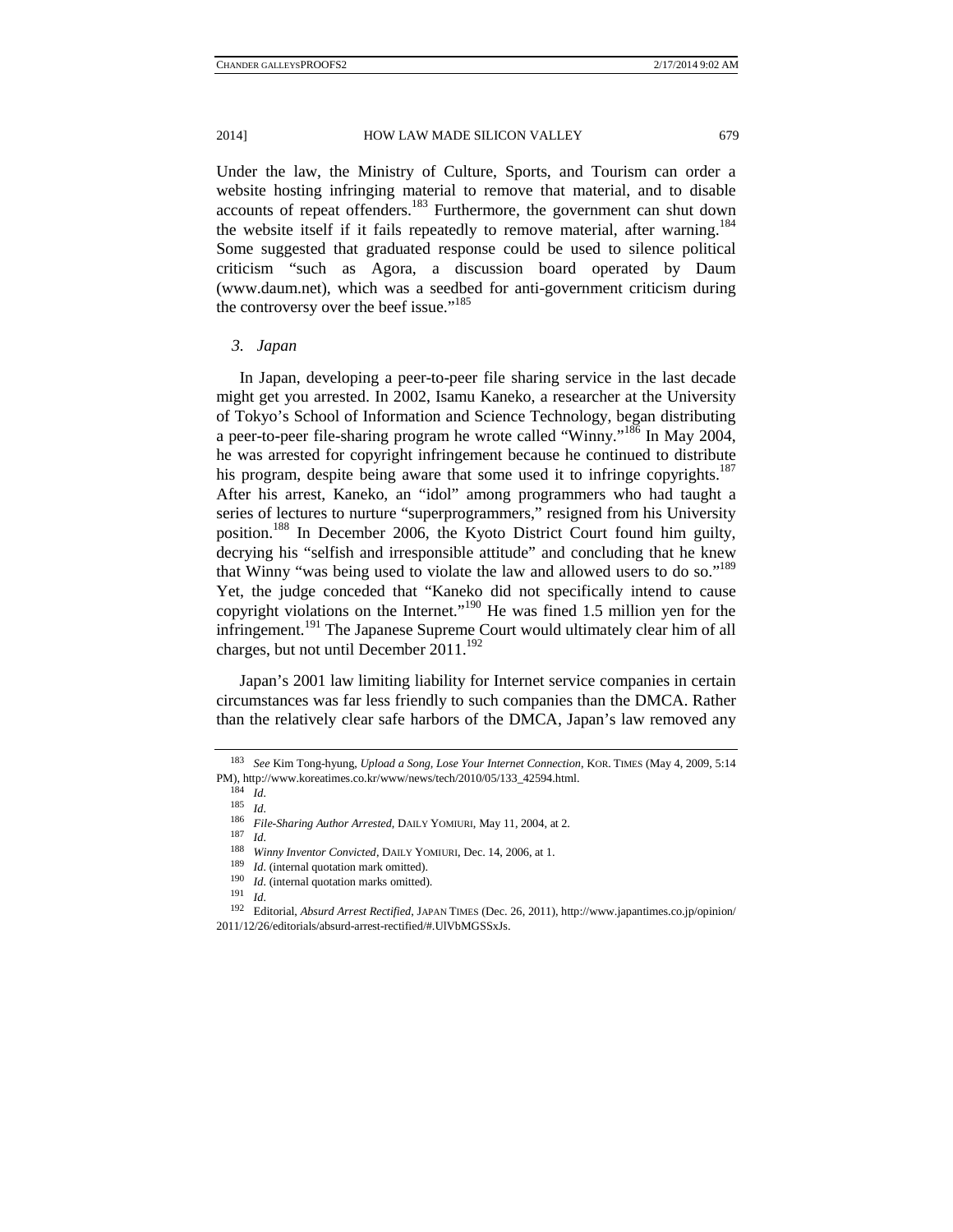protections if the provider knew *or should have known* of infringement occurring through its service, a far more uncertain standard, given the likelihood that some users will infringe on any Web 2.0 service.<sup>193</sup>

While legal clarity can sometimes help Internet companies, it can also undermine them. Like Europe, Japan enumerates specific exceptions to the rights of copyright holders, rather than the open-ended approach of American fair use law. This means that unless the particular action is authorized by an enumerated exception, it violates copyright. The lack of an explicit exception even made illegal the act of uploading a photo of artwork on an auction site in connection with its sale.<sup>194</sup> Because this act was not for news reporting, criticism, or research (the enumerated exceptions), it was declared illegal.<sup>195</sup> In 2009, the Diet finally amended the Copyright Act to allow the use of thumbnails of a copyrighted work for an online auction.<sup>196</sup> Acts that Americans take for granted—such as the posting on a blog of a souvenir picture of Disneyland—can also potentially run afoul of Japanese copyright law, even after the 2009 amendment.<sup>197</sup> The enumeration approach has led many to worry that new uses, especially ones made possible by new technologies, might not qualify for the exceptions.<sup>198</sup> As one Japanese academic notes, "[I]f copyright exceptions are interpreted strictly by courts, most daily use might be copyright infringements."199 Japanese legal scholar Tatsuhiro Ueno portrays the end result of these rules: observing the existence of an American research website collecting cases of musical infringement stretching back over one hundred years, Ueno notes, "[I]f the same exact website were established in Japan, it would constitute an infringement of the right of public transmission."<sup>200</sup> Another Japanese intellectual property scholar concludes, "Without a proper balance [between copyright protection and innovation], any

<sup>&</sup>lt;sup>193</sup> *See* supra notes 161–62 and accompanying text.<br><sup>194</sup> Yeyoung Chang, *Debates on Introduction of "Fair Use" to the Copyright Act of Japan and Korea— Do Japan and Korea Need Fair Use?* 7 (Comparative IP Academic Workshop, Working Paper No. 2, 2009), *available at* http://www.law.washington.edu/Casrip/WWIP/Papers/2009/Debates on Introduction of Fair use to the Copyright Act of Japan and Korea - Do Japan and Korea need Fair use.pdf. 195 *Id.*

<sup>196</sup> *Id.*

<sup>197</sup> Tatsuhiro Ueno, *Rethinking the Provisions on Limitations of Rights in the Japanese Copyright Act—* Toward a Japanese-Style "Fair Use" Clause, 34 A.I.P.P.I. 159, 179 (2009); Chang, supra note 194, at 7.<br><sup>198</sup> Chang, supra note 194, at 5–6 (noting criticism that the enumeration list approach makes it "hard to

cover the all new types of use," but preferring a "[b]alancing approach based on human rights" (internal quotation marks omitted)).<br><sup>199</sup> *Id.* at 7; *see also* Ueno, *supra* note 197, at 161 (noting that exception "provisions have been strictly

<sup>(</sup>narrowly) interpreted"). 200 Ueno, *supra* note 197, at 181.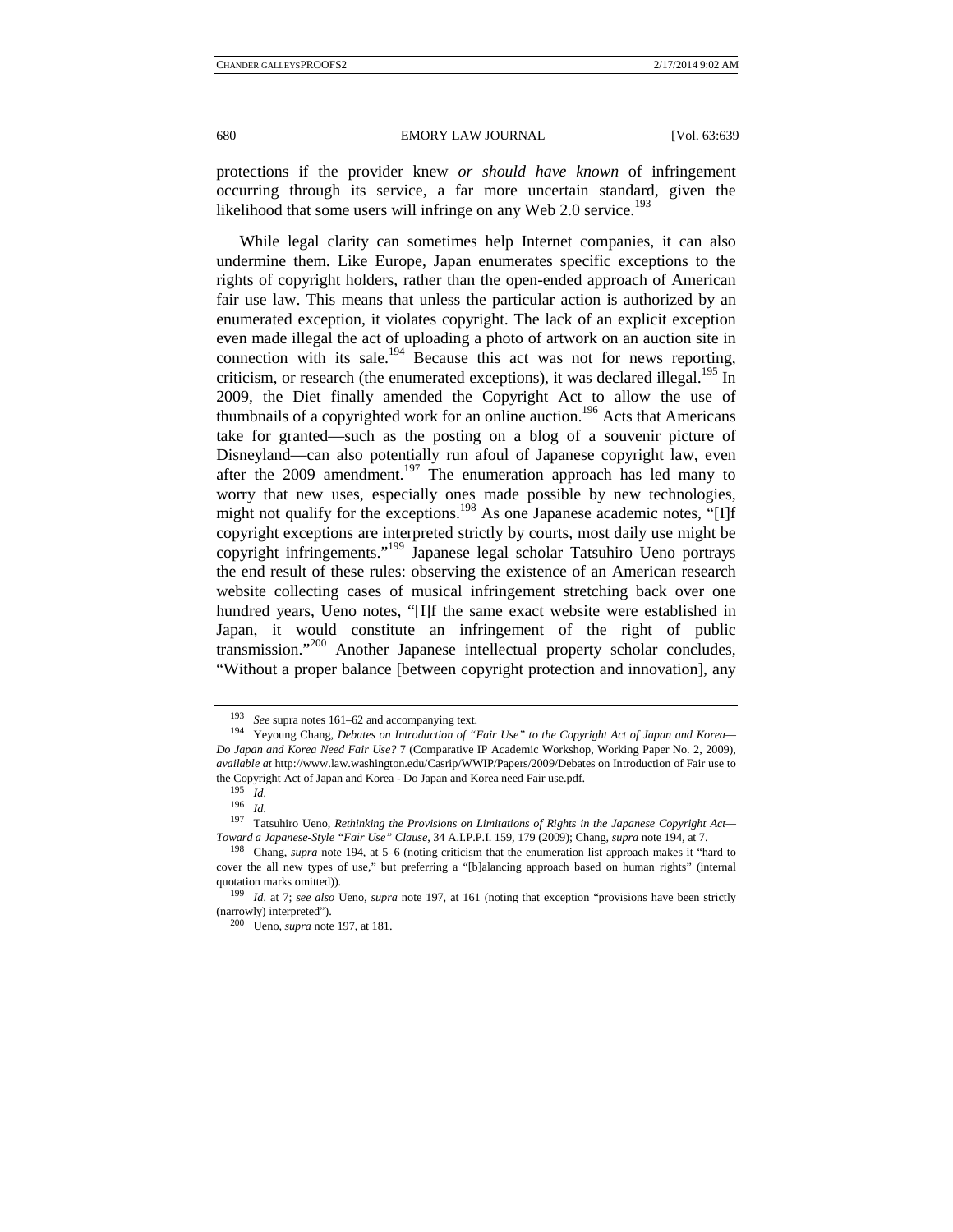company that wants to introduce new technology services may be too cautious to start its business."<sup>201</sup>

Prime Minister Cameron's concern about whether English law would have permitted Google might have also held true for Japan until 2010. Because of the lack of a broad fair use provision in Japan, the copying required for a search engine to function needed an express exemption from the copyright holder's rights. Lacking such an express exemption, search engines faced the prospect of being illegal, until a 2009 amendment permitted search engines to copy copyrighted works for the purpose of displaying search results.<sup>202</sup> Before this amendment went into effect in 2010, Google's Fumi Yamazaki asked, "Did you know that running a search engine index server in Japan is illegal  $\ldots$  ?"<sup>203</sup> Yamazaki reports that before the amendment went into effect, "search engines in Japan such as Google and Yahoo inevitably kept their servers outside of Japan."<sup>204</sup>

This was consistent with the damning advice of a programming professor in the wake of the Winny conviction. Shinji Yamane, a researcher at the International University of Japan's Center for Global Communications reported that after Kaneko's conviction, his own students were "concerned about their products potentially violating the law."205 Yamane continued, "I tell them to release the software overseas."<sup>206</sup>

<sup>201</sup> Naoya Isoda, *Copyright Infringement Liability of Placeshifting Services in the United States and Japan*, 7 WASH.J.L. TECH. & ARTS 149, 152 (2011). 202 Yoshiyuki Tamura, Law Professor and Dir. of Research, Inst. for Info. Law & Policy, Hokkaido Univ.,

Presentation at the Renmin University International Forum on the Centennial of Chinese Copyright Legislation: Rethinking Copyright Institution for the Digital Age: Japanese Perspective 7 (Oct. 14, 2010), *available at* http://www.ipr2.org/storage/Tamura-EN959.pdf (noting that under the Copyright Law Amendment Act of 2009, "Works may be reproduced where a search site retrieves data from other websites and displays a result of retrieval upon a user's request"); *see also* Teruo Doi, *Availability of the "Fair Use" Defense Under the Copyright Act of Japan: Legislative and Case Law Developments for Better Adapting It to the Digital/Network Environment*, 57 J. COPYRIGHT SOC'Y U.S.A. 631, 632 (2010) (describing the 2009 amendments); *Net-Savvy Copyright Bill Worthy of Quick Passage*, NIKKEI WEEKLY, Apr. 13, 2009 ("The bill would make it possible for search services to collect and analyze information without the permission of

copyright holders."). 203 Fumi Yamazaki, *Updated: Copyright Law Amendment*, WHAT'S HAPPENING IN JAPAN RIGHT NOW? (June 14, 2009, 8:40 PM), http://fumijp.blogspot.com/2009/06/copyright-law-amendment.html. 204 *Id.*

<sup>205</sup> *Winny Ruling Shocks Industry*, DAILY YOMIURI, Dec. 15, 2006, at 3. 206 *Id.* (internal quotation mark omitted).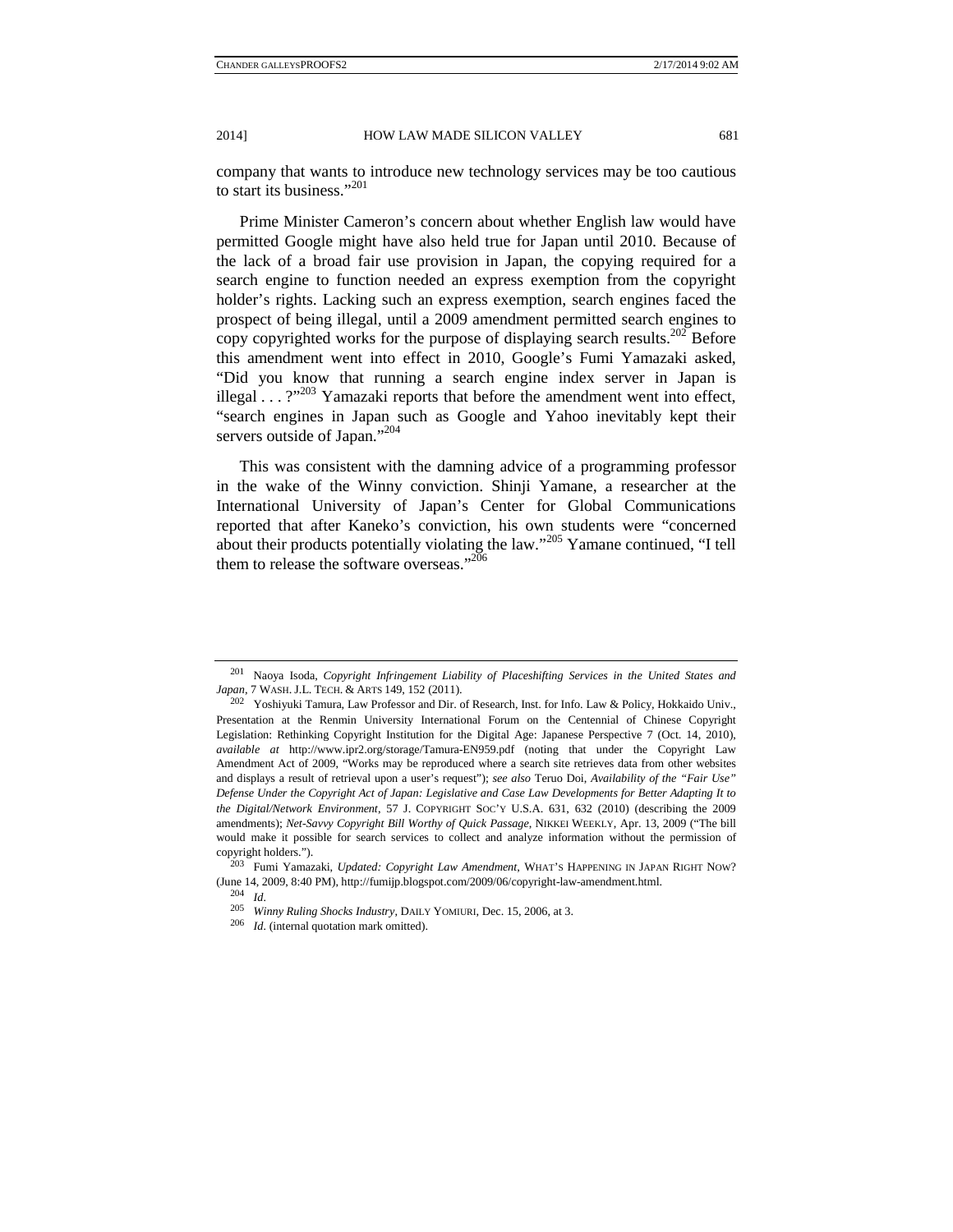This seems to have been the route followed by the popular Internet bulletin board, 2Channel, founded by Hiroyuki Nishimura in 1999.207 In 2004, *The New York Times* reported that Nishimura paid \$20,000 a month to a company in Palo Alto to host the Japanese language service.<sup>208</sup> While some might suggest that this simple sleight of hand might successfully avoid all the restraints I described earlier, that may not be so clear. In 2009, Nishimura sold the site to a Singaporean company, despite the fact that, according to *Wired*, the site generated 500 million page views per month.<sup>209</sup> His foreign webhost had not prevented a "sea of litigation" against him and judgments amounting to millions of dollars.  $210$  The legal risk involved in the operation may well have made it difficult for him to raise capital to, for example, take the site global.

## *C. Privacy*

#### *1. European Union*

As James Whitman describes, European privacy law is a world away from the American laissez-faire approach.<sup>211</sup> In October 1995, at the same time that the Clinton Administration was declaring its support for industry selfregulation, the European Union was announcing its elaborate and demanding Data Protection Directive.<sup>212</sup> The 1995 Directive requires "unambiguous" consent before the automated processing of personal information.213 It further requires that information that is gathered must be "collected for specified, explicit and legitimate purposes and not further processed in a way incompatible with those purposes."<sup>214</sup> Rather than a sectoral approach

<sup>&</sup>lt;sup>207</sup> Norimitsu Onishi, *Japanese Find a Forum to Vent Most-Secret Feelings*, N.Y. TIMES, May 9, 2004, at N3.<br>N3.

N3. 208 *Id.* 209 Lisa Katayama, *Flame Warrior*, WIRED, June 2008, at 110; Alex Martin, *2channel Founder Ponders Next Step After Forum's Sale*, JAPAN TIMES (Jan. 24, 2009), http://info.japantimes.co.jp/text/nn2009 0124a1.html.<br><sup>210</sup> Martin, *supra* note 209.<br><sup>211</sup> *See* Whitman, *supra* note 21, at 1155–57.<br><sup>212</sup> *See supra* notes 113–14 and accompanying text (discussing the Clinton Administration white paper on

privacy). Both the American white paper and the European Directive are dated October 1995.<br><sup>213</sup> Directive 95/46, of the European Parliament and of the Council of 24 October 1995 on the Protection

of Individuals with Regard to the Processing of Personal Data and on the Free Movement of Such Data, 1995 O.J. (L 281) 31, 40 [hereinafter Data Protection Directive]. For the implementing legislation within the European Union member states, see *Status of Implementation of Directive 95/46 on the Protection of Individuals with Regard to the Processing of Personal Data*, EUR. COMMISSION, http://ec.europa.eu/justice/ data-protection/law/status-implementation/index\_en.htm (last updated July 16, 2013). 214 Data Protection Directive, *supra* note 213, at 40.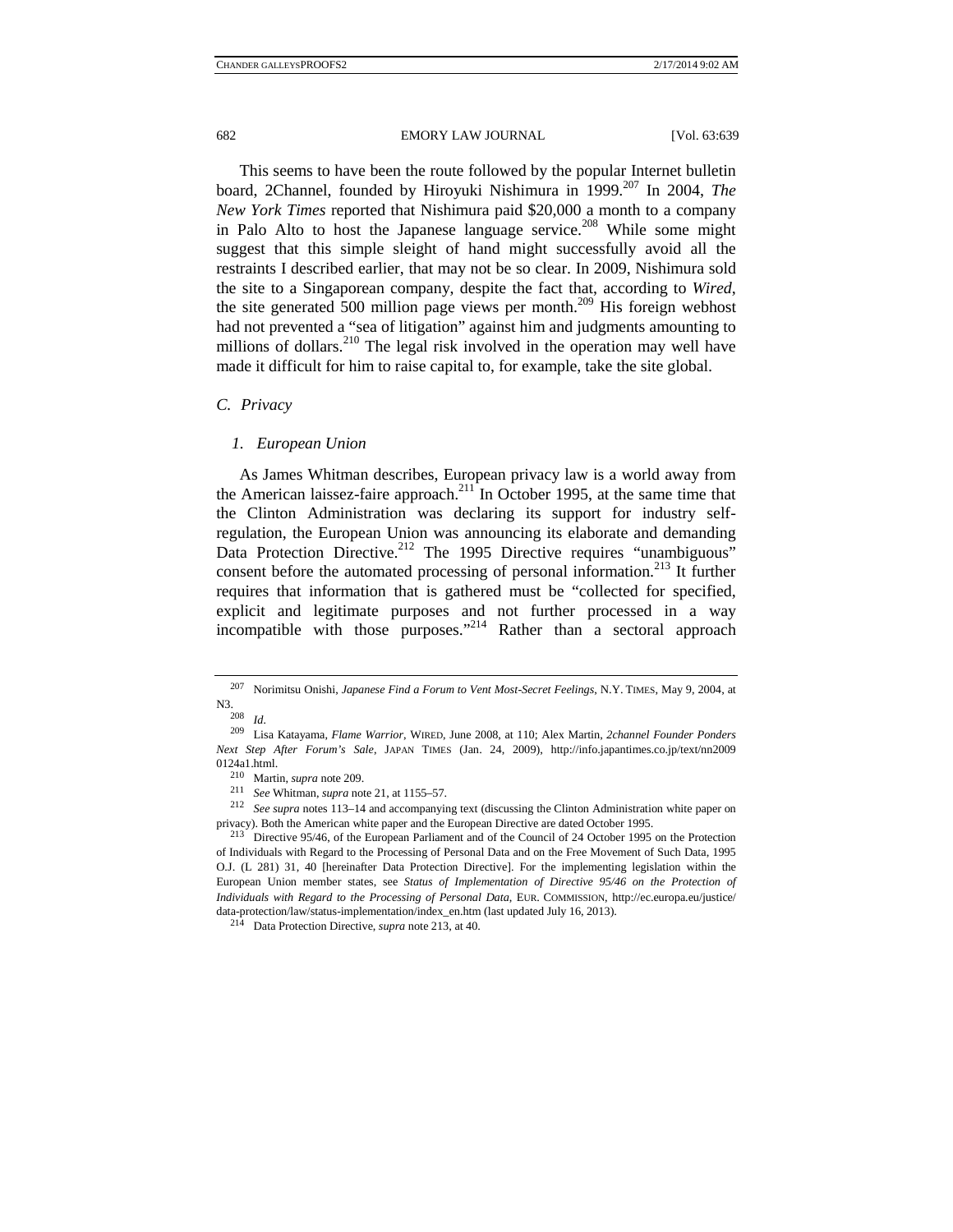imposing obligations on certain health care and financial providers, European law offers omnibus protections covering all personal information. Certain categories of information processing—political, health, or sex-related information—are regulated even more tightly.<sup>215</sup> The Directive requires that data controllers secure personal data against accidental or unauthorized disclosure.<sup>216</sup> This Directive posed significant constraints on Web 2.0 enterprises, limiting their information-gathering and -sharing functions.<sup>217</sup>

A 2002 directive, the Privacy and Electronic Communications Directive (the E-Privacy Directive), added even more constraints.<sup>218</sup> The E-Privacy Directive included a broad requirement to ensure the confidentiality of communications, and banned the "surveillance of communications . . . without the consent of the user[]."<sup>219</sup> The Directive required "clear and comprehensive information" before a company could store information such as cookies (used to track web behavior), and required the site to offer the ability to opt out of cookies.220 Such rules complicated the behavioral monitoring necessary for targeted advertising. They made it difficult to garner the datasets about an individual that might enable companies to know better how to cater to his or her interests (and means). Over the years, the E-Privacy Directive was interpreted and amended in ways that largely confirmed its constraints on tracking and information gathering, thus disabling sophisticated marketing capabilities.<sup>221</sup>

The astonishing reach of the Data Protection Directive can be seen in the case known as *Criminal Proceedings Against Bodil Lindqvist*. 222 Lindqvist was

<sup>215</sup> *See, e.g.*, *id.*

<sup>&</sup>lt;sup>217</sup> *See, e.g., id.* (requiring member states to implement technical and operational measures to protect the security of personal data).<br><sup>218</sup> Directive 2002/58, of the European Parliament and of the Council of 12 July 2002 Concerning the

Processing of Personal Data and the Protection of Privacy in the Electronic Communications Sector, 2002 O.J.

<sup>(</sup>L 201) 37. 219 *Id.* at 43. 220 *Id.* at 44. 221 *See* Directive 2009/136, of the European Parliament and of the Council of 25 November 2009 Amending Directive 2002/22 on Universal Service and Users' Rights Relating to Electronic Communications Networks and Services, Directive 2002/58 Concerning the Processing of Personal Data and the Protection of Privacy in the Electronic Communications Sector and Regulation No. 2006/2004 on Cooperation Between National Authorities Responsible for the Enforcement of Consumer Protection Laws, 2009 O.J. (L 337) 11; *see also* Marie-Andrée Weiss, *Towards Mandatory Data Breach Notification Laws in the European Union*, J. INTERNET L., June 2011, at 24, 24 ("The 2009 Directive has been nicknamed the 'Cookie Directive,' as it requires end-user consent to the storing of cookies on their computers."). 222 Case C-101/01, Criminal Proceedings Against Bodil Lindqvist, 2003 E.C.R. I-12971.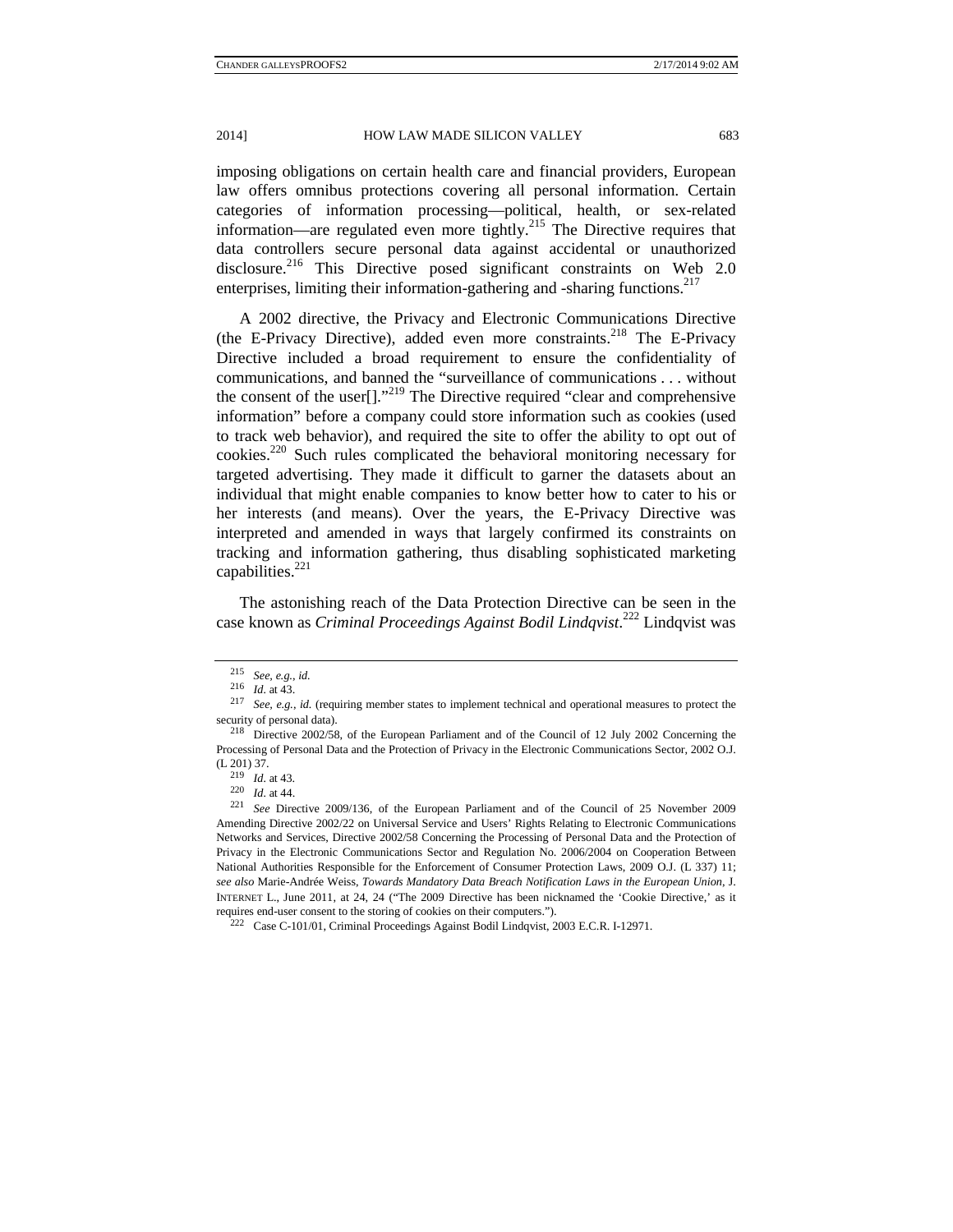a Swedish parishioner who published a website to assist fellow churchgoers in their confirmation process.<sup>223</sup> She published personal information about her fellow parishioners on this site without their consent, including the fact that one person had "injured her foot."<sup>224</sup> For this, she was criminally prosecuted under the Swedish law implementing the Data Protection Directive.<sup>225</sup> The European Court of Justice held that Lindqvist had indeed violated European privacy law because she had processed personal information about others (by making it available on the web), without their permission.<sup>226</sup> What would have been readily protected under the First Amendment in the United States was subject to criminal prosecution in Europe.

In another notorious case, Google executives were convicted in Italy of crimes against privacy for not taking down rapidly enough a video ridiculing a disabled child.<sup>227</sup> The executives were convicted specifically of the crime of "illicit treatment of personal data" (*trattamento illecito dei dati*) because "with the purpose of obtaining a gain they participated in the processing of the video [by distributing it through YouTube] containing health data of the disabled teenager without his consent."228 The February 2010 convictions were overturned on appeal in December  $2012<sub>1</sub><sup>229</sup>$  but the convictions demonstrated the ambiguities of a law that might sentence Internet executives for not policing their services sufficiently. This case again demonstrates what James Whitman describes as the "'radically different'" laws on both sides of the Atlantic on the liability of Internet providers for privacy offenses.<sup>230</sup>

*of Speech and Responsibility of Providers for User-Generated Contents*, 18 INT'L J.L. & INFO. TECH. 356, 356

(2010). 228 *Id.* at 361–62. 229 Eric J. Lyman, *Italian Court Overturns 2010 Convictions of Google Executives over Bullying Video*, 18 ELECTRONIC COM. & L. REP. 84, 84 (2013). 230 Whitman, *supra* note 21, at 1200.

<sup>223</sup> *Id.* at I-12981.<br>
<sup>224</sup> *Id.* at I-13014.<br>
<sup>225</sup> *Id.* at I-12981.<br>
<sup>226</sup> Jacqueline Lipton suggests that Lindqvist's case is not instructive for information disclosed via social networks because those networks generally make information available only to one's "friends," rather than the public at large. Jacqueline D. Lipton, *Mapping Online Privacy*, 104 NW. U. L. REV. 477, 484 (2010) ("[T]he holding was limited to text-based information disclosed to the world at large on a publicly available website."). However, the charge against Lindqvist was not that she *disclosed* information to the public, but rather that she *processed* information about others without their permission. *See Lindqvist*, 2003 E.C.R. at I-13003. Furthermore, Facebook's and Google's social networks give a user the option to share not only with her friends, but also the general public. 227 *See* Giovanni Sartor & Mario Viola de Azevedo Cunha, *The Italian Google-Case: Privacy, Freedom*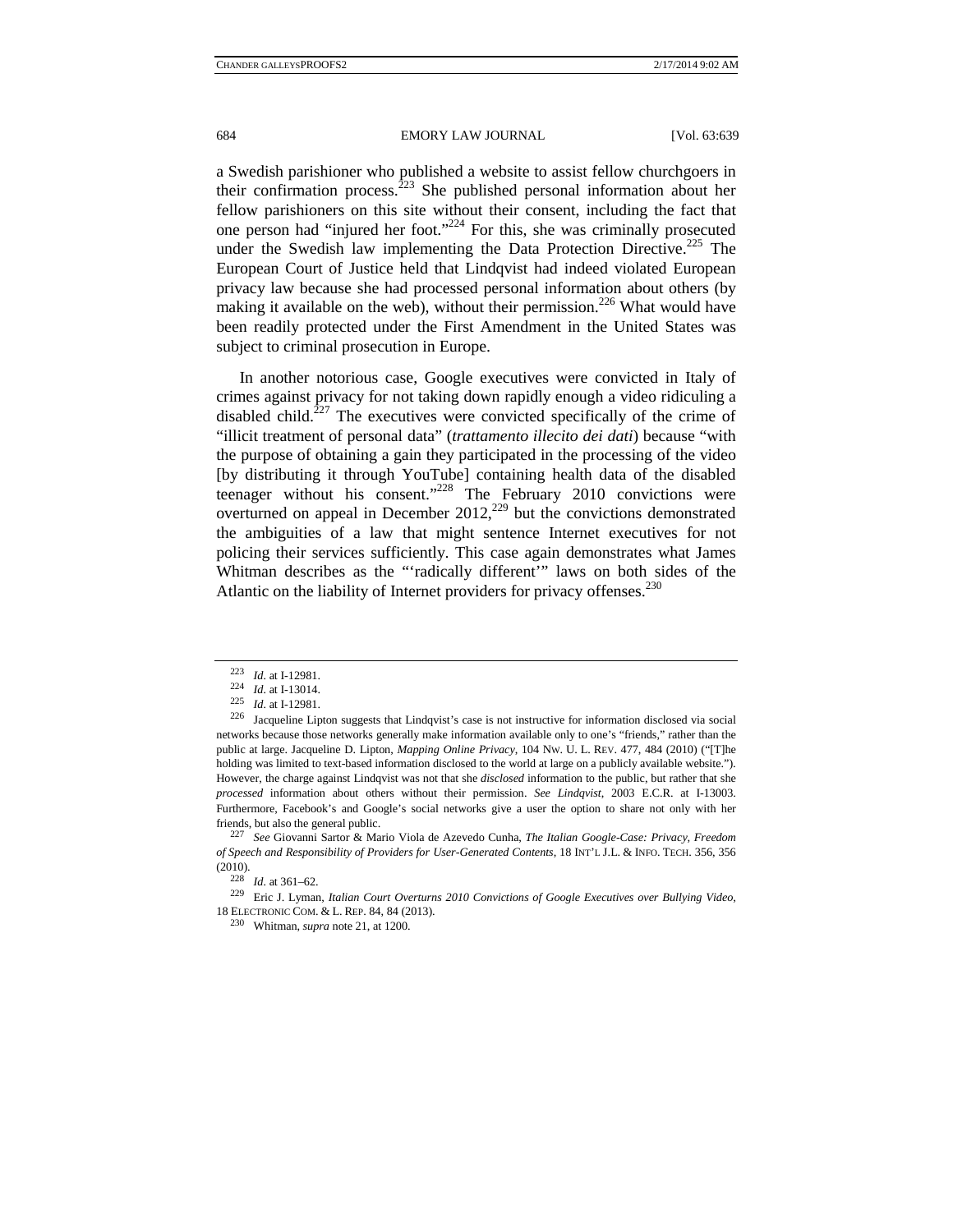## *2. South Korea*

South Korean law offers substantial omnibus protections for privacy online. South Korea's 2001 Network Act was modeled in part on the OECD Guidelines, as well as the German Online Service Data Protection Act (*Teledienstedatenschutzgesetz*) of 1997, which was itself passed to implement the 1995 European Data Protection Directive.<sup>231</sup> The Network Act requires data processors to "obtain as little amount of personal data as required for the provision of the services," obtain consent of the data subject for data processing, and safeguard security of the data.<sup>232</sup> Failure to comply can result in fines, imprisonment, or both.<sup>233</sup> In 2011, Korea passed an additional data protection law, the Personal Information Protection Act (PIPA), which, among other things, established a right to file class actions in court over alleged violations of the law.234 The new law requires privacy assessments by large database developers.235 Wherever there is an overlap between PIPA and other privacy protections, the stronger provisions will apply.<sup>236</sup>

Korean privacy law is not a paper tiger. The law establishes a standing committee to mediate personal information disputes, with the power to award enforceable awards once mediation is selected. $237$  The committee awards compensatory damages "in almost all cases" where a privacy breach is found, with damages typically ranging from U.S.  $$100$  to U.S.  $$10,000.<sup>238</sup>$  The Korean authorities receive more than 17,000 complaints per year.<sup>239</sup>

<sup>231</sup> *See* Chan-Mo Chung, *Experiments with Cyberlaws in Korea*, INTERNET SOC'Y, http://www.isoc.org/ inet2000/cdproceedings/8c/8c\_3.htm (last visited Jan. 10, 2014). 232 *See id.*

<sup>233</sup> DLA PIPER, DATA PROTECTION LAWS OF THE WORLD 305 (2013), *available at* http://www.dlapiper. com/files/Uploads/Documents/IPT\_Data\_Protection\_Handbook\_2013.pdf. By contrast, even the United States Children's Online Privacy Protection Act does not include criminal sanctions. *See* 15 U.S.C. §§ 6501–6506 (2012). 234 Hunton & Williams LLP, *South Korea Enacts Comprehensive Privacy Law*, PRIVACY & INFO.

SECURITY L. BLOG (Apr. 1, 2011), http://www.huntonprivacyblog.com/2011/04/articles/south-korea-enactscomprehensive-privacy-law/; *see also* Kwang Hyun Ryoo & Ji Yeon Park, Bae, Kim & Lee LLC, *Further Korean Data Privacy Rules Announced*, LEGAL UPDATE: KOREA, May 31, 2011, at 1, 1, *available at* http://

www.bkl.co.kr/kor/\_common/filedownload.asp?file=doc\bkl-koreanlawupdate-20110531.pdf.<br>
<sup>235</sup> See Ryoo & Park, *supra* note 234, at 1, 3.<br>
<sup>236</sup> BUSINESS SOFTWARE ALLIANCE, COUNTRY REPORT: KOREA 1 (2012), *available at htt* org/cloudscorecard2012/assets/pdfs/country\_reports/Country\_Report\_Korea.pdf. 237 *Id.*

<sup>238</sup> Graham Greenleaf, *Major Changes in Asia Pacific Data Privacy Laws: 2011 Survey*, at 3 (Univ. of N.S.W. Faculty of Law Research Series, Paper No. 3, 2012), *available at* http://law.bepress.com/cgi/ viewcontent.cgi?article=1335&context=unswwps-flrps12. 239 *Id.*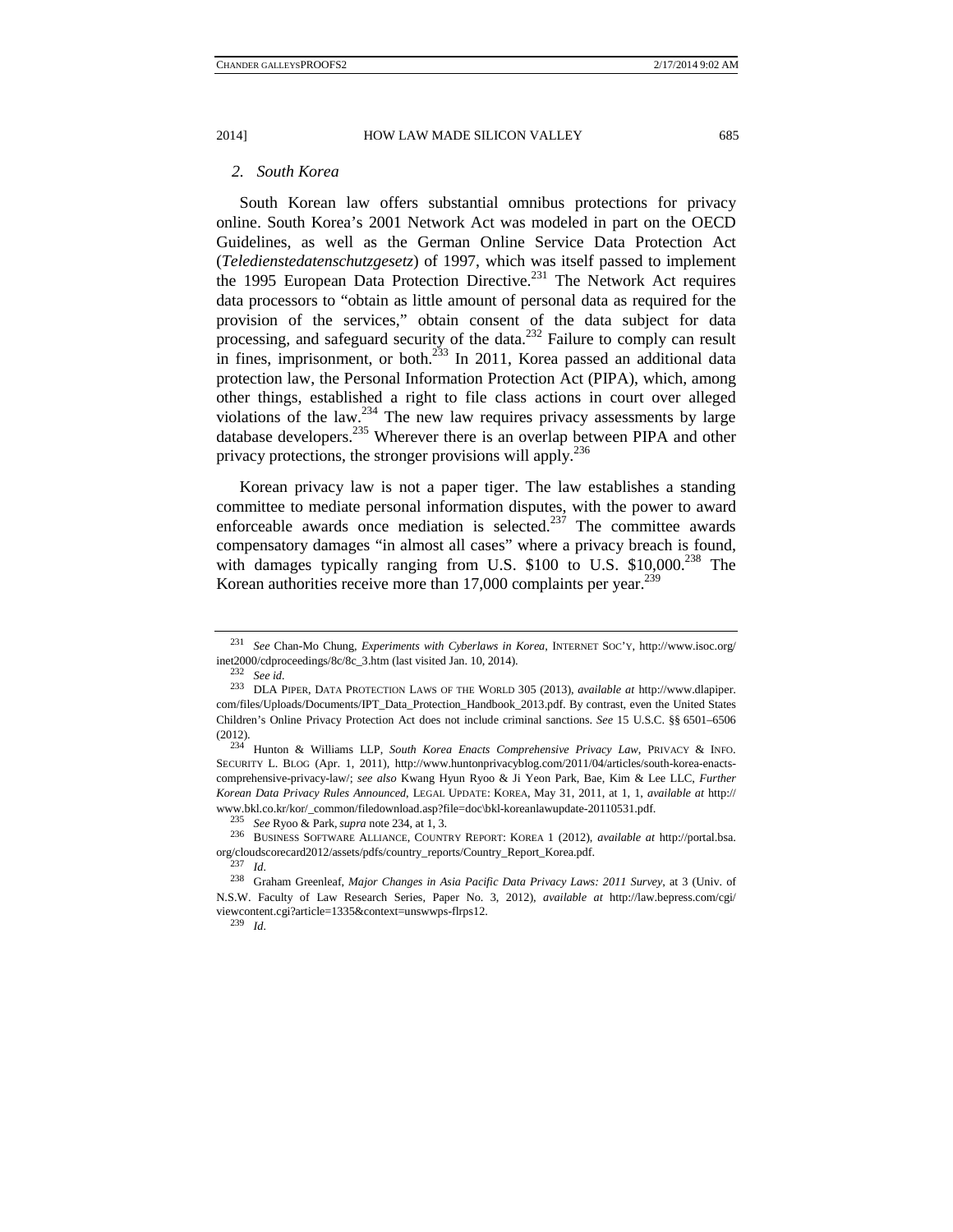## *3. Japan*

Japan enacted an omnibus privacy statute, the Personal Information Protection Act, in  $2003$ <sup>240</sup> While explicit consent does not seem to be required before the collection of personal information, businesses cannot obtain personal information from individuals by "fraudulent or other unfair means."<sup>241</sup> The data collector must provide notice of the intended uses of the data.242 If plans change for the use of the information, "the change must not exceed the scope 'reasonably recognized as having an appropriate connection with the original [p]urpose of [u]se.'"<sup>243</sup> Businesses cannot share personal information with third parties without the consent of the data subject.<sup>244</sup> Businesses also have security obligations with respect to the personal data.<sup>245</sup> Japan does not provide a private cause of action for data privacy violations,  $246$ and even though consumer centers and the government receive over 12,000 complaints per year, the enforcement record remains unclear.<sup>247</sup>

## *D. Application: Social Networks*

The legal regime has influence in ways that are often difficult to perceive. Consider Facebook's signal feature—its "News Feed," which automatically supplies to your own Facebook page all the activity of your Facebook "friends." Introduced in 2006, the feature met loud protests. Some mocked

<sup>240</sup> Asim Z. Haque & Mathiew H. Le, Recent Development, *Privacy Year in Review: Canada's Personal Information and Protection and Electronic Documents Act and Japan's Personal Information Protection Act*, 1 I/S:J.L. & POL'Y FOR INFO. SOC'Y 477, 494 (2005). 241 *Summary and Discussion of the New Act*, PRIVACY & AM. BUS., Nov. 2003, at 17, 18 (internal

quotation marks omitted).<br><sup>242</sup> Haque & Le, *supra* note 240, at 501 (citing Personal Information Protection Act, ch. 4, subch. 1,

art. 18).<br><sup>243</sup> *Id.* at 500 (alterations in original) (citing Personal Information Protection Act, ch. 4, subch. 1, art. 15).<br><sup>244</sup> *Id.* at 502 (citing Personal Information Protection Act, ch. 4, subch. 1, art. 23); *see* 

*Outline of Privacy Laws in Japan, Australia, APEC and Selected Other Asian Countries (from a Company Perspective)*, 902 PLI/Pat 481, 491 (2007) ("Specific consent must be obtained before transfer of personal information to a third party . . . . To obtain specific consent, in advance the data gatherer must notify the person providing the personal data of . . . [t]he specific items that will be provided to the third party . . . .").<br><sup>245</sup> See Guyon, *supra* note 244, at 489.<br><sup>246</sup> Graham Greenleaf, *Country Studies: B.5–Japan, in* EUR.

FREEDOM & SEC., COMPARATIVE STUDY ON DIFFERENT APPROACHES TO NEW PRIVACY CHALLENGES, IN PARTICULAR IN THE LIGHT OF TECHNOLOGICAL DEVELOPMENTS 23 (2010), *available at* http://ec.europa.eu/

justice/policies/privacy/docs/studies/new\_privacy\_challenges/final\_report\_country\_report\_B5\_japan.pdf.<br><sup>247</sup> Id. at 26; see also Greenleaf, supra note 238, at 6. Greenleaf writes that, even with limited evidence of enforcement, "it is possible that Japan's legislation is observed by many companies and agencies, simply because it is the law." Greenleaf, *supra* note 238, at 6.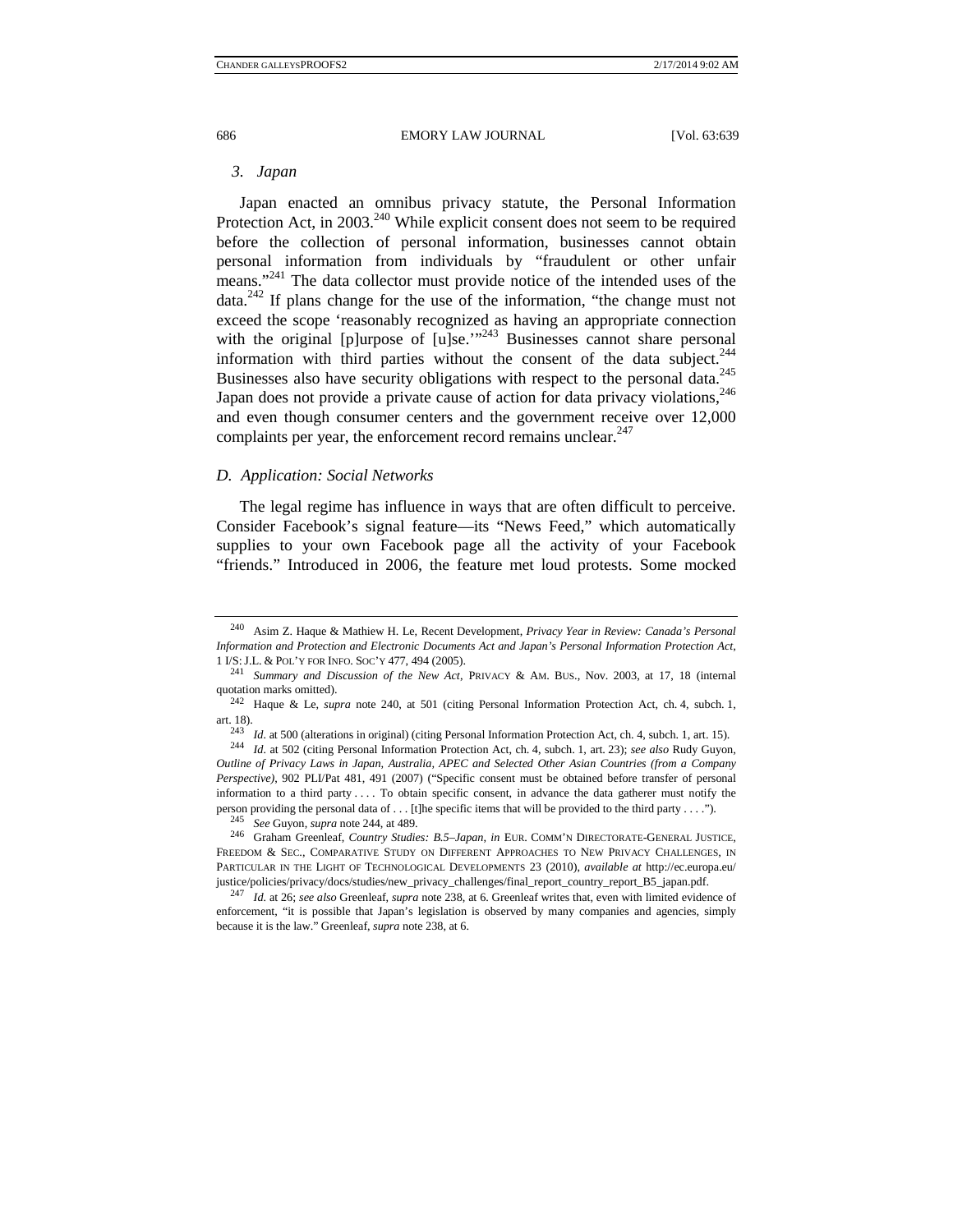Facebook as "Stalkerbook," and some called for a "cyber-revolt."<sup>248</sup> A student at the University of Illinois, Kiyoshi Martinez, summarized the concern: "Every change I make becomes broadcasted with a bullhorn to everyone—all my friends."<sup> $249$ </sup> Even though the information broadcast through the news feed was technically available to everyone who took the trouble to check out each of their friend's homepages, this changed the valence of activity on Facebook. Individuals who had posted to their webpage, expecting that they were sharing information only with those who would take the trouble to come visit their site, now found that their information was being shared among their friends without their friends' having to leave their own homepages. Many people belonged to school networks, so that any relationship changes were broadcast essentially to the entire student body. Responding to the protests, Facebook offered users the ability to limit the feature somewhat. $250$ 

Could Facebook have introduced such a feature if it had been a European company? The feature did not pose any real technological hurdle (though Facebook now owns a patent for  $it^{251}$ ). The idea and the willingness to implement it were all that were necessary. The European Data Protection Directive requires an individual's "unambiguous" consent before any automated processing of personal information about that person.<sup>252</sup> Facebook certainly did not ask its users to opt into this feature—it automatically included all of its users in broadcasting their information to their network, unless they opted out of such disclosures. The public protest in the United States at Facebook's chutzpah (as it was then decried, now what many might consider prescience) was not followed by governmental action. Could a European social network have adopted such an innovation?<sup>253</sup> Could Korea's Cyworld social network, launched in 1999, have introduced such a feature without meeting the ire of the Korean authorities? Could Japan's Mixi social network, launched at the same time as Facebook in February 2004, have tested the law with such a move?

<sup>248</sup> Lauren K. Meade, *A Little Too in Their Face?*, BOS. GLOBE, Oct. 5, 2006, at 1. 249 Janet Kornblum, *Facebook Alters Info Feature That Angered Users*, USA TODAY, Sept. 8, 2006, at 4B (internal quotation marks omitted).<br>
<sup>250</sup> Warren St. John, *When Information Becomes T.M.I.*, N.Y. TIMES, Sept. 10, 2006, at 8.<br>
<sup>251</sup> See U.S. Patent No. 7,669,123 (filed Aug. 11, 2006) (issued Feb. 23, 2010).<br>
<sup>252</sup> Da

<sup>2012</sup> complaining that Google's "[p]rivacy policy suggests the absence of any limit concerning the scope of the [data] collection and the potential uses of the personal data." Letter from Art. 29 Data Prot. Working Party to Larry Page, Google, (Oct. 16, 2012), http://www.dataprotection.ie/documents/press/Letter\_from\_the\_ Article\_29\_Working\_Party\_to\_Google\_in\_relation\_to\_its\_new\_privacy\_policy.pdf.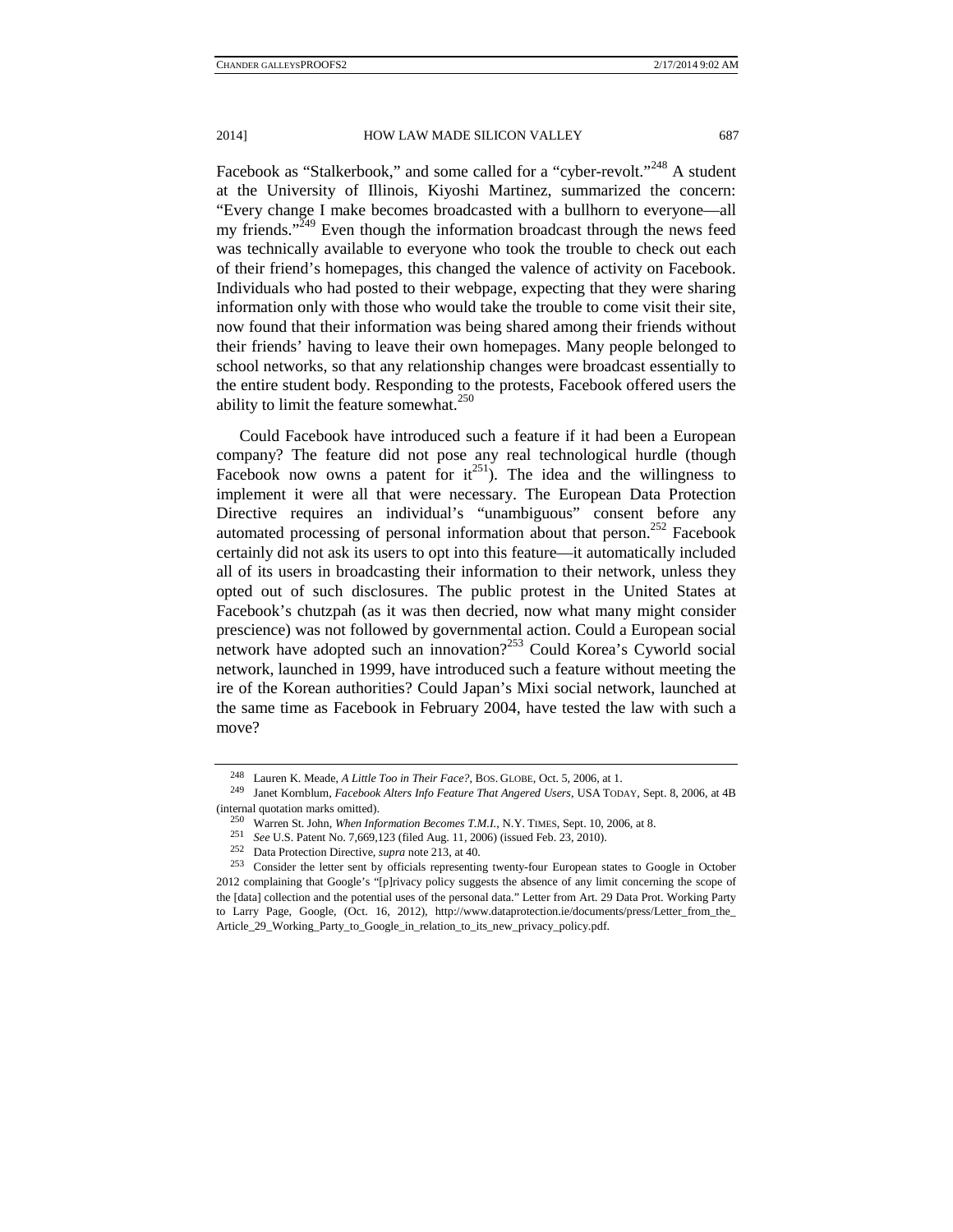An exception to my general claim (also involving Facebook) demonstrates the rule. When Netflix, the world's most popular Internet movie service, rolled out its integration with Facebook, the world's most popular social network, it offered the service in forty-four of the forty-five countries in which it operated.<sup>254</sup> The missing country? The United States.<sup>255</sup> An obscure, narrow privacy statute proved what Netflix described as an insurmountable block to information sharing between Netflix and Facebook. In 1988, in the wake of the revelations of Supreme Court nominee Robert Bork's video rental records, Congress made it illegal for a video rental service to reveal video rental records of any customer without that customer's *contemporaneous* permission.256 This Video Privacy Protection Act had an unexpected consequence some two decades later—effectively barring Netflix from sharing the video rental records of one Facebook user with that person's Facebook network unless the first user consented to the sharing for each video (rather than through a blanket prior consent). Congress provided for a private cause of action, with minimum statutory damages of \$2,500 for each violation.<sup>257</sup> For a company like Netflix, with some twenty million American subscribers, $258$  the fines for ignoring the statute could conceivably entail a judgment in excess of its market capitalization.259 A relatively obscure and narrow privacy statute had foiled the social networking plans of two enormous multinational corporations (at least until they lobbied to have the law changed<sup>260</sup>). Imagine the consequences of far broader and more demanding privacy laws outside the United States.

\*\*\*

254 Ronny Kerr, *Spotify, Netflix Snuggle Up to the New Facebook*, VATORNEWS (Sep. 22, 2011),

http://vator.tv/news/2011-09-22-spotify-netflix-snuggle-up-to-the-new-facebook. 255 *Id.* Whether European data privacy rules would foil Facebook–Netflix integration has yet to be tested because Netflix is not currently available in most European countries. *See* Catherine Shu, *Netflix Will Launch in the Netherlands Later This Year as Its International Expansion Slows*, TECHCRUNCH (June 18, 2013), http://techcrunch.com/2013/06/18/netflix-will-launch-in-the-netherlands-later-this-year-as-its-international-

expansion-slows/ (explaining that the Netherlands will be Netflix's seventh European country).<br><sup>256</sup> 18 U.S.C. § 2710(b)(2)(B) (2006) (permitting disclosure of video rental records "with the informed,

written consent of the consumer given at the time the disclosure is sought").<br><sup>257</sup> *Id.* § 2710(c). The statute authorizes courts to impose punitive damages and attorneys' fees in addition to statutory damages. 258 Netflix, Inc., Annual Report (Form 10-K) 24 (Feb. 10, 2012). 259 *Netflix, Inc. Stock Chart*, YAHOO! FINANCE, http://finance.yahoo.com/q?s=NFLX (last visited Jan. 10,

<sup>2014) (</sup>reporting daily dynamic stock information for Netflix, specifically including a market capitalization of \$19.68 billion as of the close of business on Jan. 10, 2014). 260 *See* Video Privacy Protection Act Amendments Act of 2012, Pub. L. No. 112-258, § 2, 125 Stat. 2414

<sup>(2013) (</sup>amending 18 U.S.C. § 2710(b)(2)) (permitting prior consent for video sharing for a period of up to two years).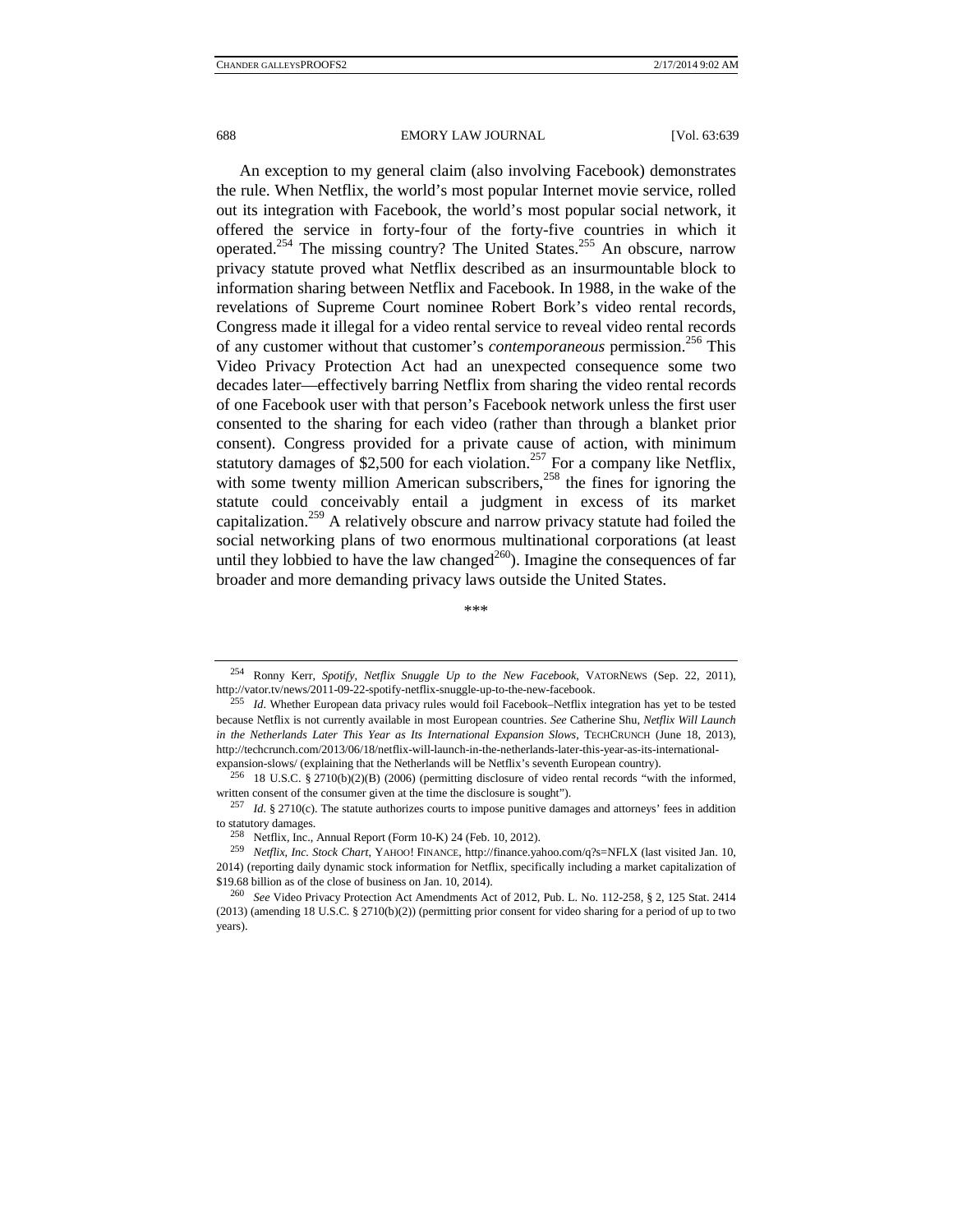But what of Germany's StudiVZ, Japan's Mixi, Spain's Tuenty, and South Korea's Daum and Naver? Should not these services be illegal as well? How can we explain the emergence and persistence of indigenous European Web 2.0 enterprises if the local law is so adverse to their existence? In part, these companies can shelter under the operations of their American counterparts, at least now that the American firms are well established. If local authorities challenge them, those authorities may be implicitly threatening the American colossi. Legal risks may well make it more difficult for them to raise capital to scale up.<sup>261</sup> Perhaps even more importantly, the law hampers their ability to innovate, to offer new services (e.g., a map of their world, a timeline of their life, a tracking of their movements, a seamless link between the individual and corporations with whom she relates). One might note that Facebook and Google have come to increasingly dominate in both Germany and Spain, despite what one might suppose to be the local advantages of StudiVZ and Tuenty. $262$ 

## III. AVOIDING "FROM WOW TO YUCK"

Innovation scholar Vicki Colvin warns about a "wow" to "yuck" trajectory for nanotechnology.263 Speaking before Congress in 2003, she worried that the early enthusiasm for this new technology would be replaced by popular revulsion in the face of its unintended consequences.264 Colvin advised, "The good news is that it is not too late to ensure that nanotechnology develops responsibly and with strong public support."<sup>265</sup>

<sup>261</sup> *See* Maija Palmer, *A Future Alongside Facebook*, FIN. TIMES, Feb. 25, 2010, at 10. *The Financial Times* offered backhanded support for local alternatives to the American services, observing that "they can be viable little businesses." *Id.* (internal quotation mark omitted). 262 *See Daten und Fakten*, STUDIVZ, http://www.studivz.net/l/about\_us/1/ (last visited Jan. 10, 2014)

<sup>(</sup>providing German language services and programs to 16 million users). StudiVZ lost one million users from 2010 to 2011. *See id.* (last updated Mar. 3, 2011), http://web.archive.org/web/20110303060121/http://www. studivz.net/l/about\_us/1 (accessed by searching for the website in the Internet Archive) (noting StudiVZ served seventeen million users in 2010); *see also* FITTKAU & MAAß CONSULTING, W3B REPORT ON FACEBOOK GOOGLE+ & CO.: NUTZER, NUTZUNG, POTENTIALE 8 (2011), *available at* http://www.lebensmittelzeitung.net/ studien/pdfs/380\_.pdf (reporting that in mid-2011, Facebook had 44.3% of the German market, with the highest local competitor attaining only 9.5%); Palmer, *supra* note 261 (noting that French social network Skyrock "has lost about a third of its audience" to Facebook). 263 *Hearings*, *supra* note 23, at 49 (statement of Vicki L. Colvin, Executive Director, Center for Biological

and Environmental Nanotechnology). 264 *Id.* 

<sup>265</sup> *Id.*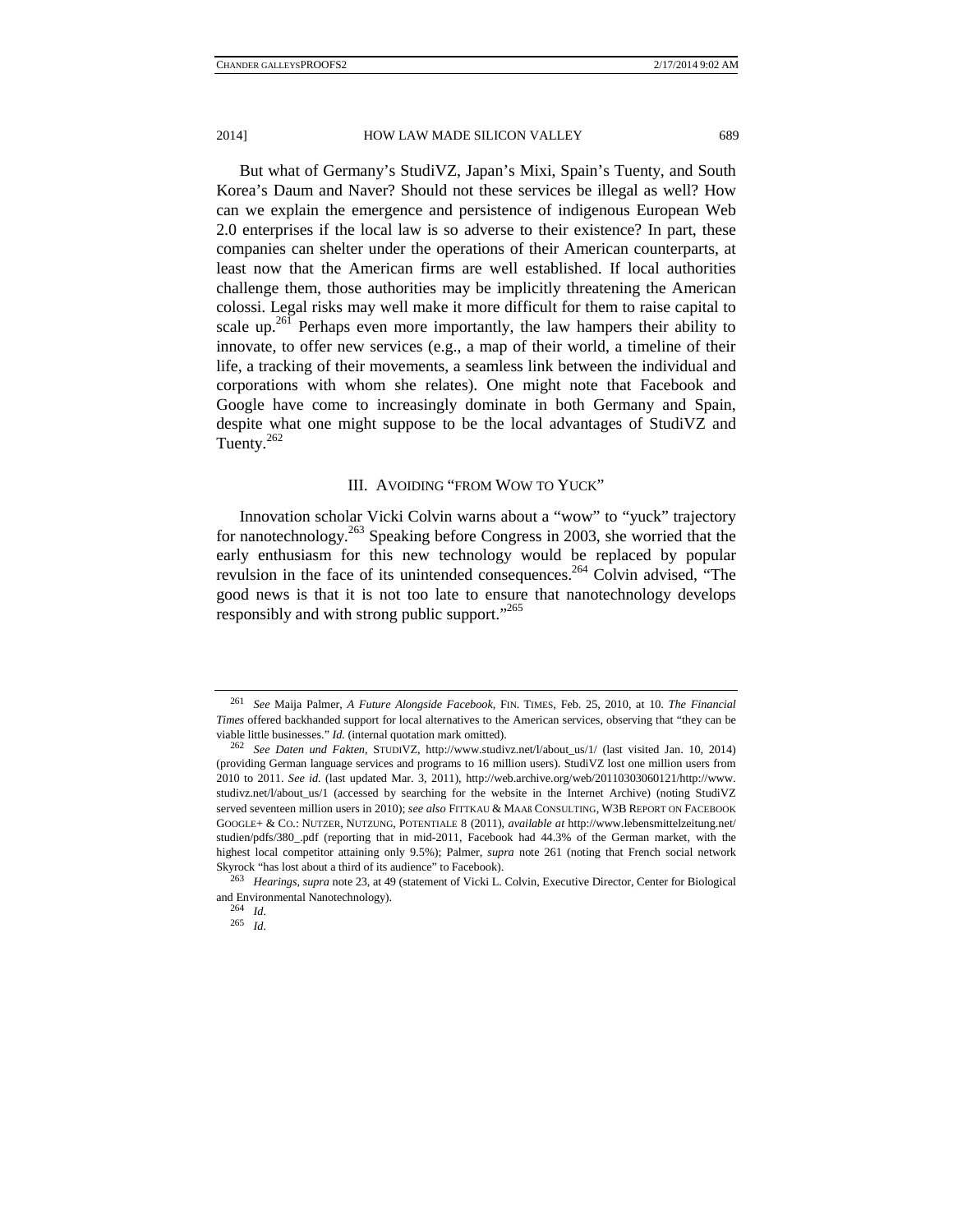Silicon Valley too has captivated the world, becoming the paragon of a knowledge economy. Its enterprises have utilized the Internet and the World Wide Web to develop history's most powerful and popular platforms for instant communications. These firms improve the productivity of workers and disseminate knowledge across the world. Individuals increasingly learn through tutorials posted on YouTube. Facebook, YouTube, and Twitter played key roles in mobilizing support for those seeking to depose Arab tyrants by allowing citizens to express their grievances, inform each other, and organize together. $266$ 

At the same time, by becoming the global engines for communication, Silicon Valley enterprises have also become hosts for insults, lies, and hate speech. The enterprises know more about us than other companies, or even most governments, have ever known, holding dossiers that might have impressed the Stasi.<sup>267</sup> Today, companies know what you read,<sup>268</sup> what you search for, who your friends are, what you buy or browse, your politics, and your sexual orientation.<sup>269</sup> Armed with this information, American Internet companies have helped to rat out dissidents in authoritarian states.<sup>270</sup> In the hands of an authoritarian (or even democratic<sup>271</sup>) government, "does the Internet render an entire population prisoner to a national Panopticon?"<sup>272</sup> An example from the brick-and-mortar world hints at the concern: the American retail store Target figured out a teenager was pregnant before her father did, likely based on monitoring of in-store purchases.<sup> $\frac{273}{3}$ </sup> This clearly falls on the "yuck" side of customer profiling.

The legal historian Morton Horwitz decried what he believed to be the subsidies that the law implicitly offered to industrialists in the nineteenth

<sup>266</sup> *See generally* Anupam Chander, *Jasmine Revolutions*, 97 CORNELL L. REV. 1505 (2012) (discussing the role of the Internet in the Arab revolutions). 267 Anupam Chander, *Facebookistan*, 90 N.C. L. REV. 1807, 1825 (2012) (describing Facebook's dossier

on one Austrian student as some 1,200 pages long); Anupam Chander, *Googling Freedom*, 99 CALIF. L. REV.

<sup>1, 14 (2011) (</sup>describing the tactics of the Stasi).<br><sup>268</sup> See Alexandra Alter, *Your E-Book Is Reading You*, WALL ST. J., June 29, 2012, at D1.<br><sup>269</sup> Heather Kelly, *Facebook 'Likes' Can Reveal Your Secrets, Study Finds*,

<sup>12:30</sup> PM), http://www.cnn.com/2013/03/11/tech/social-media/facebook-likes-study/index.html.<br><sup>270</sup> See Chander, supra note 266.<br><sup>271</sup> Revelations about domestic spying even in the United States during the course of this wr proved disturbing. *See, e.g.*, Barton Gellman, *NSA Repeatedly Broke Privacy Rules*, WASH. POST, Aug. 16,

<sup>2013,</sup> at A1 (detailing oversteps by government agencies in regard to privacy controls since 2008).<br><sup>272</sup> Chander, *Googling Freedom, supra* note 267, at 10.<br><sup>273</sup> Kashmir Hill, *How Target Figured Out a Teen Girl Was Pregn* (Feb. 16, 2012, 11:02 AM), http://www.forbes.com/sites/kashmirhill/2012/02/16/how-target-figured-out-ateen-girl-was-pregnant-before-her-father-did/.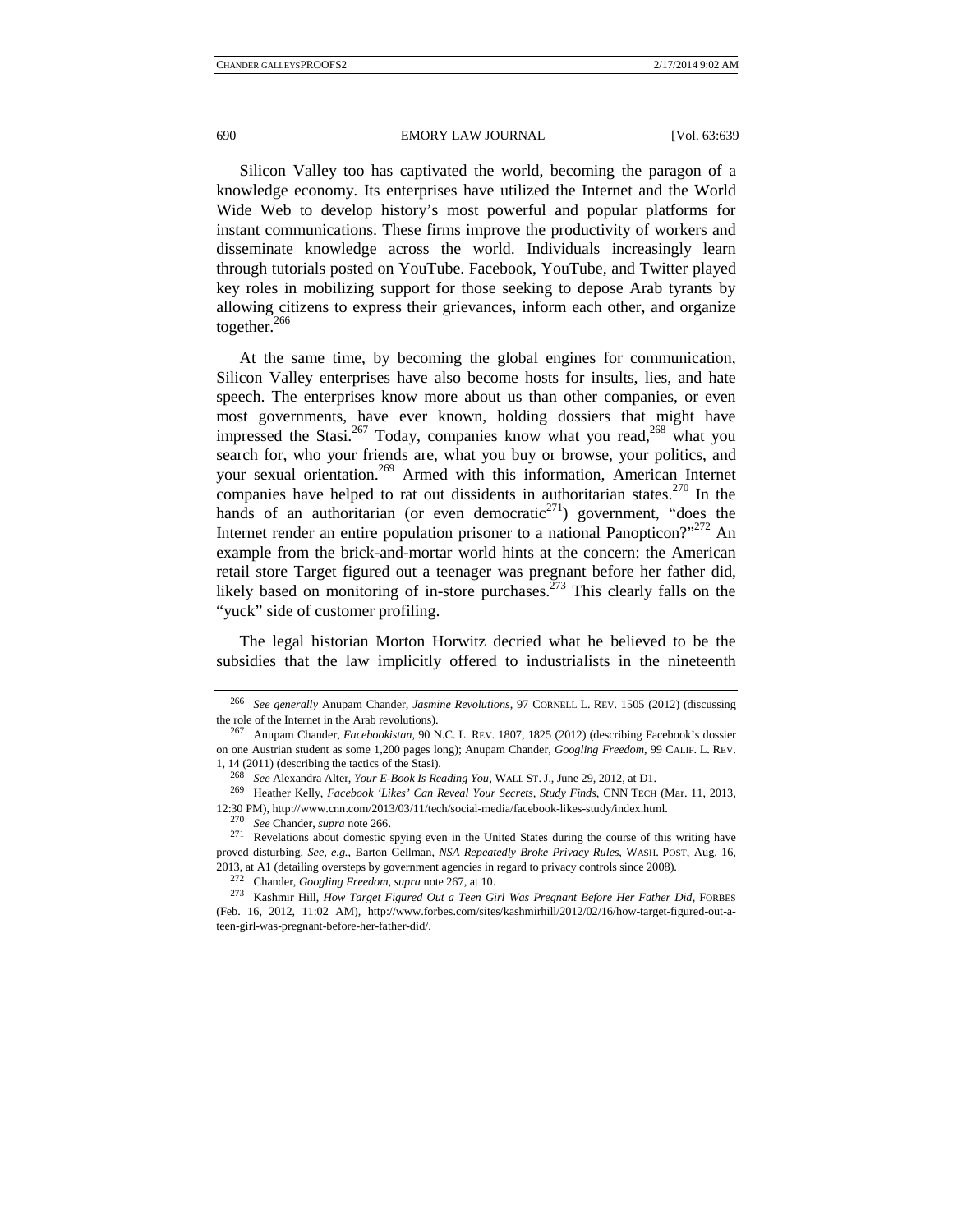century: "forced subsidies to growth coerced from the victims of the process," he charged.<sup>274</sup> Horwitz argued that the "tendency of subsidy through legal change during [the antebellum years] was dramatically to throw the burden of economic development on the weakest and least active elements in the population."<sup>275</sup>

The subsidies offered to Silicon Valley enterprises through legal privileges were not without their costs. Return to the plight of actress Christianne Carafano, subjected to a "cruel and sadistic identity theft."<sup>276</sup> A malicious person using a computer in Berlin posted a false dating profile of her, providing her actual address.<sup>277</sup> Once the website learned of the wrongdoing, it hid the profile and later deleted it.<sup>278</sup> When she sued Metrosplash for permitting such a profile in the first place, her case was thrown out, barred by § 230.<sup>279</sup> Even with a notice-and-takedown regime, as preferred by some critics, Carafano would not have had a case, given that Metrosplash seems to have promptly corrected the falsehood. But § 230 would likely have immunized Metrosplash even if it had left the material up because it did not have a hand in producing it. And chasing the wrongdoer utilizing a computer in Berlin might have proven difficult.

The costs of the privileges provided to Silicon Valley were widely dispersed. The victims included individuals whose privacy was jeopardized and others who were defamed through web services. In Mancur Olson's terms, they (or perhaps we) are a classic "latent group," dispersed and unorganized, and thus at risk of losing in the political process.<sup>280</sup> Yet, the political economy is not entirely so clear. A large, well-organized, and economically powerful constituency—Hollywood—did in fact lobby against Silicon Valley's exemptions. This resulted in a stricter intermediary liability regime for copyright than for tort.<sup>281</sup> The political economy analysis is complicated further by the fact that the results are not consistent across jurisdictions. The

<sup>274</sup> HORWITZ, *supra* note 17, at xvi. 275 *Id.* at 101. 276 Carafano v. Metrosplash.com, Inc., 339 F.3d 1119, 1120 (9th Cir. 2003); *see supra* notes 64–68 and accompanying text.<br>
<sup>277</sup> *Carafano*, 339 F.3d at 1121.<br>
<sup>278</sup> *Id.* at 1122.<br>
<sup>279</sup> *Id.* (noting the dispositive question on appeal was whether the suit was properly barred by § 230).<br>
<sup>279</sup> *Id.* (noting the dispositiv

<sup>(1965) (</sup>internal quotation marks omitted).  $^{281}$  The DMCA's Title II regulated intermediary liability in copyright, the common law regulated

intermediary liability in trademark, and § 230 provided immunity for torts.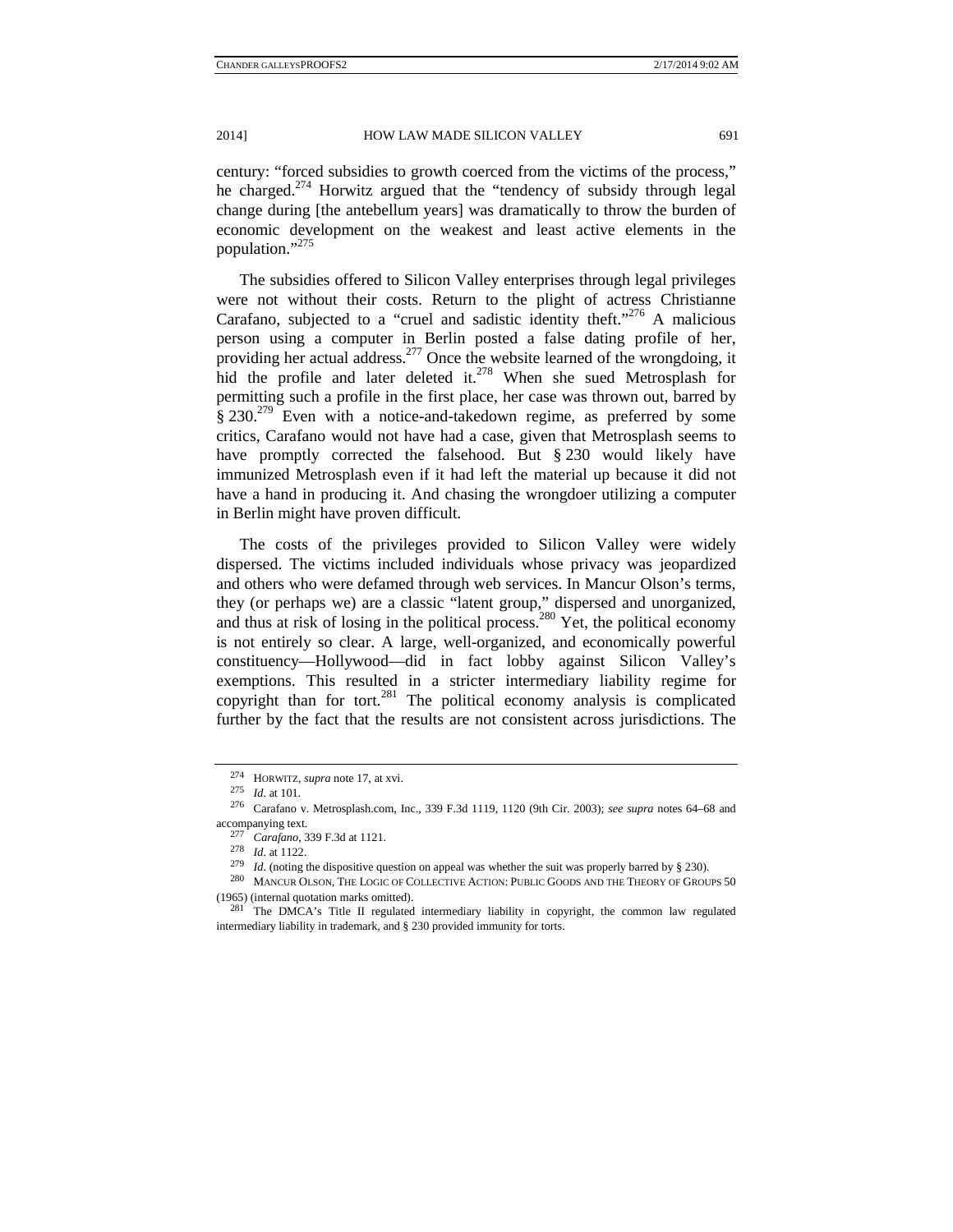intermediary liability rules in Europe, South Korea, and Japan proved quite different, as we have seen.

A focus on costs alone would be woefully incomplete. While the costs of Silicon Valley's privileges were widely dispersed, it is important to note that so were their benefits. Most of us have gained from our greater access to knowledge, and from our ability to speak directly to the world and to hear directly from it, and to engage and enlarge our social networks. Imposing strict obligations on intermediaries might well come at the price of both speech and innovation.

Are there ways to minimize the negative consequences of a no-liability, laissez-faire regime for Internet firms yet preserve the "breathing space" that such firms clearly need to innovate?<sup>282</sup> Some have suggested that the noticeand-takedown regime employed for copyright should be extended to defamation.283 Some law and economics scholars (including Nobel economics laureates Kenneth Arrow and Gary Becker) have suggested that Internet intermediaries can deter copyright infringement "at low cost and without any significant interference with non-infringing uses."<sup>284</sup> Others would suggest that the law tilts too strongly in favor of copyright holders: Pam Samuelson has argued that the DMCA's Title I favored the copyright industries, harming the information technology industries in the process.<sup>285</sup> Many have bemoaned the lack of substantial privacy protections in the United States, arguing that we should "renegotiat[e] [the] Faustian bargain" struck between web users and websites.<sup>286</sup> These are all controversial suggestions, some of which might even pose an existential threat to a free Internet (here I mean free, as in beer).

Should we see these legal privileges as a way to kick-start an infant industry (and thus temporary), or as a response to the fundamentally new

<sup>282</sup> *See supra* note 125 and accompanying text (quoting British Prime Minister David Cameron). 283 *See, e.g.*, Nancy S. Kim, *Web Site Proprietorship and Online Harassment*, 2009 UTAH L. REV. 993, 1023; Michael L. Rustad & Thomas H. Koenig, *Rebooting Cybertort Law*, 80 WASH. L. REV. 335 (2005); *cf.* Felix T. Wu, *Collateral Censorship and the Limits of Intermediary Immunity*, 87 NOTRE DAME L. REV. 293

<sup>(2011). 284</sup> Brief of Amici Curiae Kenneth J. Arrow et al. in Support of Petitioners at 9, Metro-Goldwyn-Mayer Studios Inc. v. Grokster, Ltd., 545 U.S. 913 (2005) (No. 04-480). 285 Samuelson, *supra* note 95, at 523–24 ("One would have thought, given the Framework's principles

and the Administration's enthusiasm for the strong economic performance of the information technology sector, that the Administration would have taken a more balanced position on these issues."); *accord* Anupam Chander, *Exporting DMCA Lockouts*, 54 CLEV. ST. L. REV. 205 (2006). 286 Zimmer, *supra* note 119; *see also* Jerry Kang, *Information Privacy in Cyberspace Transactions*, 50

STAN. L. REV. 1193, 1287–94 (1998) (proposing a draft privacy statute).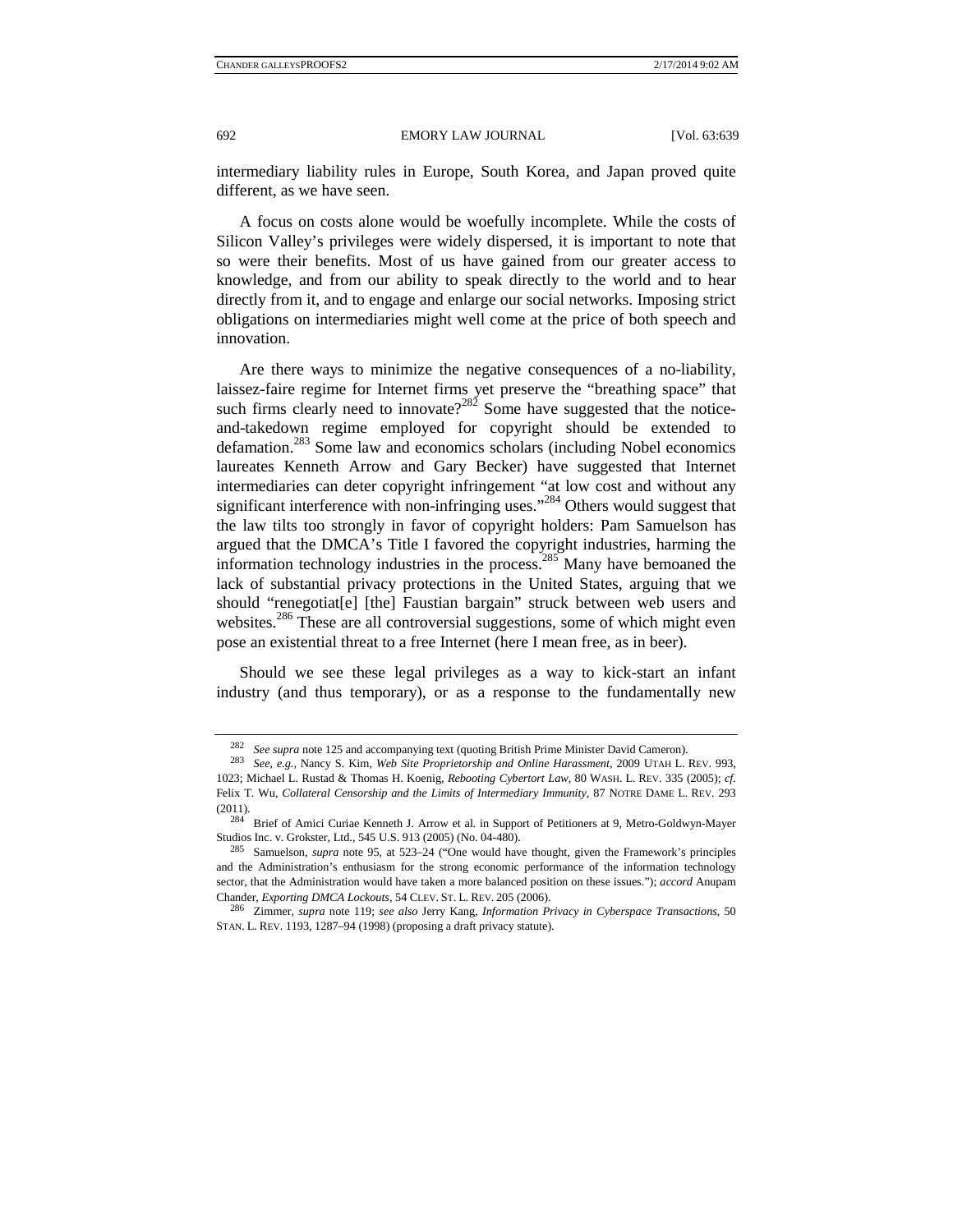nature of such enterprises (and thus permanent)? Was a modification to tort law the best way to subsidize the new industry of Internet services? Economists often prefer subsidization through direct transfers, rather than the relatively opaque adjustment of the law.<sup>287</sup> But given the fact that liability exposure might have shuttered the business entirely, only very large direct transfers might have served to counter the legal risks entailed in continuing.<sup>288</sup> Indeed, bringing on new users might have generally proven uneconomical because statutory damages were far in excess of actual damages.

It is possible that the promise of strong privacy-protective legal framework might be attractive to consumers. Viviane Reding, the EU Commissioner responsible for Justice, Fundamental Rights and Citizenship, justified a stronger, unified European privacy regime, in terms starkly resounding in regulatory competition: "The new rules . . . give EU companies an advantage in global competition. . . . [T]hey will be able to assure their customers that valuable personal data will be treated with the necessary care and diligence. Trust . . . will be a key asset for service providers and an incentive for investors . . . locating services."289 However, thus far there seems to be little migration from American social networks to European or Asian ones, drawn by stronger privacy regimes.

The legal moves described here in the United States have helped facilitate the "wow" of the World Wide Web, but they might also usher in the "yuck." We need to ensure that in our zeal for promoting Internet enterprise, we do not haphazardly create the conditions for a dystopia.

<sup>287</sup> Louis Kaplow & Steven Shavell, *Fairness Versus Welfare*, 114 HARV. L. REV. 961 (2001); Anupam Chander & Madhavi Sunder, *Foreword: Is Nozick Kicking Rawls's Ass? Intellectual Property and Social Justice*, 40 U.C. DAVIS L. REV. 563, 575 (2007) (critiquing reliance on taxation to incorporate distributive

concerns). 288 This serves also to suggest a response to the claim that the assignment of the legal privilege will prove irrelevant to the efficient distribution of resources in conditions of negligible transactions costs. *See generally*  Ronald H. Coase, *The Problem of Social Cost*, 3 J. L. & ECON. 1 (1960) (discussing the collective action problems surrounding transaction costs). Transaction costs here are in fact quite significant, often involving millions of people in highly diverse conditions and across multiple jurisdictions. The task of privately assembling the requisite rights with respect to such a broad array of persons—some of whom would not be on the system at all—seems quite overwhelming. 289 Viviane Reding, *The European Data Protection Framework for the Twenty-First Century*, 2 INT'L

DATA PRIVACY L. 119, 129 (2012).